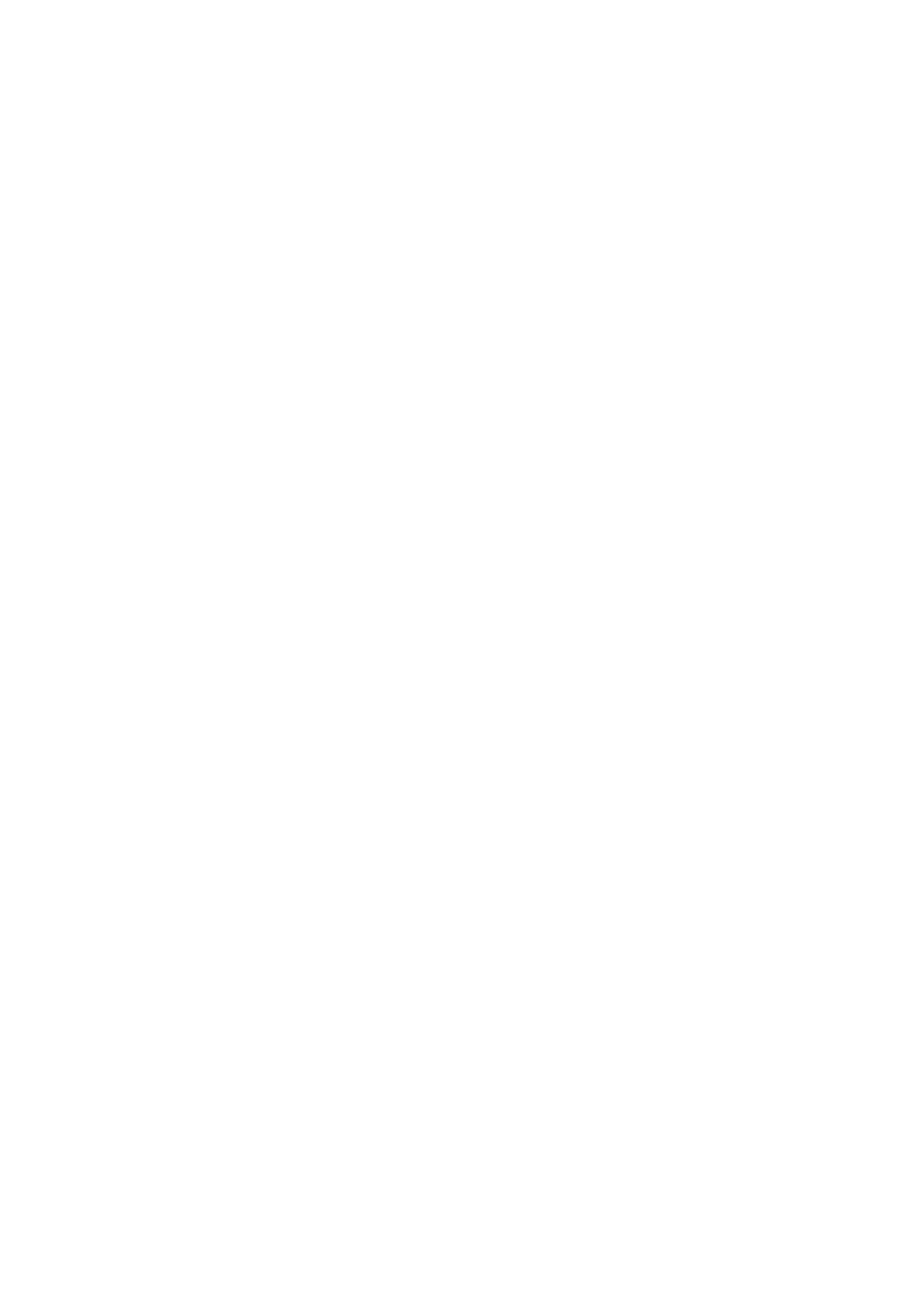# European University Institute **Robert Schuman Centre for Advanced Studies**

European Union Democracy Observatory on Citizenship

# **Bloodlines and belonging: Time to abandon ius sanguinis?**

Edited by Costica Dumbrava and Rainer Bauböck

EUI Working Paper **RSCAS** 2015/80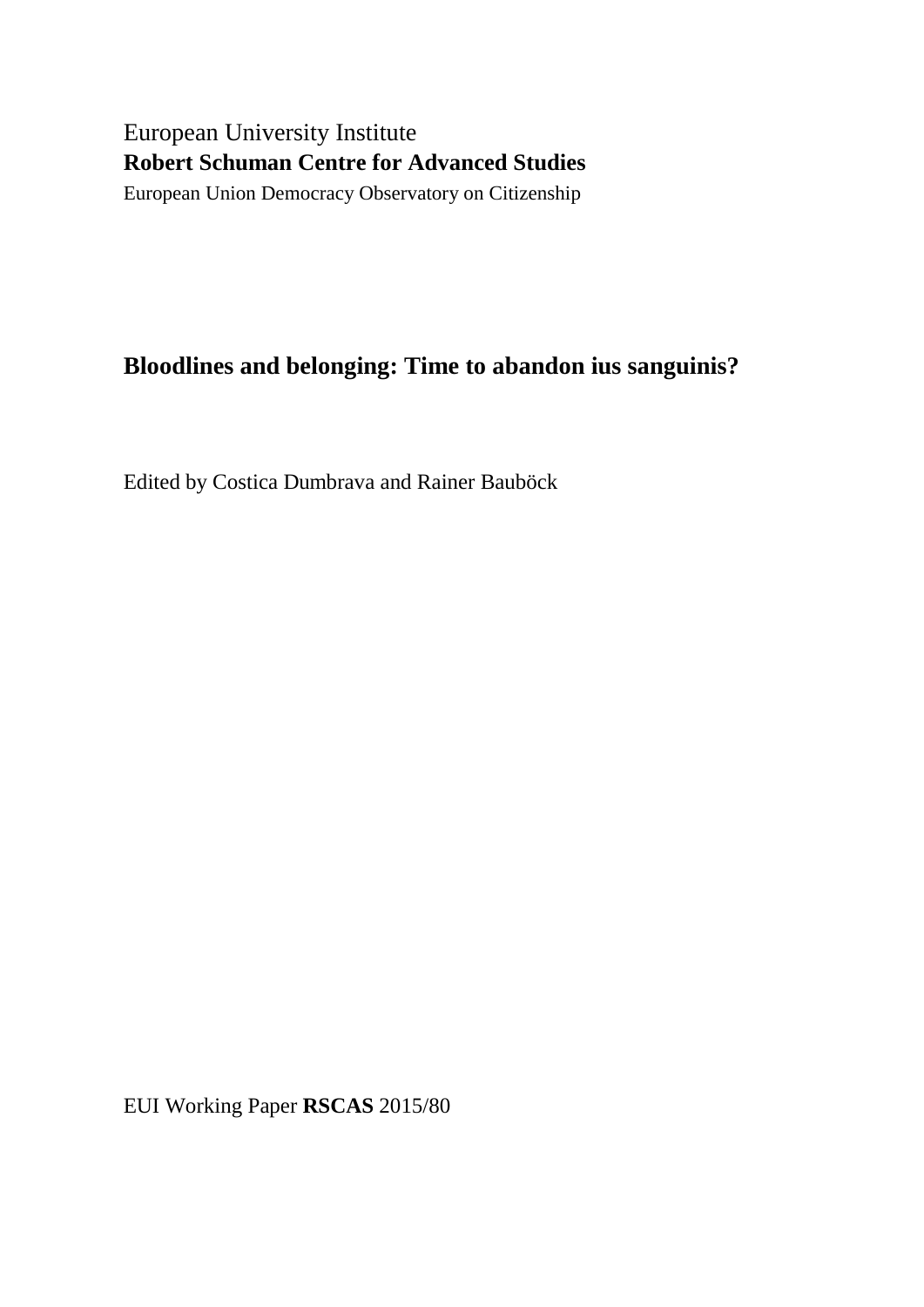This text may be downloaded only for personal research purposes. Additional reproduction for other purposes, whether in hard copies or electronically, requires the consent of the author(s), editor(s). If cited or quoted, reference should be made to the full name of the author(s), editor(s), the title, the working paper, or other series, the year and the publisher.

ISSN 1028-3625

© Costica Dumbrava and Rainer Bauböck, 2015

Printed in Italy, November 2015 European University Institute Badia Fiesolana I – 50014 San Domenico di Fiesole (FI) Italy [www.eui.eu/RSCAS/Publications/](http://www.eui.eu/RSCAS/Publications/) [www.eui.eu](http://www.eui.eu/) [cadmus.eui.eu](http://cadmus.eui.eu/dspace/index.jsp)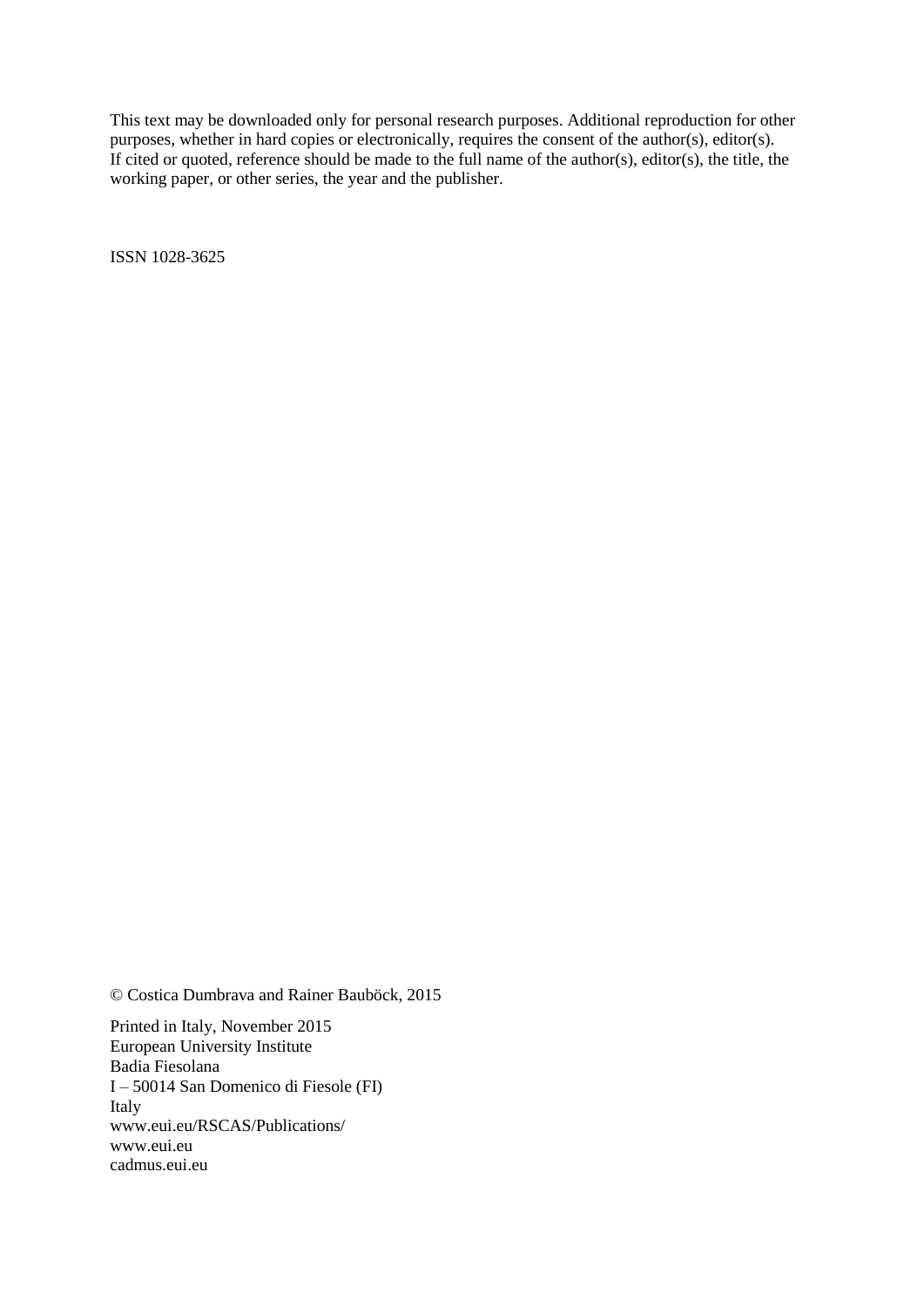# **Robert Schuman Centre for Advanced Studies**

The Robert Schuman Centre for Advanced Studies (RSCAS), created in 1992 and directed by Professor Brigid Laffan, aims to develop inter-disciplinary and comparative research on the major issues facing the process of European integration, European societies and Europe's place in  $21<sup>st</sup>$ century global politics.

The Centre is home to a large post-doctoral programme and hosts major research programmes, projects and data sets, in addition to a range of working groups and *ad hoc* initiatives. The research agenda is organised around a set of core themes and is continuously evolving, reflecting the changing agenda of European integration, the expanding membership of the European Union, developments in Europe's neighbourhood and the wider world.

Details of the research of the Centre can be found on: <http://www.eui.eu/RSCAS/Research/>

Research publications take the form of Working Papers, Policy Papers, and e-books. Most of these are also available on the RSCAS website: <http://www.eui.eu/RSCAS/Publications/>

The EUI and the RSCAS are not responsible for the opinions expressed by the author(s).

# **EUDO CITIZENSHIP**

EUDO CITIZENSHIP is part of the European Union Democracy Observatory and publishes two kinds of working papers: (1) peer reviewed and previously unpublished manuscripts on topics of citizenship laws and policies covered by the observatory and (2) collections of edited contributions to EUDO CITIZENSHIP Forum Debates. For more information, visit our website at [http://eudo-citizenship.eu](http://eudo-citizenship.eu/)

Series editors:

Rainer Bauböck (European University Institute, Political and Social Sciences)

Iseult Honohan (University College Dublin, School of Politics and International Relations)

Jo Shaw (University of Edinburgh, Law School)

Maarten Vink (University of Maastricht, Department of Political Science)

The views expressed in this publication cannot in any circumstance be regarded as the official position of the European Union.





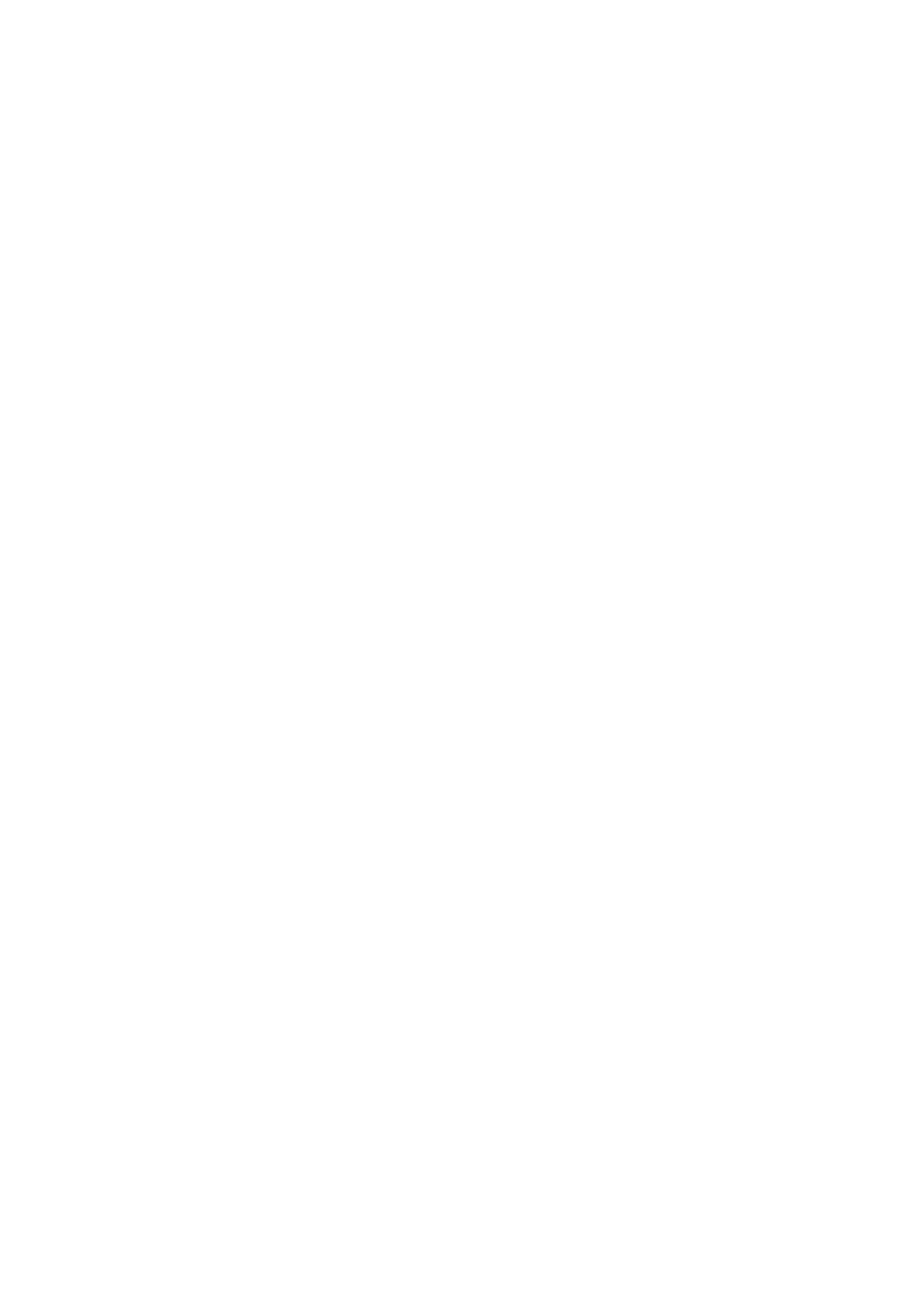#### **Abstract**

This EUDO CITIZENSHIP Forum Debate discusses whether the widespread legal rule of ius sanguinis, through which citizenship is transmitted at birth from parent to child, can still be justified in the contemporary world. Together with addressing more traditional objections to ius sanguinis, such as its alleged ethno-nationalist character or its negative effects on the global distribution of wealth and opportunities, the debate also looks into more recent challenges to ius sanguinis, such as those posed by dramatic changes in family norms and practices and the rapid development and spread of reproductive technologies. One major worry is that current forms of ius sanguinis are unable to deal adequately with uncertainties related to the establishment of legal parentage, especially in cross-border surrogacy arrangements. Whereas most contributors agree that ius sanguinis should be reformed in order to adapt to contemporary circumstances, plenty of disagreement remains as to how this reform should be done. The debate also tackles the questions of whether and in what way ius sanguinis could be justified as a normative principle for admission to citizenship. Authors discuss important normative considerations, such as the need to prevent statelessness of children, to ensure the preservation of family life and to provide opportunities for intergenerational membership.

Kickoff contribution and rejoinder by Costica Dumbrava. Comments by Rainer Bauböck, Jannis Panagiotidis, Scott Titshaw, Kristin Collins, Lois Harder, Francesca Decimo, David Owen, Kerry Abrams, David de Groot, Iseult Honohan, Eva Ersbøll, Ana Tanasoca, Katja Swider and Caia Vlieks.

# **Keywords**

Ius sanguinis, citizenship, ethno-nationalism, reproductive technologies, statelessness, family law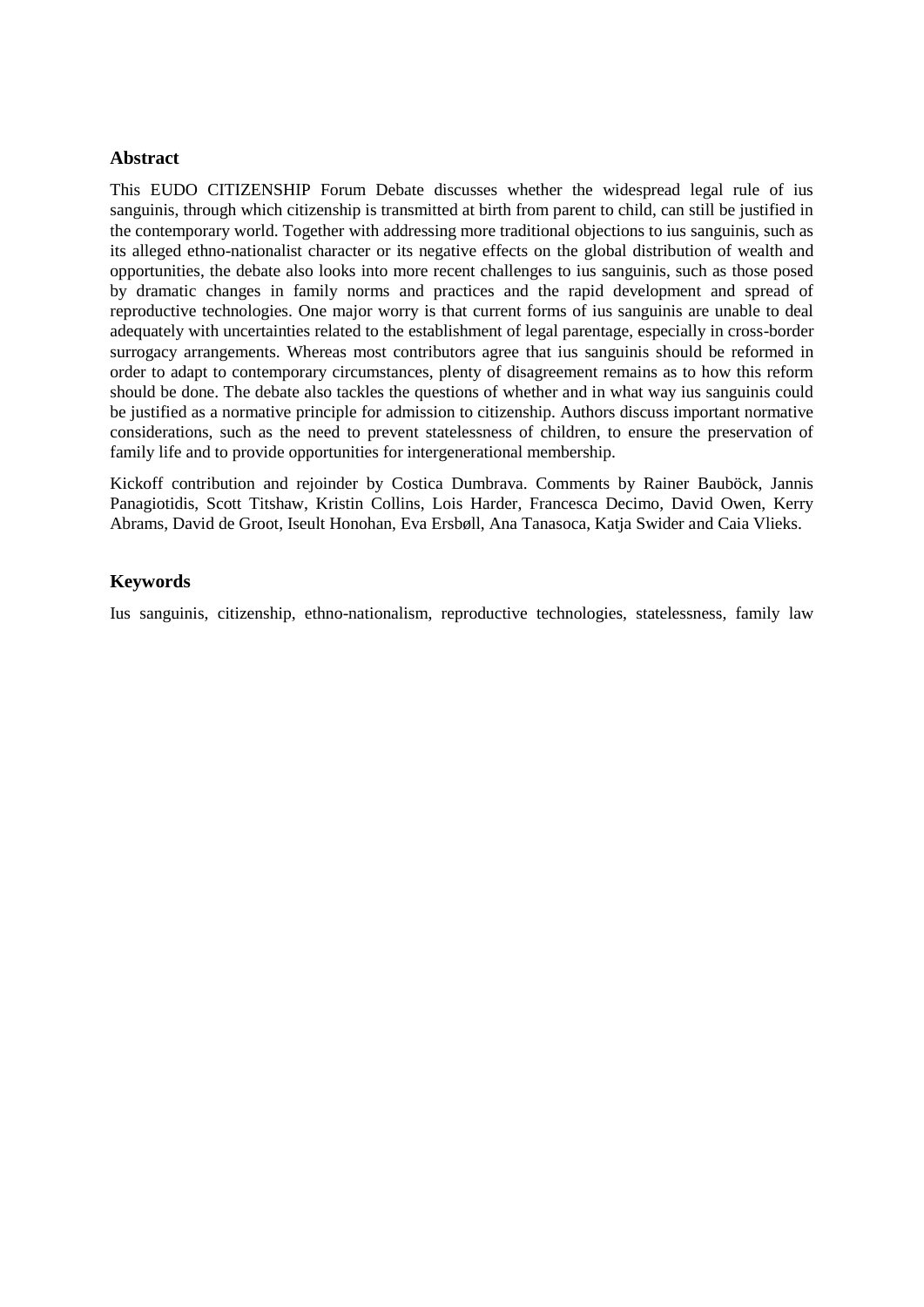# **TABLE OF CONTENTS**

| . 39 |
|------|
|      |
|      |
|      |
|      |
|      |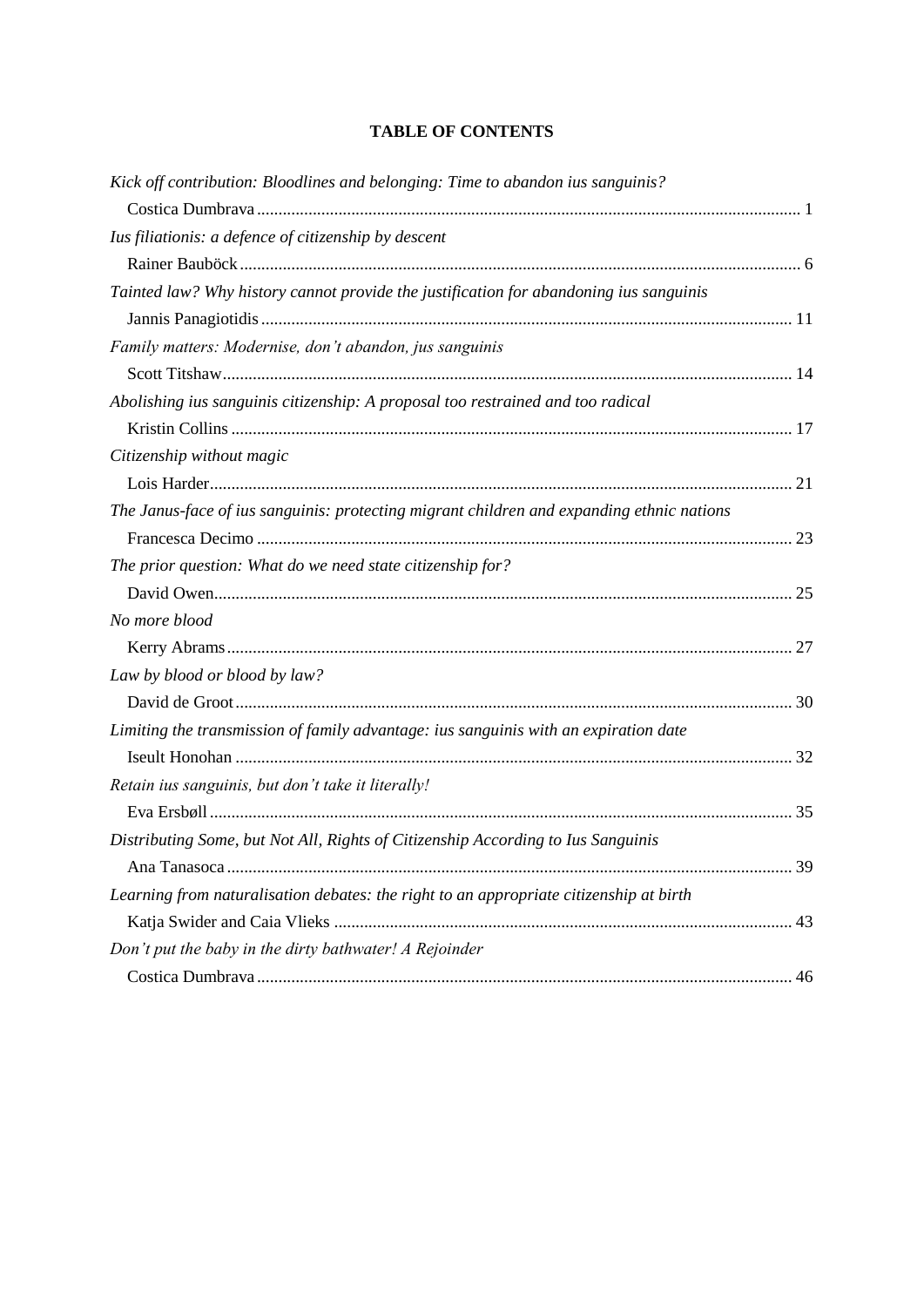# **Kick off contribution Bloodlines and belonging: Time to abandon ius sanguinis?**

# [Costica Dumbrava](http://eudo-citizenship.eu/about/people/country-experts/573-dumbrava-costica)\*

<span id="page-8-2"></span><span id="page-8-1"></span><span id="page-8-0"></span>The transmission of citizenship status from parents to children is a widespread modern practice that offers certain practical and normative advantages. It is relatively easy to distribute legal status to children according to parents' citizenship, especially in the context of high mobility where the links between persons and their birthplace are becoming increasingly strained. Granting citizenship status to children of citizens may also be desirable as a way of avoiding statelessness, acknowledging special family links and fostering political links between children and the political community of their parents. These apparent advantages of ius sanguinis citizenship are, however, outweighed by a series of problems. In what follows I argue that ius sanguinis citizenship is (1) historically tainted, (2) increasingly inadequate and (3) normatively unnecessary. Ius sanguinis citizenship is historically tainted because it is rooted in practices and conceptions that rely on ethno-nationalist ideas about political membership. It is inadequate because it becomes increasingly unfit to deal with contemporary issues such as advances in assisted reproduction technologies and changes in family practices and norms. Lastly, ius sanguinis citizenship is normatively unnecessary because its alleged advantages are illusory and can be delivered by other means.

#### **Tainted**

As a key instrument of the modern state, the institution of citizenship has been closely linked to nationalism. Ius sanguinis citizenship was reintroduced in Europe by post-revolutionary France, which sought to modernise French citizenship by discarding feudal practices such as ius soli.<sup>1</sup> Whereas in modern France the adoption of ius sanguinis was premised on the idea of a homogenous French nation, in countries with contested borders, such as Germany, ius sanguinis played a key role in maintaining ties with co-ethnics living outside borders and thus in nurturing claims to territorial changes. Although ius sanguinis citizenship is not conceptually 'ethnic' (in the same sense in which ius soli citizenship is not necessarily 'civic'), there are a number of ways in which the application of the ius sanguinis principle has been used in order to promote ethno-nationalist conceptions of membership.

Firstly, the application of unconditional ius sanguinis in the context of a long history of emigration means that emigrants can pass citizenship automatically to their descendants regardless of the strength of their links with the political community. No less than twenty countries in Europe maintain such provisions.<sup>2</sup> Whereas one can find several non-nationalist arguments for justifying emigrants' citizenship, these weaken considerably when applied to successive generations of non-residents.

Secondly, there are cases in which countries rely on the principle of descent in order to confirm or restore citizenship to certain categories of people whom they consider to be linked with through ethnocultural ties. Apart from cases where ethnic descent is an explicit criterion of admission (e.g. in Bulgaria, Greece), there are countries where ethnicity is camouflaged in the language of legal restitution or special duties of justice (e.g. in Latvia, Romania). In this way, persons can have their citizenship status 'restored' on the basis of descent from ancestors who had been citizens or residents in a territory that once belonged, even if briefly, to a predecessor state with different borders.

Maastricht University.

<sup>1</sup> Weil, P. (2002). *Qu' est-ce qu'un Français?* Paris: Grasset.

<sup>2</sup> Dumbrava, C. (2015). Super-Foreigners and Sub-Citizens. Mapping Ethno-National Hierarchies of Foreignness and Citizenship in Europe. *Ethnopolitics* 14(3), 296-310.<http://dx.doi.org/10.1080/17449057.2014.994883>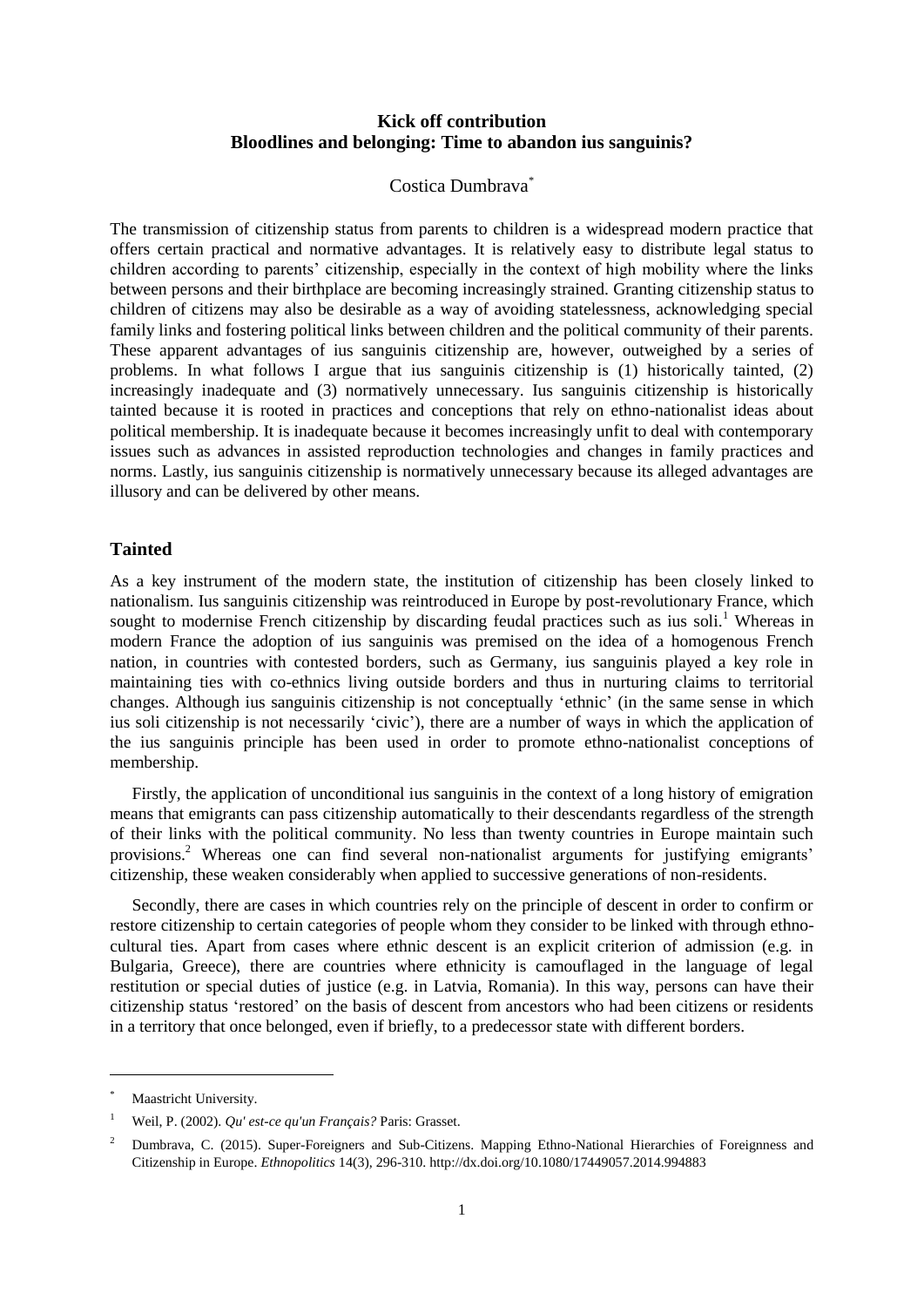#### *Costica Dumbrava*

Thirdly, the combination of unconditional ius sanguinis citizenship with the reluctance to accept alternative ways of incorporating children of residents (such as ius soli) is also a strong indicator of an ethnic conception of citizenship, especially in the context of a long history of immigration. Convoluted attempts to adopt and expand ius soli provisions in Germany and Greece illustrate this point. In 2000 Germany adopted ius soli provisions<sup>3</sup> but maintained that, unlike persons who acquire German citizenship through ius sanguinis, those who acquire citizenship via ius soli could retain it only if they relinquish any other citizenship before their 23rd birthday.<sup>4</sup> In 2011 the Greek Council of State halted an attempt to introduce ius soli citizenship in Greece<sup>5</sup> by claiming that ius sanguinis is a superior constitutional principle whose transgression would lead to the 'decay of the nation'.<sup>6</sup>

#### **Inadequate**

l

Consider the following two real cases.

Samuel was born in November 2008 in Kiev by a Ukrainian surrogate mother hired by Laurent and Peter, a married gay couple of Belgian and French citizenship respectively.<sup>7</sup> Samuel was conceived through in vitro fertilisation of an egg from an anonymous donor with Laurent's sperm. Upon his birth and according to practice, the surrogate mother refused to assume parental responsibility and thus transferred full parentage rights to Samuel's biological father. When Laurent requested a Belgian passport for Samuel, the Belgian consular authorities refused on grounds that Samuel was born through a commercial surrogacy arrangement, which was unlawful according to Belgian law. After more than two years of battles in court, during which Laurent and Peter also attempted and failed to smuggle Samuel out of Ukraine through the help of a friend pretending to be Samuel's mother, a Brussels court recognised Laurent's parentage rights and ordered authorities to deliver Samuel a Belgian passport. With it, Samuel was able to leave Ukraine and settle with Laurent and Peter in France.

In 2007 Ikufumi and Yuki, a married Japanese couple, travelled to India and hired Mehta as surrogate mother for their planned child.<sup>8</sup> Using Ikufumi's sperm and an egg from an anonymous donor, the Indian doctors obtained an embryo, which they then implanted in Mehta's womb. Only one month before the birth of Manji, the resulting child, Ikufumi and Yuki divorced. When Ikufumi attempted to procure a Japanese passport for Manji, the Japanese authorities refused on grounds that Manji was not Japanese. According to the Japanese Civil Code, the mother is always the woman who

<sup>3</sup> Hailbronner, K. and A. Farahat (2015). Country Report: Germany. EUDO Citizenship Observatory. [http://cadmus.eui.eu/bitstream/handle/1814/34478/EUDO\\_CIT\\_2015\\_02-Germany.pdf?sequence=1](http://cadmus.eui.eu/bitstream/handle/1814/34478/EUDO_CIT_2015_02-Germany.pdf?sequence=1)

Bock, L. (2015). Germany: As 'Option Duty; reform comes into force, first figures on individuals having lost their citizenship emerge. *Citizenship News, EUDO Citizenship Observatory*. [http://eudo-citizenship.eu/news/citizenship](http://eudo-citizenship.eu/news/citizenship-news/1342-germany-as-option-duty-reform-comes-into-force-first-figures-on-individuals-having-lost-their-citizenship-emerge)[news/1342-germany-as-option-duty-reform-comes-into-force-first-figures-on-individuals-having-lost-their-citizenship](http://eudo-citizenship.eu/news/citizenship-news/1342-germany-as-option-duty-reform-comes-into-force-first-figures-on-individuals-having-lost-their-citizenship-emerge)[emerge](http://eudo-citizenship.eu/news/citizenship-news/1342-germany-as-option-duty-reform-comes-into-force-first-figures-on-individuals-having-lost-their-citizenship-emerge)

<sup>5</sup> Christopoulos, D. (2011). Greek State Council strikes down ius soli and local voting rights for third country nationals. An Alarming Postscript to the Greek Citizenship Reform. *Citizenship News, EUDO Citizenship Observatory*. [http://eudo](http://eudo-citizenship.eu/news/citizenship-news/444-greek-state-council-strikes-down-ius-soli-and-local-voting-rights-for-third-country-nationals-an-alarming-postscript-to-the-greek-citizenship-reform)[citizenship.eu/news/citizenship-news/444-greek-state-council-strikes-down-ius-soli-and-local-voting-rights-for-third](http://eudo-citizenship.eu/news/citizenship-news/444-greek-state-council-strikes-down-ius-soli-and-local-voting-rights-for-third-country-nationals-an-alarming-postscript-to-the-greek-citizenship-reform)[country-nationals-an-alarming-postscript-to-the-greek-citizenship-reform](http://eudo-citizenship.eu/news/citizenship-news/444-greek-state-council-strikes-down-ius-soli-and-local-voting-rights-for-third-country-nationals-an-alarming-postscript-to-the-greek-citizenship-reform)

<sup>6</sup> The Greek parliament has recently pushed forward another proposal regarding ius soli in an attempt to overcome the deadlock. See Christopoulos, D. (2015). Greece: New citizenship bill now opened for public consultation. *Citizenship News, EUDO Citizenship Observatory*. [http://eudo-citizenship.eu/news/citizenship-news/1385-greece-new-citizenship](http://eudo-citizenship.eu/news/citizenship-news/1385-greece-new-citizenship-bill-now-opened-for-public-consultation)[bill-now-opened-for-public-consultation](http://eudo-citizenship.eu/news/citizenship-news/1385-greece-new-citizenship-bill-now-opened-for-public-consultation)

<sup>7</sup> The European Parliament (2013). A comparative study on the regime of surrogacy in EU Member States. Study for the Directorate-General of Internal Affairs, *Policy Department: Citizen's Rights and Constitutional Affairs*, pp. 90-1. [http://www.europarl.europa.eu/RegData/etudes/etudes/join/2013/474403/IPOL-JURI\\_ET\(2013\)474403\\_EN.pdf](http://www.europarl.europa.eu/RegData/etudes/etudes/join/2013/474403/IPOL-JURI_ET(2013)474403_EN.pdf)

<sup>8</sup> Points, K. (2009). Commercial surrogacy and fertility tourism in India: The case of Baby Manji. Case Study, *Kenan Institute for Ethics, Duke University*.<https://web.duke.edu/kenanethics/CaseStudies/BabyManji.pdf>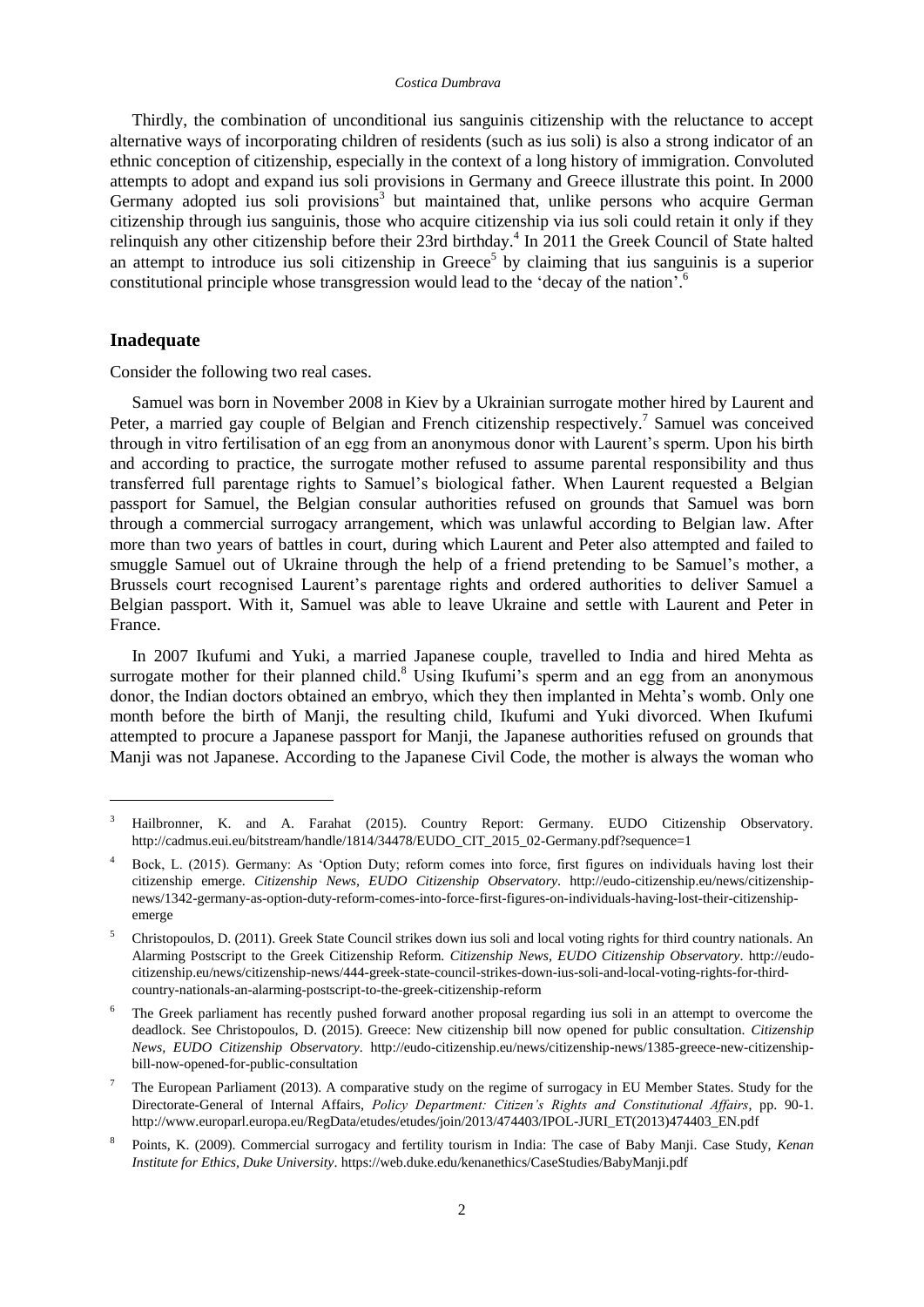gives birth to the child. Despite having three 'mothers' – a genetic mother, who contributed with the egg, an intended mother who later declined involvement, and a surrogate mother, who did not plan to take up parental responsibilities – Manji had no obvious legal mother. Indeed, Manji's Indian birth certificate mentioned Ikufumi as the father but left the rubric concerning 'the mother' blank. After much legal wrangling Manji was issued a certificate of identity stating that she was stateless, with which Ikufumi managed to take her to Japan.

These are just two of a growing number of cases that test the legal and normative linkage between human reproduction, legal parentage and citizenship. Not only do they question conventional assumptions about the biological and cultural basis of citizenship, but they also show the limits of the principle of ius sanguinis in ensuring the adequate determination of citizenship status.

The incongruity between reproduction, legal parentage and citizenship is not an issue triggered solely by advances in reproductive technologies. Traditionally, children born out of wedlock could not acquire the father's citizenship through descent. Many countries still maintain special procedures for the acquisition of citizenship by children born out of wedlock to a foreign mother and a citizen father. In most cases this implies submitting a request for citizenship after parentage is legally established, although in Denmark these children can acquire citizenship only if the parents marry. In the Czech Republic and the Netherlands (for children older than 7), the determination of parentage for the purpose of citizenship attribution requires showing evidence of a genetic relationship between the father and the child. As argued by the European Court of Human Rights in its 2010 judgment on Genovese v Malta,<sup>9</sup> the differential treatment of children born within and out of wedlock with respect to access to citizenship amounts to discrimination on arbitrary grounds. This practice is also at odds with contemporary trends that indicate an impressive surge in births out of wedlock; the share of such births in the EU27 rose from 17% of total births in 1990 to 40% in 2013.<sup>10</sup>

One of the biggest challenges to ius sanguinis citizenship comes from the spread of assisted reproduction technologies (ART). About 5 million babies worldwide have been born through ART since the birth of Louise Brown, the first 'test-tube baby', in  $1978$ .<sup>11</sup> ART have developed rapidly generating a multi-billion dollar market in assisted reproduction. A significant share of this market involves the international movement of doctors, donors, parents, children and gametes. In order to avoid legal restrictions or to cut costs, a growing number of infertile men and women, usually from high-income countries, travel to destinations such as India, Thailand or Ukraine in order to have 'their' babies conceived through in vitro fertilisation procedures using sperm or eggs (or both) donated by people from places such as Spain or Romania.

Many problems arise because the international market for assisted reproduction is not properly regulated, which means that national regulations often conflict with one another. Countries that oppose surrogacy consider the surrogate mother as the legal mother even if they are not genetically related to the child. According to this reasoning, the husband of the surrogate mother is the presumed father of the child. However, countries that encourage surrogacy usually recognise the intended mother and father as the legal parents, regardless of whether they are genetically related to the child. As the stories on Samuel and Manji show, when these two approaches collide the children risk becoming, as Justice Hedley put it, 'marooned, stateless and parentless'.<sup>12</sup>

<sup>9</sup> Genovese v. Malta, Application no. 53124/09, *European Court of Human Rights*, 11 October 2011. [http://hudoc.echr.coe.int/sites/eng/pages/search.aspx?i=001-106785#](http://hudoc.echr.coe.int/sites/eng/pages/search.aspx?i=001-106785)

<sup>&</sup>lt;sup>10</sup> BBC News (2013). Two in five EU babies born out of wedlock[. http://www.bbc.com/news/world-europe-21940895](http://www.bbc.com/news/world-europe-21940895)

<sup>11</sup> The European Society of Human Reproduction and Embryology (2014). *ARTs fact sheet*. <http://www.eshre.eu/Guidelines-and-Legal/ART-fact-sheet.aspx>

<sup>12</sup> Re: X & Y (Foreign Surrogacy), [2008] *EWHC (Fam) 3030 (U.K.)*. <http://www.familylawweek.co.uk/site.aspx?i=ed28706>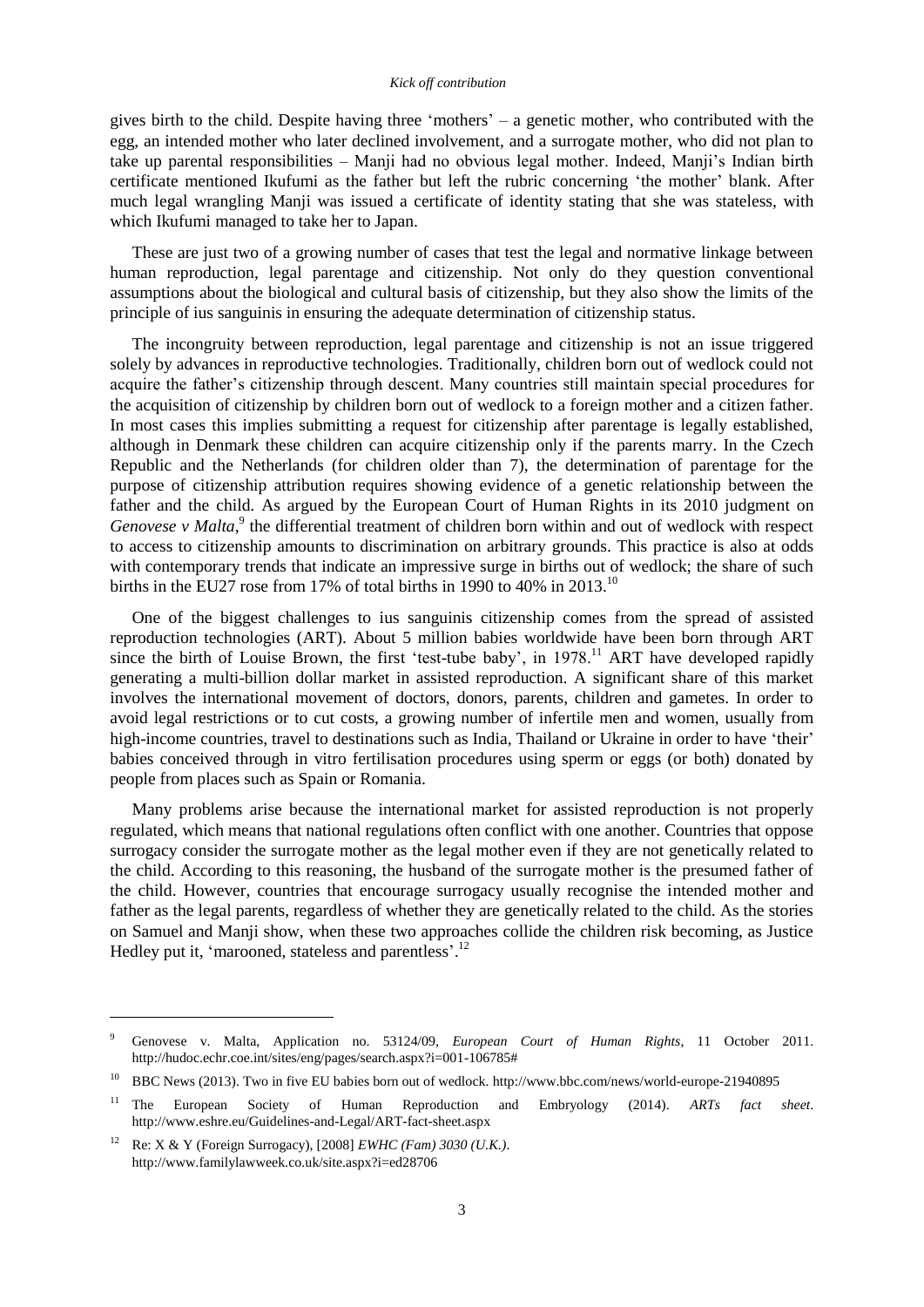#### *Costica Dumbrava*

In some cases intended parents have the possibility to establish parentage and citizenship for their children born through surrogacy. However, such special arrangements often discriminate between (intended) mothers and fathers. For example, in the US children born to surrogate mothers outside the country are treated as children born out of wedlock, so fathers can be recognised as legal parents and therefore extend citizenship to children if they provide proof of a genetic relationship with the child (through a DNA test). Intended mothers, however, cannot be recognised as mothers even if the child was conceived using their eggs and even if they are married to the intended father.<sup>13</sup> It follows that, in cases where another woman's womb is involved, paternity and citizenship can still follow the sperm but not the eggs.

The practice of gamete donation has become increasingly accepted and regulated, so donors are in principle discharged of parental responsibilities with regard to children they help to conceive. However, it is not always clear what counts as donation. In a recent US case, a man successfully claimed parentage with regard to a child who was born after an informal agreement in which he agreed to 'donate' sperm to a friend. The Court decided in the man's favour arguing that his act did not count as donation because the procedure used in the insemination did not involve 'medical technology' (they used a turkey baster). The ultimate test of paternity in this case relied on a mere technicality, which can hardly be seen as a morally relevant fact for establishing fundamental ties of filiation and citizenship.<sup>14</sup>

The development of ART is likely to further complicate questions about parentage and citizenship. The new techniques of embryo manipulation, for example, make now possible the transfer of a cell nucleus from one woman's egg to the egg of another, which means that the resulting child will have three genetic parents. Advances in technologies for freezing gametes and embryos raise questions about the rights and responsibilities over future births and about the status of future children. There have already been a number of cases of posthumous conception in which the sperm or eggs of a deceased person were used by the spouse or another relative in order to conceive children. For example, it was recently reported that a 59 years old woman from the UK gave birth to 'her' daughter's child.<sup>15</sup> These practices raise obvious questions as to whom these children belong to and they may as well trigger issues of citizenship. Lastly, progress has been made on the creation or 'artificial' gametes through the modification of other types of human cells. Apart from opening possibilities for bypassing the heterosexual model of procreation, <sup>16</sup> these techniques raise concerns about abuse or reproductive 'crime'. Imagine a world in which it would be possible to create a child from a tissue sample collected from somebody's cup of coffee. Those famous actors and footballers would probably think twice before shaking their fans' hands.

#### **Unnecessary**

l

One could argue that the main problems do not lie with ius sanguinis citizenship but with the determination of legal parentage. Once we solve issues related to legal parentage, then the ius sanguinis principle will effectively address citizenship matters. However, this view ignores that dilemmas regarding the attribution of parentage are often triggered or complicated by citizenship (and migration) issues. It can also be argued that relying solely on legal parentage to settle citizenship

<sup>&</sup>lt;sup>13</sup> Deomampo, D. (2014). Defining Parents, Making Citizens: Nationality and Citizenship in Transnational Surrogacy. *Review of Medical anthropology*. Published online: 25 September 2014. <http://dx.doi.org/10.1080/01459740.2014.890195>

<sup>14</sup> Brandt, R. (2015). Medical intervention should not define legal parenthood. *Bionews*. [http://www.bionews.org.uk/page.asp?obj\\_id=523229&PPID=523190&sid=282](http://www.bionews.org.uk/page.asp?obj_id=523229&PPID=523190&sid=282)

<sup>15</sup> Smajdor, A. (2015). Can I be my grandchild's mother? *BioNews.* [http://www.bionews.org.uk/page\\_504476.asp](http://www.bionews.org.uk/page_504476.asp)

<sup>16</sup> Shanks, P. (2015). Babies from Two Bio-Dads. *Biopolitical Times, Center for Genetics and Society*. <http://www.biopoliticaltimes.org/article.php?id=8418>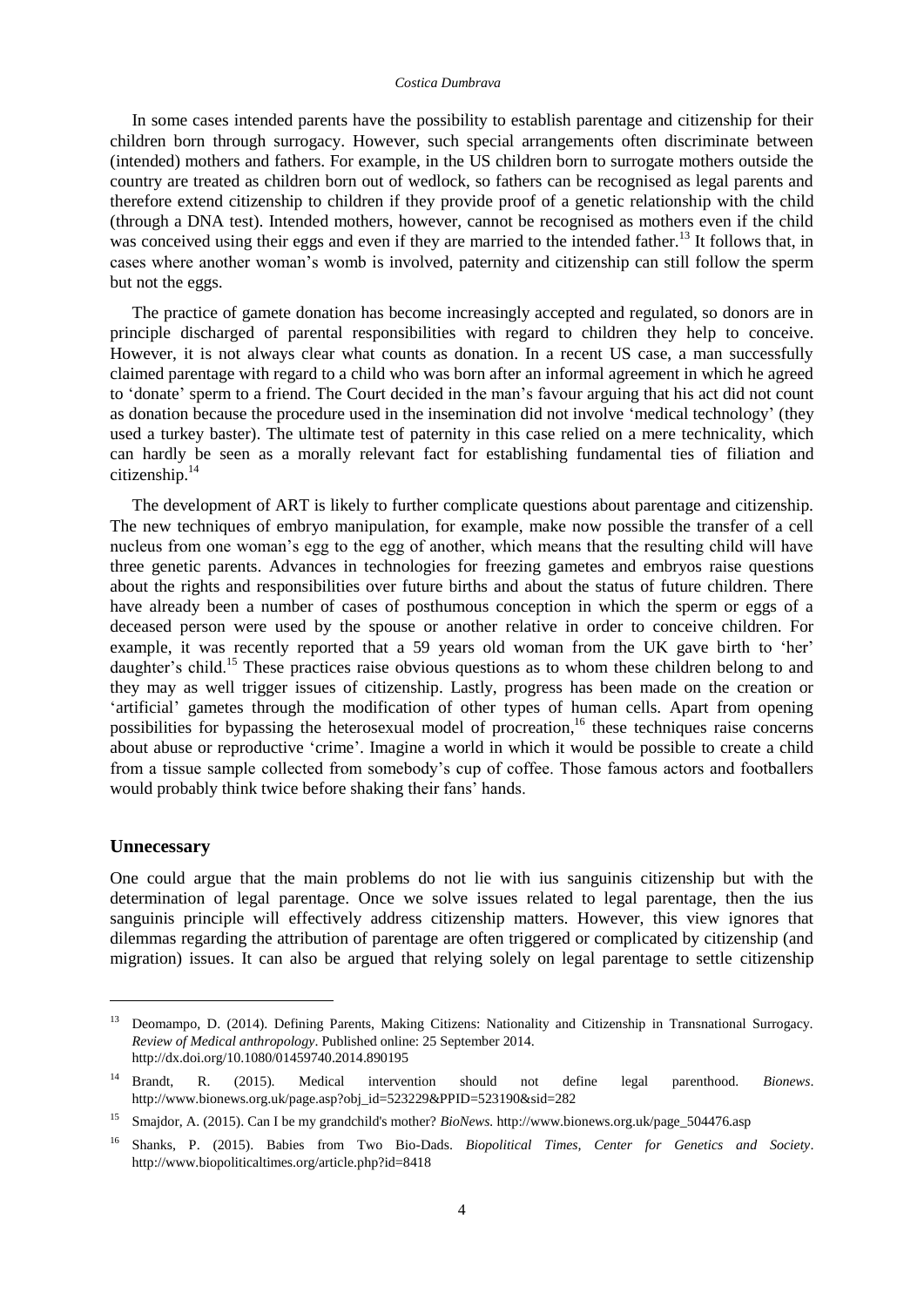issues disregards fundamental normative questions about who should be a citizen in a political community.

Despite much liberal-democratic talk about social contract, democratic inclusion and active citizenship, the overwhelming majority of people in the world acquire citizenship by virtue of contingent facts about birth (descent or place of birth). While ius soli citizenship has received considerable political and academic attention recently due to pressing concerns about the inclusion of children of immigrants, ius sanguinis continues to be taken for granted. In the remainder of this essay, I briefly challenge two main theoretical defences of ius sanguinis: (a) that ius sanguinis citizenship recognises and cements the special relationship between the parent and child; (b) that ius sanguinis citizenship ensures the intergenerational stability of the political community.

The main problem of ius sanguinis citizenship is that it is parasitic on external factors concerning the legal determination of parentage. As one of the examples presented above shows, it may only take a choice between a petri dish and a turkey baster to make somebody a parent and hence a supplier of citizenship status. The relevance of horizontal family ties between spouses in citizenship matters has largely diminished, as a flipside of the spread of gender equality norms, since in liberal states wives no longer automatically acquire their husbands' citizenship. By contrast, parental ties continue to remain paramount for the regulation of citizenship. Even if there are good reasons for seeking to ensure the swift transfer of citizenship from parents to children (e.g. to prevent statelessness), this approach is questionable because it renders children vulnerable. Ius sanguinis citizenship makes access to citizenship for children dependent on parents' legal status, actions or reproductive choices.

As in the case of spouses, joint citizenship adds little to the legal and normative character of the parent-child relationship. There is little doubt that the law should treat children and the parent-child relationship with special attention. However, this could and should be achieved regardless of the citizenship status of children and parents. One could, for example, extend the legal rights associated with parentage and filiation (e.g. conferring full migration rights to children of citizens) or seek to establish a universal status of (legal) childhood that confers fundamental right and protection to children regardless of their or their parents' citizenship or migration status.

The second argument for ius sanguinis citizenship is that the automatic transition of membership status from parents to children ensures the smooth reproduction of the political community. As children of citizens grow, they become socialised in the political community of their parents and develop political skills necessary for furthering their parents' project of democratic self-government, skills that they will eventually pass on to their own children. An easy objection to this view is that it is empirically naïve, especially in the context of increased migration and diversification of family practices. Citizenship is thus based on a contested expectation. Instead of granting citizenship ex-ante to persons who are likely to develop desirable citizenship attitudes and skills, we could delay the attribution of citizenship until such attitudes and skills are confirmed. Alternatively, there may be other normative considerations for turning children into citizens. For example, being born in the country and/or living there at a young age makes children not only subject to the law of the country but also highly dependent on the state, which, for example, is required to provide regular and reliable access to medical care such as vaccinations. These considerations could justify granting children at least provisional citizenship.

The intergenerational dimension of democratic membership can hardly be achieved by relying on legal fictions or on biological contingencies. Our efforts should rather be channelled towards consolidating democratic institutions and promoting citizenship attitudes and skills among all those who find themselves, by whatever ways and for whatever reasons, in our political community. As for the children who happen to be born here, we should treat them as political foundlings and give them all the care and support they need to become full political members.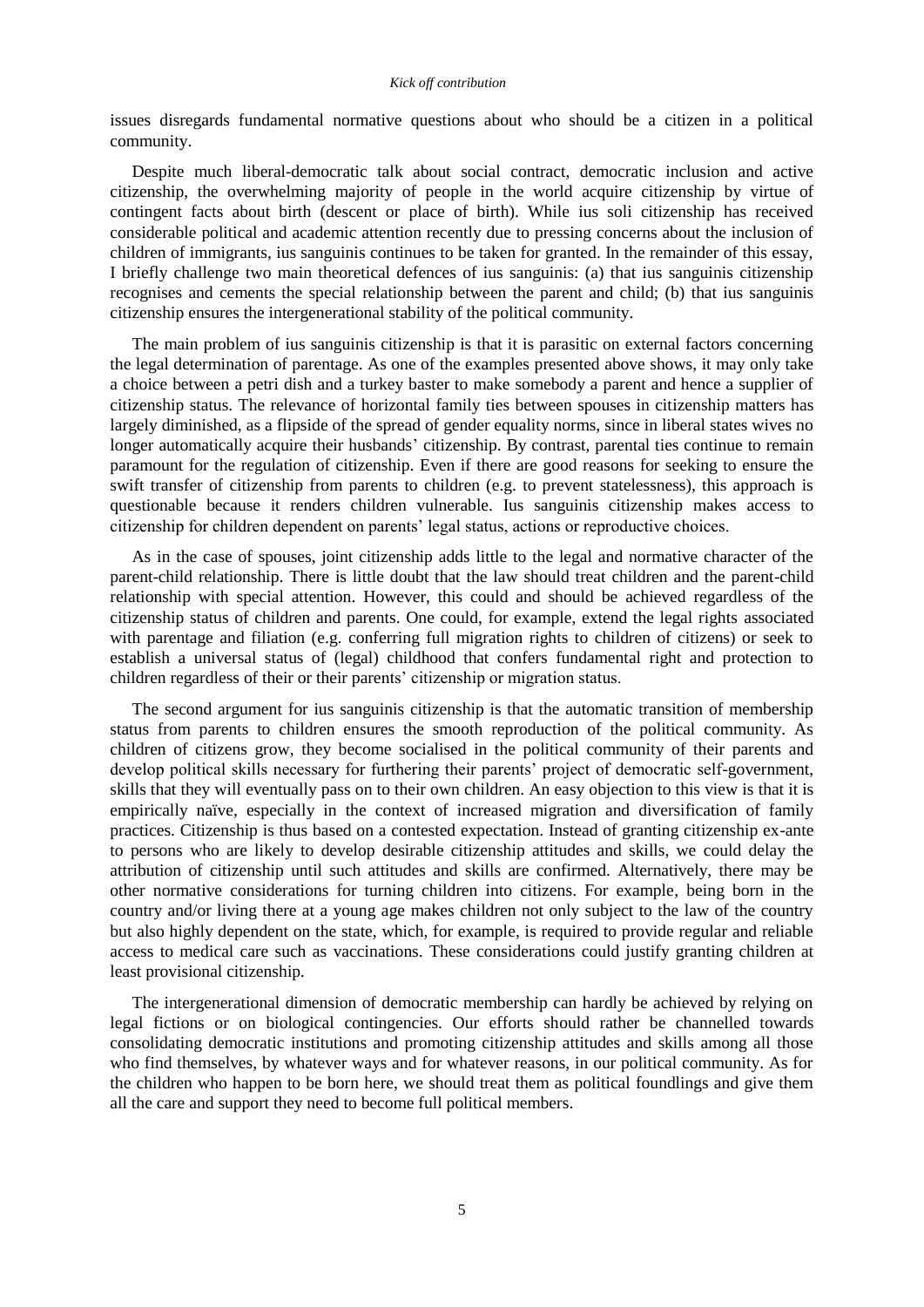#### *Ius filiationis***: a defence of citizenship by descent**

## [Rainer Bauböck](http://www.eui.eu/DepartmentsAndCentres/PoliticalAndSocialSciences/People/Professors/Bauboeck.aspx)\*

<span id="page-13-1"></span><span id="page-13-0"></span>Aristoteles famously defined a citizen as someone 'giving judgment and holding office' in the polity.<sup>1</sup> Yet, this does not settle the issue since we first need to know who qualifies for holding office. And so he continues: 'For practical purposes a citizen is defined as one of citizen birth on *both* his father's *and*  his mother's side<sup>'.2</sup> Times have changed. From the French Revolution, which revived ius sanguinis, until the second half of the 20th century, citizenship was mostly transmitted only from the father to the child. Today, largely as a result of international conventions against the discrimination of women, all democratic states define a citizen as one of citizen birth on either the father's or the mother's side. Yet ius sanguinis remains the dominant rule for acquisition of citizenship worldwide. True, in the Americas the stronger principle is ius soli, the acquisition of citizenship through birth in the territory. But even there those born abroad to citizen parents who were themselves born in the country are recognized as nationals by birth.

Given this overwhelming presence of ius sanguinis in nationality law, Costica Dumbrava's call for abandoning it is bold. Some might even say, it is quixotic, but I disagree. It is indeed time to reflect on the future of ius sanguinis and to abandon it as a doctrine linking citizenship to biological descent. Yet there are good practical and normative reasons why the principle of citizenship transmission from parents to children will remain alive and ought to be retained.

Dumbrava runs three main attacks against ius sanguinis: It is tainted by its association with ethnonationalism; it is inadequate because, in an age of artificial reproduction technologies, same sex marriage and patchwork families, biological descent no longer traces social parenthood; and it is unnecessary since its protective effects can be achieved by other means. I will accept the first and second argument with some modifications but reject the third.

#### **Not the only one tainted**

As Dumbrava points out, modern ius sanguinis was seen as a democratic and revolutionary principle in contrast with ius soli that had its origins in the feudal idea that any person (or animal) born on the territory was subject to the ruler of the land. Deriving citizenship from citizen descent rather than territorial birth made it possible to imagine a self-governing people reproducing itself. Dumbrava is of course right that seeing the nation as a community of shared descent across generations made it also easier to justify the exclusion of foreigners as well as the inclusion of co-nationals across the border. Yet this is not a sufficient reason for abandoning ius sanguinis.

First, an ethnonationalist disposition can be overcome while maintaining ius sanguinis if this principle is supplemented with ius soli and residence-based naturalisation. The latter has created an ethnically highly diverse citizenry in continental European immigration countries even in the absence of the additional inclusionary effects of ius soli. The reason for this ethnically inclusive effect of ius sanguinis is simple: If first generation immigrants have access to citizenship and take it up, then ius soli and ius sanguinis does not make much difference: the children of immigrants will be citizens under either rule.

Secondly, a pure ius soli regime is also tainted and not only because of the feudal origins of the principle. Territorial nationalism can be just as nasty as ethnonationalism and may be fanned by

<sup>\*</sup> EUDO CITIZENSHIP co-director, European University Institute.

<sup>&</sup>lt;sup>1</sup> Aristotle (1962). *The Politics*. Transl: T.A. Sinclair, revised and commentary: J. Saunders ed. London Penguin, III. i: 169

<sup>2</sup> ibid, III.ii: 171-2, original emphasis.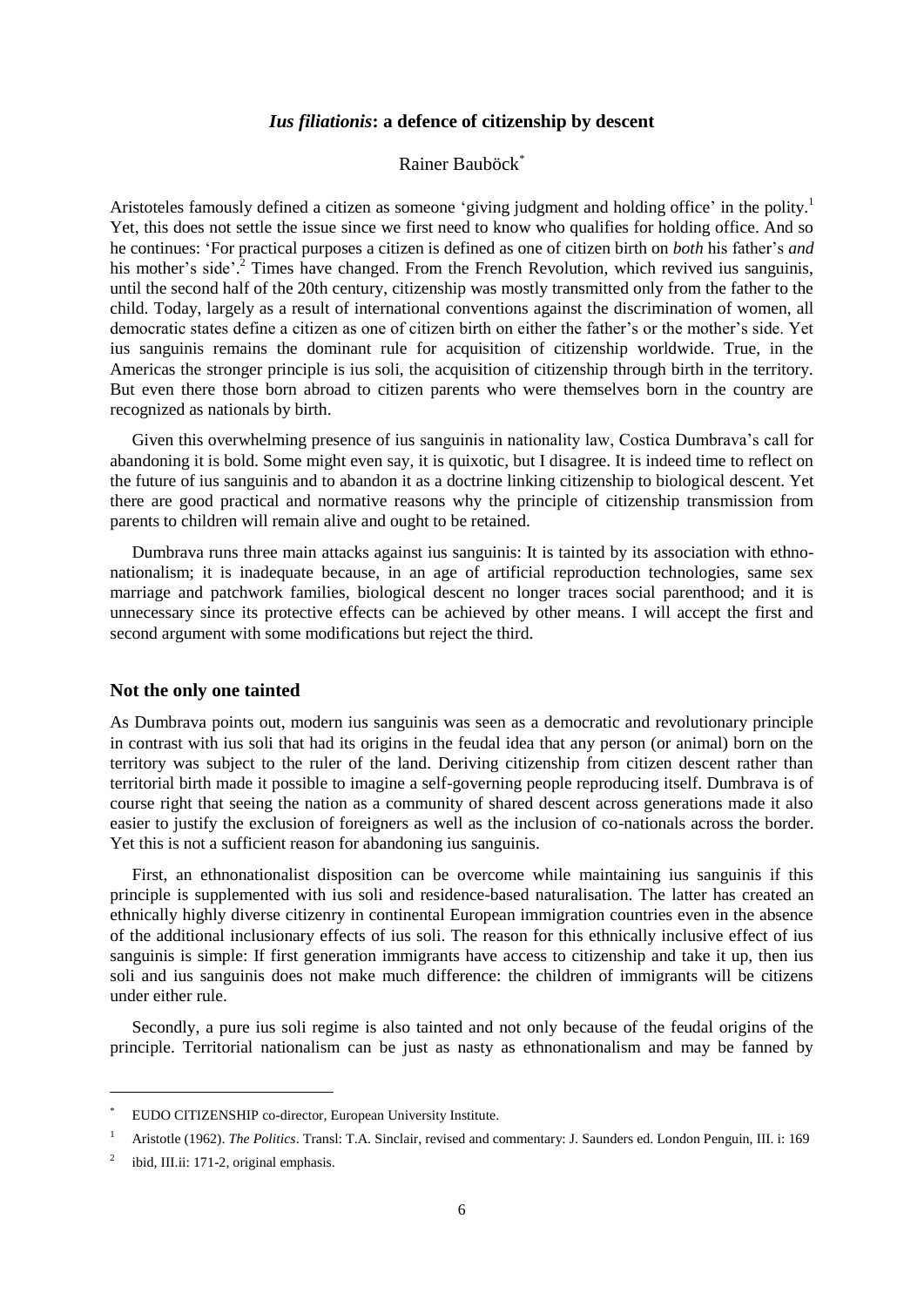thinking of ius soli as the right of the 'sons of the soil Even the case of Romania that Dumbrava lists among the problematic ones is ambiguous in this regard. If Romania awards citizenship to the descendants of those born in its lost territories, is this an instance of ius soli or ius sanguinis and an illustration of ethnic or of territorial nationalism? The answer is probably: both. Ius soli and ius sanguinis are therefore not alternatives, but can be combined in benign ways that neutralise the potentially illiberal effects of either principle, as well as malign ways that enhance their nationalist potential for ethnic exclusion and territorial expansion.

Thirdly, pure ius soli also has vicious exclusionary effects for migrants. In most American states, the immigrant generation 1.5 – those who have entered the country as minor children – cannot acquire citizenship before the age of majority. President Obama's Dream Act is an attempt to mitigate some of the worst consequences for the children of irregular immigrants. Even more problematic is the common distinction between nationals and citizens in many Latin American states (see the new American country profiles on EUDO CITIZENSHIP). Only those born in the territory are considered nationals (they are sometimes also called 'naturals'). They turn into citizens with full voting rights at the age of majority. Immigrants who naturalise become citizens, but not nationals. They remain excluded from many public offices (also the US president still has to be a 'natural born citizens') and they can be deprived of their citizenship status, whereas nationality can often never be lost. In Uruguay even the concept of 'naturalisation' does not exist because those who are not born in the territory can never become 'naturals'. Similar exclusionary effects of ius soli traditions apply to those born abroad to citizen parents. They often do not acquire citizenship unless they are registered in time by their parents and they may lose it unless they 'return' before the age of majority.

If both ius sanguinis and ius soli are tainted in these ways, should we consider an even more radical alternative of abandoning citizenship by birth altogether? Why not replace it with *ius domicilii* so that citizenship is acquired automatically with taking up residence and lost with outmigration? Or should we maybe replace it with *ius pecuniae*,<sup>3</sup> i.e. a global market for citizenships in which individuals can bid for membership status anywhere and states can set the admission price? Neither of these alternatives is morally attractive and something important is lost when we give up birthright citizenship.

#### **Why not** *ius filiationis***?**

l

Dumbrava's second argument is that developments in reproduction technologies and in the social and legal recognition of new family patterns make ius sanguinis increasingly unworkable and obsolete.

This problem is not entirely new and a solution is already available. International law has long abandoned the idea that children should acquire only one citizenship at birth. Since they can inherit two different citizenships from the mother's and the father's side (maybe in addition to a third one acquired iure soli), why should they not receive the citizenship of both an intended and a surrogate mother or an intended father and a sperm donor? Asking the question makes it already clear that the problem is not the multiplicity of citizenships per se, but the mismatch between biologically determined citizenship and parental care arrangements that would also open the door to abusive claims. The traditional solution that is already available in most nationality laws for cases where the biological parent is not the social parent is transmission of citizenship through adoption.<sup>4</sup> Why should

<sup>3</sup> Stern, J. (2011). Ius Pecuniae – Staatsbürgerschaft zwischen ausreichendem Lebensunterhalt, Mindestsicherung und Menschenwürde. *Migration und Integration – wissenschaftliche Perspektiven aus Österreich, Jahrbuch 1/2011*, Dahlvik/Fassmann/Sievers (eds.). See also the EUDO CITIZENSHIP forum ['Should citizenship be for sale?'](http://eudo-citizenship.eu/commentaries/citizenship-forum/990-should-citizenship-be-for-sale) (2013); Dzankic, J. (2015). Investment-based citizenship and residence programmes in the EU. *EUI Working Papers RSCAS 2015/08*. EUI: Florence.

<sup>4</sup> See the EUDO CITIZENSHIP modes of acquisition database[: http://eudo-citizenship.eu/databases/modes-of-acquisition](http://eudo-citizenship.eu/databases/modes-of-acquisition)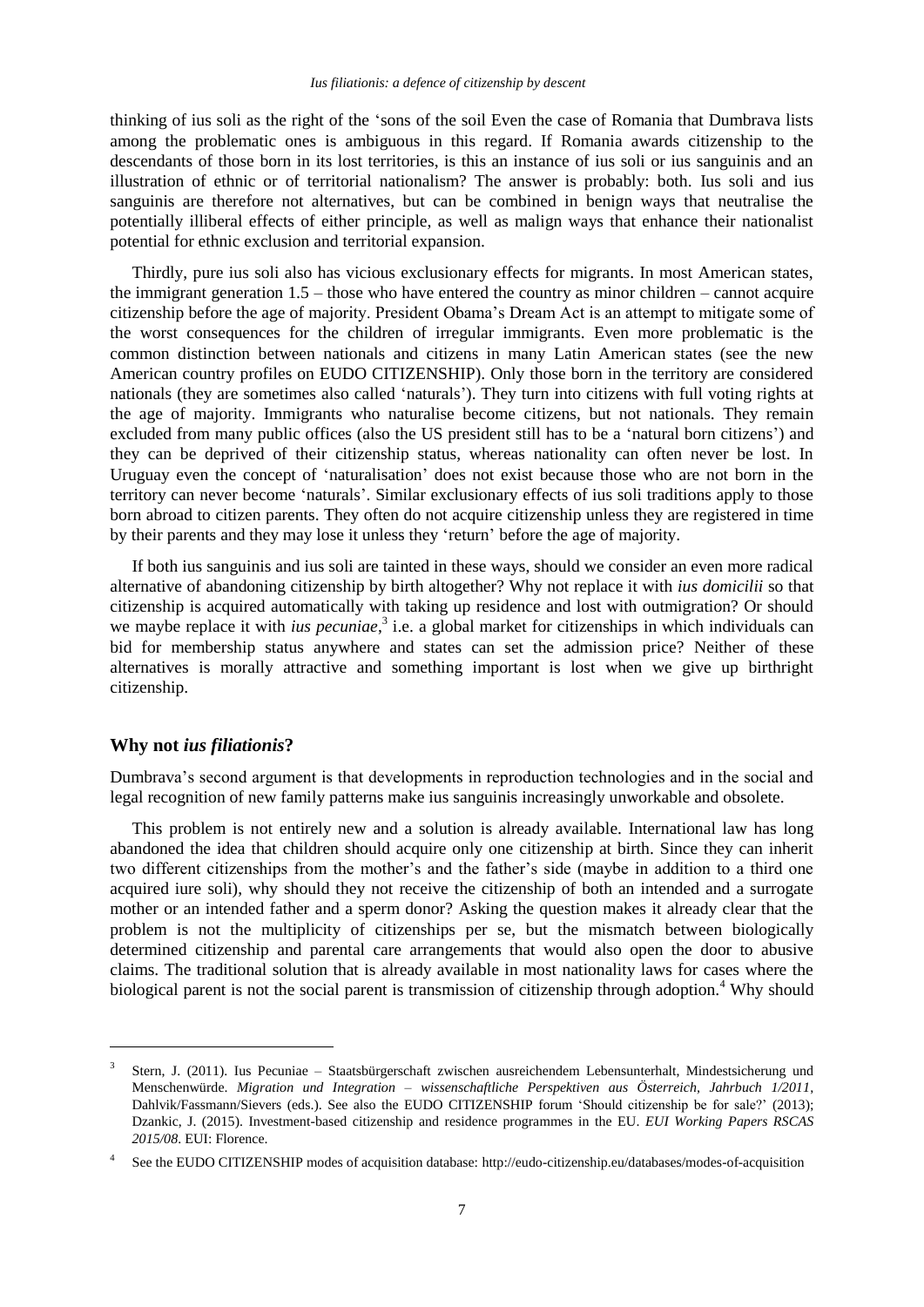#### *Rainer Bauböck*

it not be possible to generalise this model from the marginal case of adoption so that a modified ius sanguinis refers to social rather than biological parenthood (as it already does in several jurisdictions)?

The main issue with such a new *ius filiationis* might be that determination of citizenship is less automatic than it used to be for children born in wedlock to their biological mother and father. Yet states that are committed to the welfare of children have to figure out anyhow how to determine legal parenthood in the more complex family arrangements of contemporary societies. In order to avoid statelessness it is important that every child obtains at least one citizenship immediately at birth. And in order to make sure that children are not caught between conflicting legal norms and can develop stable relations to their countries of citizenship, it is important that their citizenship status does not change automatically when they become part of a new family. If these concerns are taken into account through a combination of ius soli with legally determined initial parenthood, what objections can be raised against recognizing primary caregivers as well as persons with additional custodial rights as legal parents who can transmit their citizenship to the child?

#### **Don't abandon the children!**

Dumbrava's third argument is that ius sanguinis is not necessary because children's rights can be protected through other means. He claims that ius sanguinis renders children vulnerable by making their 'access to citizenship … dependent on parents' legal status, actions or reproductive choices This is indeed a reason why the children of immigrants need ius soli as an independent right to citizenship in their country of birth. Unfortunately, in the US, their birthright citizenship does not prevent them from being deported together with their undocumented parents, whereas immigrant minors who are EU citizens have a right to stay that protects also their primary caregivers from deportation.<sup>5</sup>

Yet small children are in any case dependent on their parents' migration decisions. This is a an equally strong reason why they also have a claim to share their parents' citizenship, since they risk otherwise to remain stranded in their country of birth or be treated as foreigners in their parents' country of nationality. Dumbrava suggests preventing this by 'conferring full migration rights to children of citizens'. But would migration rights become more secure if they are disconnected from the legal status of citizenship that is the only one obliging states to unconditionally admit them? Alternatively, he suggests to 'establish a universal status of (legal) childhood that confers fundamental rights regardless of their or their parents' citizenship or migration status'. This is what the Children's Rights Convention, which is one of the mostly widely signed and ratified human rights documents, aims to do. The question is not only whether states are willing to respect these rights, but whether they can be held responsible for protecting them. For this, children need not only human rights, they also need their parents' citizenship.

#### **Delayed citizenship for all?**

l

Dumbrava has, however, a much more fundamental objection that targets both ius sanguinis and ius soli: Citizenship as membership in a political community should not depend on 'contingent facts of birth (descent or place of birth)'. This is a common critique that always leaves me puzzled.<sup>6</sup> My very existence depends on these contingent facts. Humans cannot will themselves into being but are thrown into the world without choosing where to be born and to which parents. What is morally arbitrary is not that states use these fundamental features of personal identity to determine membership in political

<sup>5</sup> Case C-200/02 Zhu and Chen v Secretary of State for the Home Department, 2004; Case C-34/09 Ruiz Zambrano v Office National de L'emploi, 2011.

<sup>6</sup> For nuanced critiques of birthright citizenship based on this idea see Carens, J. H. (2013). *The Ethics of Immigration*. Oxford: Oxford University Press; Shachar, A. (2009). *The Birthright Lottery. Citizenship and Global Inequality*. Cambridge, MA: Harvard University Press.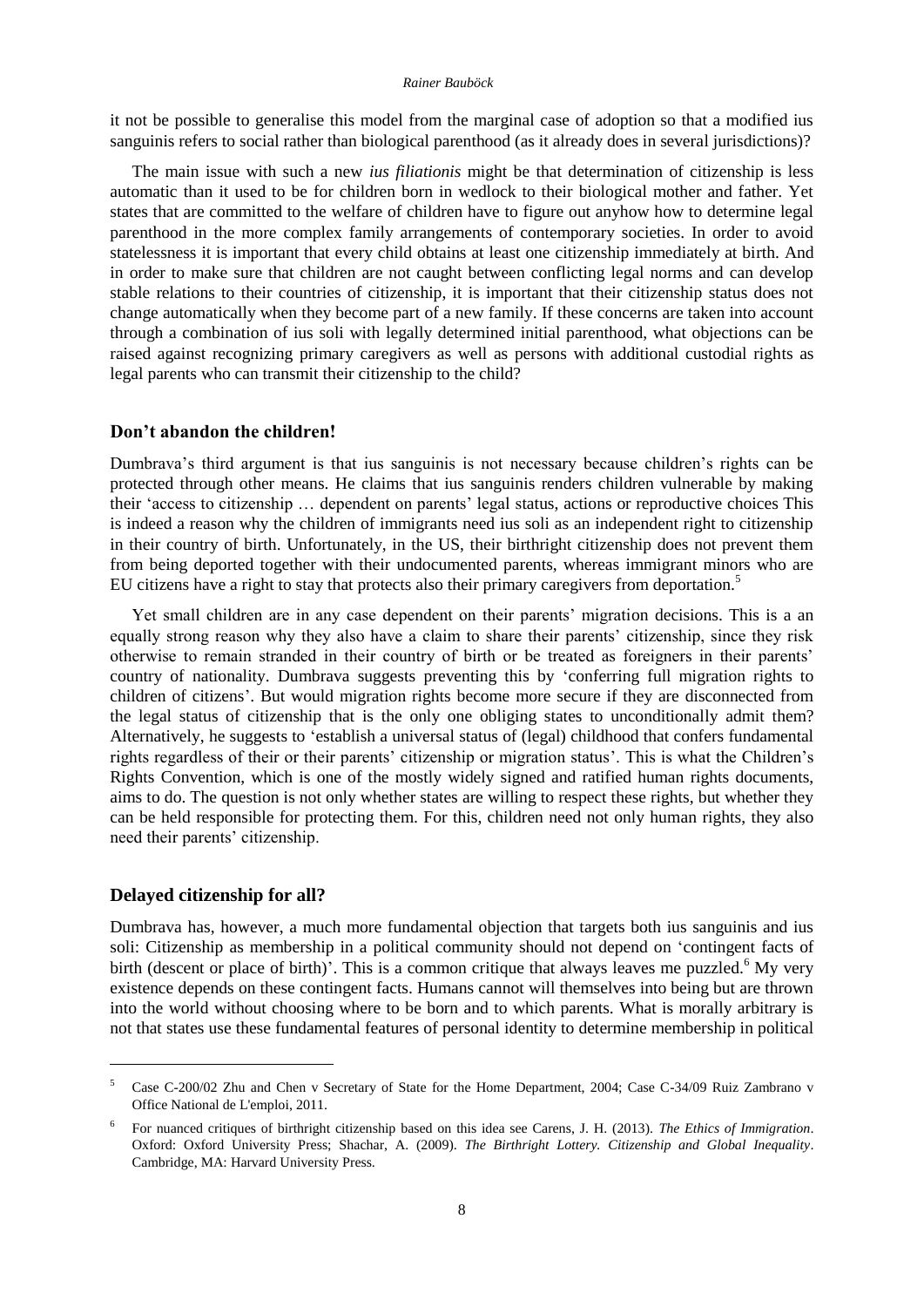communities, but that in our world citizenship provides individuals with hugely unequal sets of opportunities. This is not an inherent feature of birthright citizenship but of the global economic and political (dis)order. If we want to overcome it, we have to address the causes of global inequality directly instead of attributing them to those rules that make individuals equal in status and rights as citizens of a particular state.

Dumbrava's critique focuses, however, on another birthright puzzle that has bothered republican theorists. Shouldn't membership in a self-governing political community be based on consent? And does it not presuppose certain attitudes and skills that first need to be developed?<sup>7</sup> We may expect that children who are born and grow up in the state territory or who are raised by citizen parents will eventually want to join the political community and will also acquire the skills required for political participation. Yet these are expectations rather than certainties. Dumbrava suggests therefore that 'we could delay the attribution of citizenship until such attitudes and skills are confirmed'. However, since children also depend on the state for their health and education, he adds that they could at least be granted provisional citizenship. The Latin American distinction between nationality acquired at birth and citizenship acquired at majority seems to approximate this idea.

One reading of Dumbrava's proposal is that this is just a terminological distinction harking back to Aristotle's two definitions of citizenship. If we consider as citizens those who 'give judgments and can hold office', i.e. the members of the demos, then children are indeed only provisional citizens but will automatically become full citizens at the age of majority. The other interpretation draws, however, a line between the two statuses that can only be crossed by demonstrating the right attitude and skills. Instead of naturalising immigrants into a birthright community, this community itself would be denaturalised and reconstituted through a citizenship test imposed on all provisional native citizens. It may seem a form of poetic justice to treat natives like immigrants. Yet there is a big difference between expecting and promoting citizenship attitudes and skills and making them a requirement for access to citizenship rights. The only reason why immigrants can be expected to spend a few years as residents before becoming citizens, which gives them time to develop citizenship skills, and to apply for naturalisation, which demonstrates a civic attitude, is that they are birthright citizens of another state who have grown up there.

#### **Citizenship across generations**

l

Dumbrava concludes by suggesting that the intergenerational continuity of democratic membership should be achieved through consolidating institutions and educating citizens rather than the legal fictions and biological contingencies of birthright citizenship. One might ask why democracies need intergenerational continuity. The answer leads us back to the original justification for ius sanguinis after the French Revolution. It should not be the rulers who determine who the citizens are, nor the citizens themselves through some democratic procedure in which they decide whom to admit or reject, nor the mere fact of subjection to the laws due to temporary presence in the territory. All of these rules lead to too much contingency and discontinuity with regard to the composition of the citizenry. Promoting civic attitudes and skills among those who are citizens is important, but it cannot resolve the puzzle who has a claim to be a citizen in the first place. Automatic acquisition of membership at birth and for life sets this question aside. It makes citizenship a part of citizens' personal identities that they are like to accept. And it allows democracies to tap into resources of solidarity and to promote a sense of responsibility towards the common good and future generations.

In a nutshell, these are my two arguments why a modified version of ius sanguinis should be accepted as necessary for democratic states:

<sup>7</sup> See Dumbrava, C. (2014). Nationality, Citizenship and Ethno-Cultural Belonging, Preferential Membership Policies in Europe. Houndmills Basingstoke, Palgrave Macmillan, chapter 8, 9.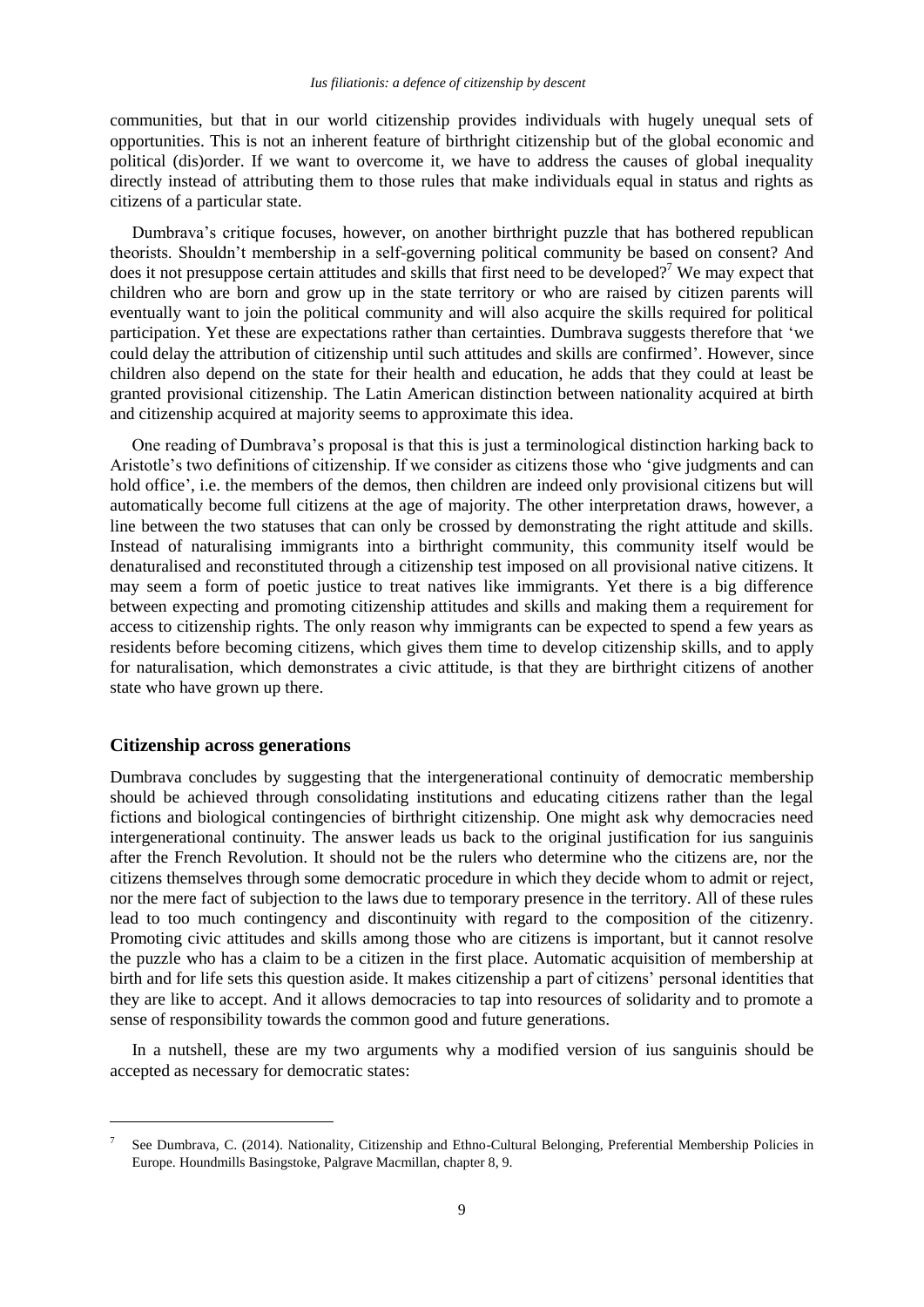#### *Rainer Bauböck*

In a world of territorial states that control immigration, ius sanguinis (or *ius filiationis*) is as indispensible as ius soli for protecting the children of migrants. It provides them with the right to stay and to be admitted in their country of birth as well as their parents' country of origin. No other legal status can secure these rights as well as a birthright to dual nationality.

Deriving citizenship from unchosen and permanent features of personal identity – where and to whom one is born – sets aside the politically divisive membership question for the vast majority of citizens, creates a quasi-natural equality of status among them and signals that membership is linked to responsibilities for the common good and for future generations. No citizenship education programme can fully substitute for these signalling effects of birthright citizenship.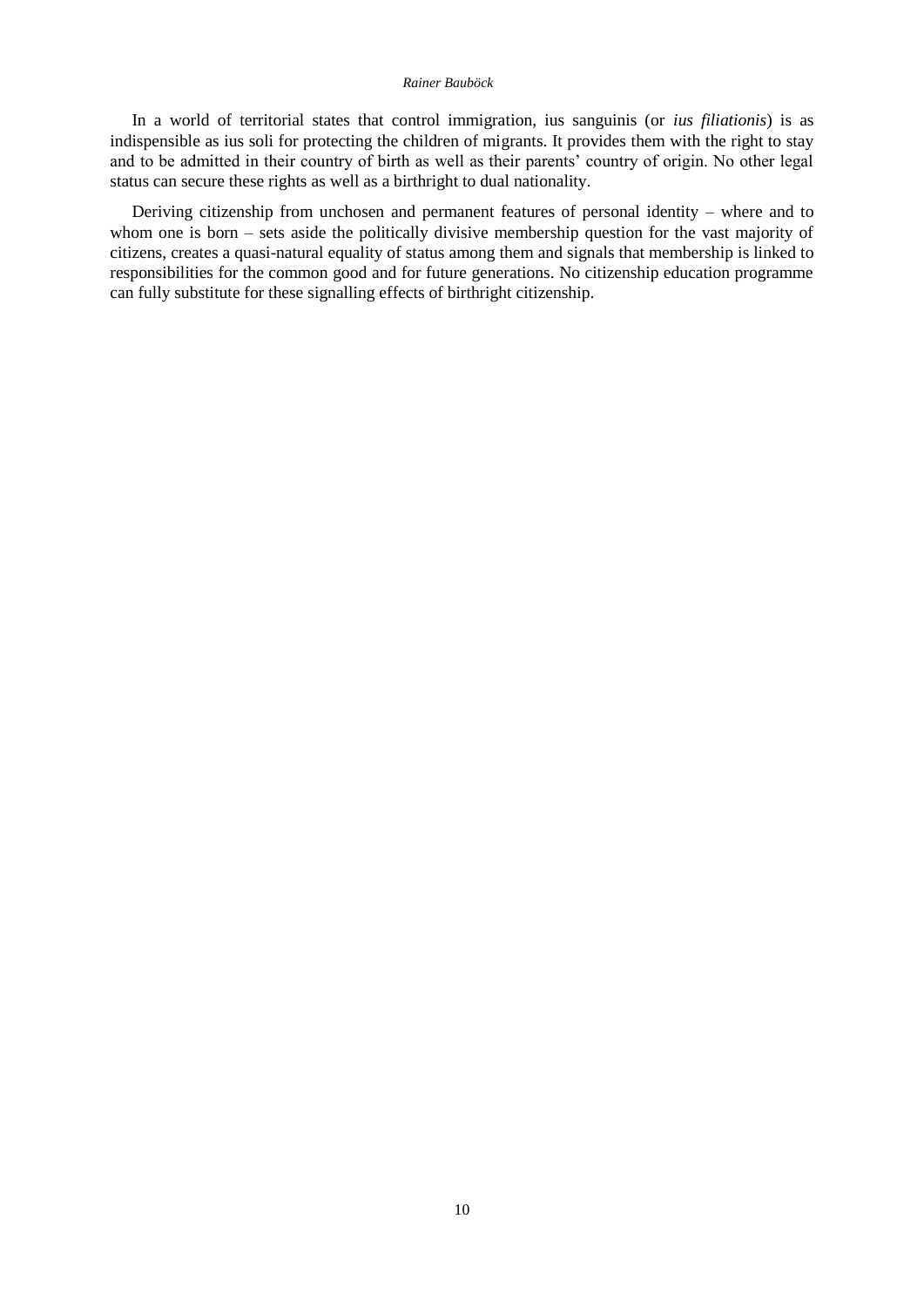#### <span id="page-18-1"></span><span id="page-18-0"></span>**Tainted law? Why history cannot provide the justification for abandoning ius sanguinis**

## [Jannis Panagiotidis](http://eudo-citizenship.eu/about/people/other-eudo-citizenship-collaborators/1396-panagiotidis-jannis)\*

In his thought provoking piece, Costica Dumbrava rejects ius sanguinis as 1) historically tainted, 2) increasingly inadequate and 3) normatively unnecessary. In my response, I will mainly focus on the first, historical dimension. Drawing on examples from the case of Germany, often used as the prime example to show what is wrong with ius sanguinis, I will contest the idea that ius sanguinis as such has been discredited by history.

Regarding the second and third points, I will restrict myself to the following brief observations, which are broadly in line with Rainer Bauböck's comments: while the issue of ART and citizenship raised by Dumbrava is indeed intriguing, I would go along with his own observation that this is more about the determination of legal parentage than about ius sanguinis, and with Bauböck's emphasis on social rather than biological parenthood. Discarding the ius sanguinis principle due to certain specific cases it might not adequately cover would mean throwing the baby out with the bathwater.

I am also simultaneously intrigued and sceptical regarding the suggestion to introduce a sort of 'anational', universal status for children. Against the backdrop of recent historical research into children as the object of nationalist contestation and agitation during the first half of the twentieth century, a scenario in which 'children belonged more rightfully to national communities than to their own parents', this idea appears intuitively attractive.<sup>1</sup> Having said that, one can turn the argument around and see the suggested disconnection of parent and child citizenship as another attempt to claim children from their parents, this time on behalf on an imaginary inter- or supranational community. Yet in a world still (and for the foreseeable future) structured by nation states, where most so-called human rights are in fact citizens' rights, one may indeed wonder about the benefits of such a status 'above' or perhaps 'beyond' the nation if the parents cannot enjoy similar rights.

#### **Tainted by history?**

l

As to the argument of ius sanguinis being historically tainted, Dumbrava first of all needs to be commended for recognising that 'ius sanguinis citizenship is not conceptually "ethnic" (my emphasis, J.P.). Nevertheless, he argues that 'there are a number of ways in which the application of the ius sanguinis principle has been used in order to promote ethno-nationalist conceptions of membership'. These include 1) the maintaining of emigrant citizenship beyond the first generation of emigrants; 2) the use of 'the principle of descent in order to confirm or restore citizenship to certain categories of people whom [states] consider to be linked with through ethnocultural ties'; and 3) the exclusion of immigrant children from citizenship by an exclusive use of ius sanguinis with no ius soli elements.

Regarding the third point, I fully agree with Bauböck that it can be remedied quite easily by combining these two principles of citizenship allocation and simultaneously allow for residence-based naturalisation. The first issue is similarly unproblematic: extra-territorial transmission can simply be interrupted at a certain generational stopping point, much like the rule Germany introduced in section 4, paragraph 4 of its reformed 1999 citizenship law regarding the non-acquisition of German citizenship by the offspring of German citizens who themselves were born abroad after 31 December

<sup>\*</sup> Institut für Migrationsforschung und Interkulturelle Studien (IMIS), University of Osnabrück.

<sup>1</sup> Zahra, T. (2008). *Kidnapped Souls: National Indifference and the Battle for Children in the Bohemian Lands, 1900-1948*. Ithaca: Cornell UP, 3; See also: Zahra, T. (2011). *The Lost Children: Reconstructing Europe's Families after World War II*. Cambridge, MA: Harvard UP, 20.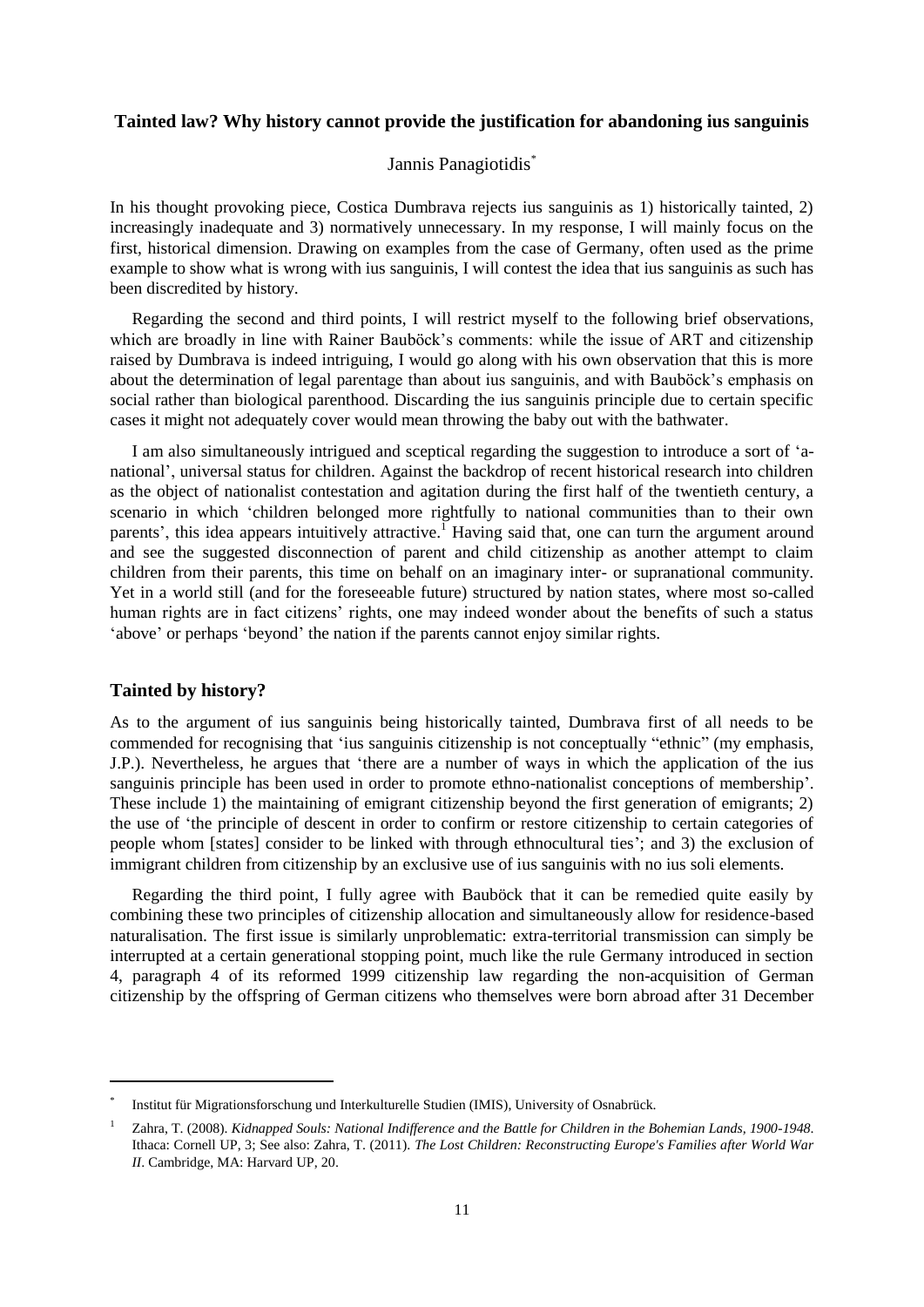1999.<sup>2</sup> There is no rule that says that the transmission of citizenship to descendants has to be possible ad infinitum.

#### **Not all types of 'descent' are the same**

I would like to discuss the second point in more detail, which touches upon the topics of preferential membership policies and co-ethnic citizenship and migration.<sup>3</sup> Here we are dealing with a terminological confusion quite typical for much of the literature in this field. The 'ethnic descent' that Dumbrava mentions as a criterion of admission to citizenship in some cases and the descent implied in the ius sanguinis principle are not the same and should not be conflated. In fact, they are mutually exclusive: 'descent' in ius sanguinis is about descent from a citizen, whatever his or her 'ethnicity'. The 'ethnic descent' used as a criterion in some cases of co-ethnic inclusion is precisely about people who are not citizens.

The supposed historical taintedness of the ius sanguinis principle results from the conflation of these different types of 'descent', and of the related unhappy connotations of the term 'blood', which invokes associations of 'race'. A lot of this confusion was created in the Brubaker-inspired debates of the 1990s about German citizenship. In a telling example, political scientist Patricia Hogwood claimed that 'the concept and law of citizenship in Germany were originally formulated in the context of nation-state development based on cultural or '*völkisch*' nationalism. … The fact that the German legal framework for citizenship and naturalisation remains firmly rooted in the jus sanguinis principle has meant that citizenship policy in Germany is inextricably entangled in concepts of ethnicity and race. … The principle of legal privilege [for ethnic Germans] on the basis of *racial* origins smacks of the racial policies of the Nazi period  $\ldots$  (my emphasis, J.P.).<sup>4</sup>

Yet ius sanguinis per se has nothing to do with 'ethnicity' and 'race'. As Dieter Gosewinkel pointed out in his important book on German citizenship, the 'blood' here is a 'formal and instrumental' notion, not to be confused with 'substantial' blood conceptions of racial biology.<sup>5</sup> Those only entered German citizenship law through the Nazi Nuremberg laws. Before, a German Jew, whom the Nazis would later construe to be of a different 'race' for having the wrong 'blood', would transmit his German citizenship to his children iure sanguinis, just like other Germans whom the Nazis would construe as 'Aryans'. Ius sanguinis is ethnicity-blind. In fact, when young Israelis nowadays claim German citizenship with reference to an ancestor who fled from Germany, they also do so iure sanguinis. I would find it hard to interpret this as an objectionable *völkisch* practice. This example shows that the problem is not with ius sanguinis itself, but with the respective contexts in which it is embedded.

#### **Co-Ethnic citizenship is a different story**

l

Nor is ius sanguinis particularly useful (or even necessary) for the conveying of citizenship upon 'coethnics' in other countries. This is a whole different discussion in my opinion which cannot be used to make a case against the ius sanguinis principle. Taking again the example of Germany, the main

<sup>2</sup> Joppke, C. (2003). Citizenship Between De- and Re-Ethnicization. *Russell Sage Foundation Working Paper No. 204*, 12- 13. The full text of the law can be found at[: http://www.gesetze-im-internet.de/rustag/BJNR005830913.html](http://www.gesetze-im-internet.de/rustag/BJNR005830913.html)

<sup>3</sup> Dumbrava, C. (2014) *Nationality, Citizenship and Ethno-National Belonging: Preferential Membership Policies in Europe*. Basingstoke: Palgrave MacMillan, 2014; Jannis Panagiotidis, J. (2012) *Laws of Return? Co-Ethnic Immigration to West Germany and Israel (1948-1992)*. PhD Diss., European University Institute.

<sup>4</sup> Hogwood, P. (2000). Citizenship Controversies in Germany: the twin legacy of Völkisch nationalism and the Alleinvertretungsanspruch. German Politics 9(3): 125-144, here 127, 132-133.

<sup>5</sup> Gosewinkel, D. (2001). *Einbürgern und Ausschließen: Die Nationalisierung der Staatsangehörigkeit vom Deutschen Bund bis zur Bundesrepublik Deutschland*. Göttingen: Vandenhoeck & Rupprecht, 327.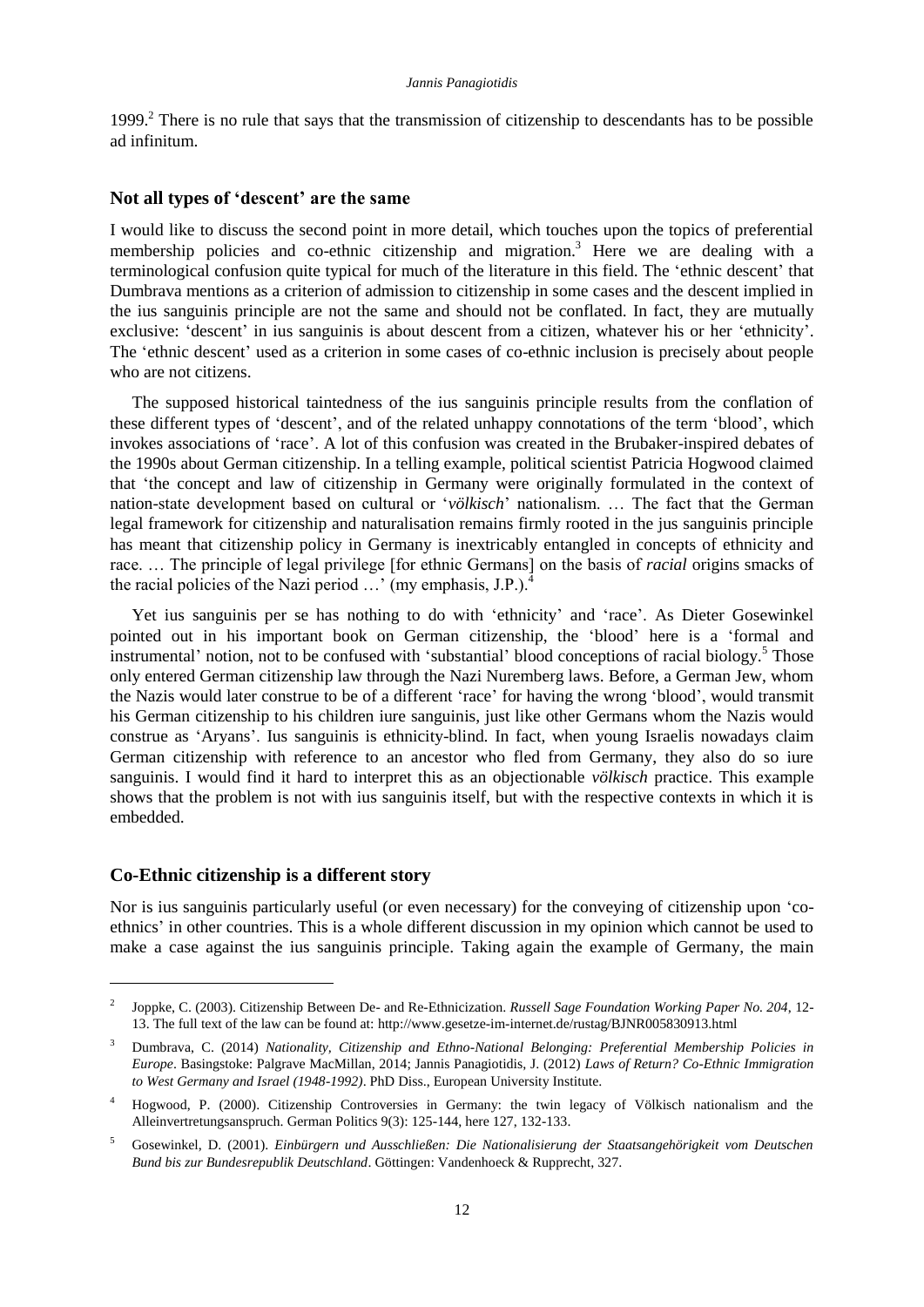European supplier of co-ethnic citizenship in past decades, it needs to be stressed that 'ethnic Germans' from Eastern Europe did not receive German citizenship by means of the ius sanguinis of the 1913 citizenship law. This was not possible, as in most cases they had no ancestor with German citizenship to refer to. Their claim to citizenship rested on special provisions in the constitution and expellee law, which equalised the status of German *Volkszugehörige* with that of German citizens.

At this point we leave the solid ground of formal citizenship and enter into the murky territory of 'ethnicity'. But even here, it is not all about 'descent'. While the peculiar notion of *Volkszugehörigkeit* is often identified with 'ethnic descent', it was much more complex than that: it was actually very much a political-plebiscitary notion predicated on self-avowal (*Bekenntnis*) as German to be confirmed by an 'objective' criterion, which could be language, descent, upbringing, or culture (section 6 of the 1953 Federal Expellee Law).<sup>6</sup> 'Descent' (*Abstammung*) – notoriously hard to define in administrative practice – was thus neither a necessary nor a sufficient condition for recognition as a German.<sup>7</sup>

#### **Conclusion**

l

In sum, I would argue that the supposed 'taintedness' of ius sanguinis has to do with issues not intrinsic to this principle of transmitting citizenship, namely restrictive admission practices and racially based exclusion. The issue of co-ethnic citizenship should be kept apart from this discussion altogether. History cannot provide the justification for abandoning ius sanguinis, as its use in certain problematic ways and contexts in the past does not mean it necessarily has to be used like that in the future. If complemented by other, inclusionary mechanisms of allocating citizenship in conjunction with increased tolerance for multiple citizenship it certainly remains a useful – and necessary – method of transmitting citizenship in the day and age of multiple transnational migrations.

<sup>6</sup> See: [http://www.bgbl.de/xaver/bgbl/start.xav?startbk=Bundesanzeiger\\_BGBl&jumpTo=bgbl153022.pdf](http://www.bgbl.de/xaver/bgbl/start.xav?startbk=Bundesanzeiger_BGBl&jumpTo=bgbl153022.pdf)

<sup>7</sup> I elaborate on the plebiscitary, quasi-'Renanian' nature of the German conception of Volkszugehörigkeit in: Panagiotidis, J. (2012). 'The Oberkreisdirektor Decides Who Is a German': Jewish Immigration, German Bureaucracy, and the Negotiation of National Belonging, 1953–1990. *Geschichte und Gesellschaft 38*, 503-533, esp. 511.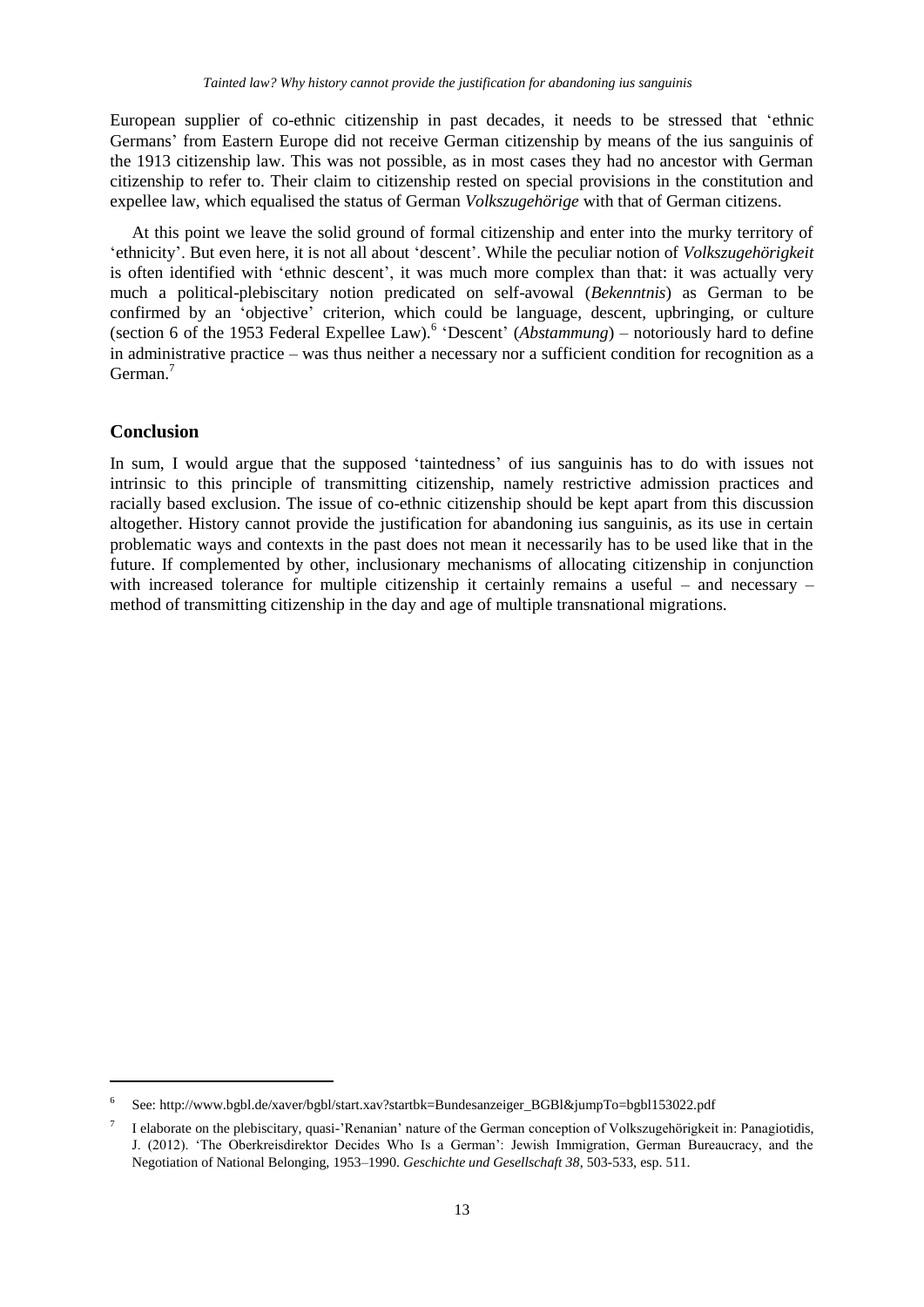#### **Family matters: Modernise, don't abandon, jus sanguinis**

## [Scott Titshaw](http://eudo-citizenship.eu/about/people/other-eudo-citizenship-collaborators/1401-titshaw-scott)\*

<span id="page-21-1"></span><span id="page-21-0"></span>I appreciate the ideas that Costica Dumbrava and others have introduced into this debate. States' concerns about the quality and political consequences of their citizenship are important. But citizenship is a two-way street. Our discussion of ius sanguinis laws should extend beyond the concerns of states to also consider the serious practical consequences of citizenship laws on citizens, including the long-term unity and security of their families. Families facing instability or separation because children are denied their parents' citizenship are unlikely to be satisfied with the explanation that ius sanguinis is inadequate or historically tainted; the resulting individual sense of injustice might even discourage the loyalty and identification states seek in citizens.

This debate about citizenship transmission is necessary because of two modern changes in the facts of life: (1) increased international mobility based on cheap and easy transportation and communication; and (2) the advent and diffusion of assisted reproductive technology (ART) and new legal family forms (e.g., same-sex marriage and different-sex registered partnership). I will address each in turn. First, I'll explain why Dumbrava's proposal to abandon the ius sanguinis principle is an undesirable response to increased international mobility. Second, I'll build on Dumbrava's and Bauböck's recognition of the inadequacy of unlimited and exclusive ius sanguinis rules for today's families by suggesting that ius sanguinis be modernised rather than abandoned altogether. I'll also illustrate how citizenship in federal states can add an additional layer of complexity to any universal proposal regarding citizenship.

#### **In a mobile world children need their parents' citizenship**

Dumbrava's proposal to eliminate the ius sanguinis principle would increase, rather than decrease, problems based on greater international mobility. It would eliminate one tool parents currently use for transmitting citizenship to children conceived through ART. While current versions of ius sanguinis are inadequate to deal with other ART issues, that problem can be corrected. And, as Jannis Panagiotidis points out, abandoning ius sanguinis because of this inadequacy would be like 'throwing the baby out with the bathwater'. Most children are still conceived through sexual reproduction rather than ART, and many of their families would be worse off without ius sanguinis.

An example is easy to imagine. Let's say an Indian couple moves every seven years for employment reasons. They obtain residence permits, but not citizenship, in South Africa, the United Kingdom, and the United States, in turn. They also have a child in each country. Under ius soli regimes with no ius sanguinis rules, the children of these Indian parents would each have different passports (from South Africa, the UK, and the US). This might pose no problem in the short term. But what happens if a parent dies or loses his job?

Under a ius sanguinis regime, the surviving family members would be able to enter India and remain there together permanently as citizens.<sup>1</sup>

Dumbrava argues that such common citizenship is unnecessary to recognise and cement parentchild relationships if children of citizens have 'full migration rights But 'migration rights' or benefits are substantially less stable than citizenship rights. What if a non-citizen family member becomes

Mercer University.

<sup>1</sup> India would have automatically recognised these children as Indian citizens through 2004; it still recognises a greatly eased path to apply for citizenship in this context. <http://www.loc.gov/law/help/citizenship-pathways/india.php>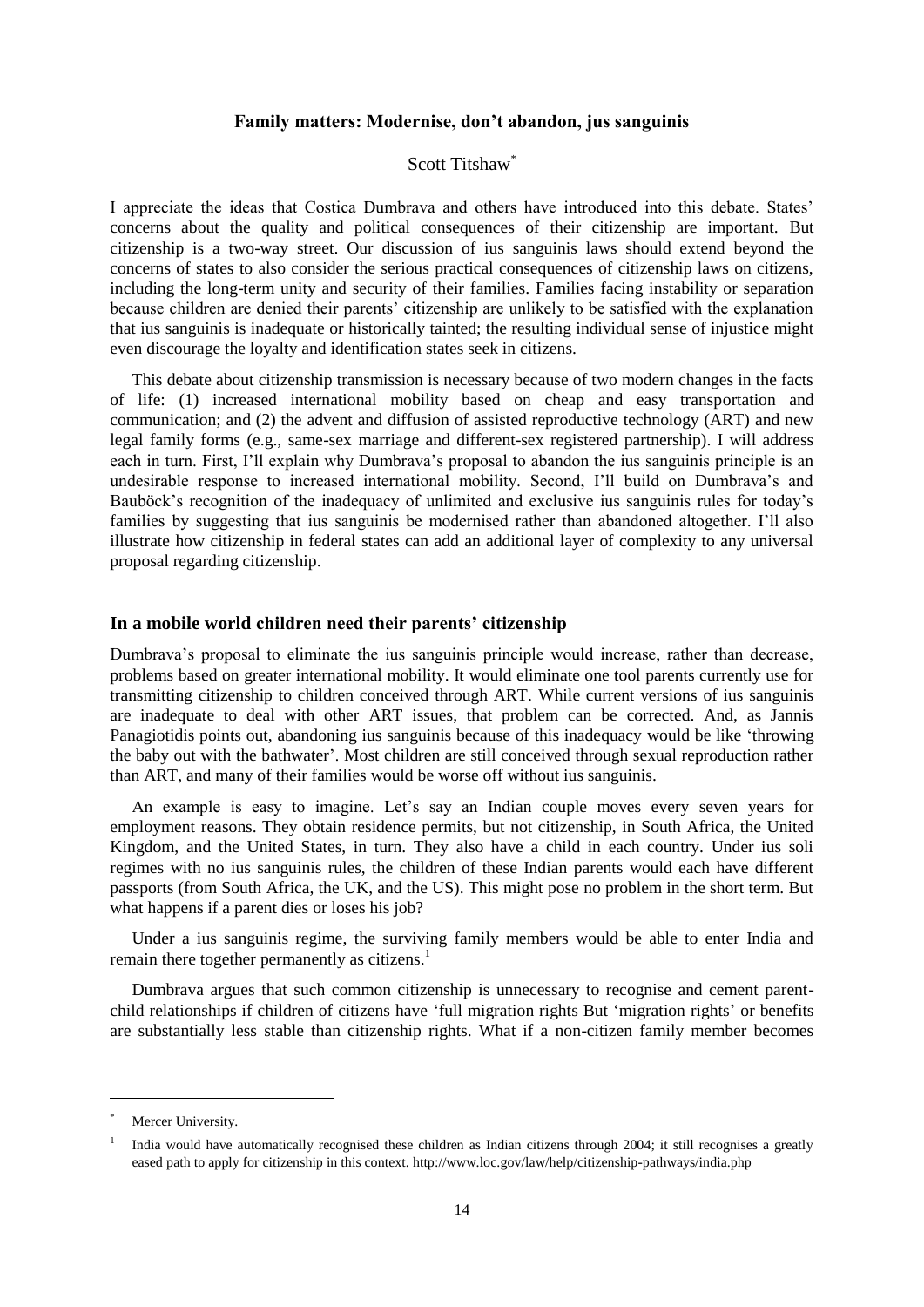deportable because he or she commits a crime?<sup>2</sup> What if both Indian parents die while the children are minors? Without ius sanguinis, the children with their different nationalities might not be allowed to remain together anywhere, let alone in India where their extended family members (grandparents, aunts and uncles) most likely live.

Dumbrava's proposal of a universal legal status for all children would ameliorate some of these problems, but only until each child reaches the age of majority. At that time they might be separated from their parents and siblings.

#### **ART requires fixing family and citizenship law**

l

I agree with Dumbrava's and Bauböck's rejection of exclusive, unconditional ius sanguinis rules as inadequate in dealing with the consequences of ART and modern family law.

I disagree, however, with the conclusion Dumbrava draws from his argument that 'joint citizenship adds little to the legal and normative character of the parent-child relationship'. In fact, the permanence and stability stemming from common citizenship among close family members can have profound consequences for the unity required to develop and maintain family relationships.

I also disagree with Dumbrava's argument that 'the main problem' is that ius sanguinis 'is parasitic on external factors concerning the legal determination of parentage'. In fact, some federal States already delink federal citizenship determination and state or provincial family law, $3$  creating greater problems than do citizenship laws that reflect legal parentage. In the United States, for example, legal parentage is generally a matter of state law. Yet, the US Constitution defines citizenship as an exclusively federal matter,<sup>4</sup> and Congress has established and revised a complex, autonomous algorithm for determining when a citizen parent transmits US citizenship to a child born abroad.<sup>5</sup> The problematic example Dumbrava points out regarding parents' inability to transmit US citizenship to children conceived through ART was created by a misguided autonomous federal policy, not parentage determinations under family law.<sup>6</sup> It could, and should, be corrected by federal reinterpretation of its rules to rely on family law parentage determinations.<sup>7</sup>

<sup>&</sup>lt;sup>2</sup> While hardship of citizen relatives is sometimes considered, US immigration law generally requires removal of noncitizens who commit any of a long list of criminal infractions. 8 USC  $\S 1227(a)(2)$ . <https://www.law.cornell.edu/uscode/text/8/1227>

<sup>3</sup> (2014). A Study of Legal Parentage and the Issues Arising from International Surrogacy Arrangements, Prel. Doc. No 3C. Hague Conference on Private International Law,66-68 (listing Australia, Canada and the United States as examples). [http://www.hcch.net/upload/wop/gap2015pd03c\\_en.pdf](http://www.hcch.net/upload/wop/gap2015pd03c_en.pdf)

<sup>&</sup>lt;sup>4</sup> The Fourteenth Amendment guarantees that '[a]ll persons born or naturalized in the United State and subject to the jurisdiction thereof are citizens of the United States and the state in which they reside. Not only does this Amendment adopt a nearly absolute ius soli rule, but it clarifies that citizenship is a purely federal matter, with no meaningful state role beyond establishment of its own standards for recognising state residence.

<sup>5</sup> 8 USC §§1401 - 1409. [http://www.uscis.gov/sites/default/files/ilink/docView/SLB/HTML/SLB/0-0-0-1/0-0-0-29/0-0-0-](http://www.uscis.gov/sites/default/files/ilink/docView/SLB/HTML/SLB/0-0-0-1/0-0-0-29/0-0-0-9696.html) [9696.html](http://www.uscis.gov/sites/default/files/ilink/docView/SLB/HTML/SLB/0-0-0-1/0-0-0-29/0-0-0-9696.html)

Under current US law, a genetic and legal father and/or one or more legal and 'biological' mothers (i.e., genetic and gestational mother(s)) transmit birthright citizenship to children conceived through ART, but non-biological parents do not. Titshaw, S. (2014). A Transatlantic Rainbow Comparison: 'Federalism' and Family-Based Immigration for Rainbow Families in the U.S. and the E.U. Rights on the Move: Rainbow Families in Europe, edited by Carlo Casonato & Alexander Schuster, 189, 194-9.<http://eprints.biblio.unitn.it/4448/>

<sup>7</sup> Titshaw, S. (2013). Revisiting the Meaning of Marriage: Immigration for Same-Sex Spouses in a Post-Windsor World. *Vand. L. Rev.* (66), 174-75 (2013). [http://www.vanderbiltlawreview.org/2013/10/revisiting-the-meaning-of-marriage](http://www.vanderbiltlawreview.org/2013/10/revisiting-the-meaning-of-marriage-immigration-for-same-sex-spouses-in-a-post-windsor-world)[immigration-for-same-sex-spouses-in-a-post-windsor-world](http://www.vanderbiltlawreview.org/2013/10/revisiting-the-meaning-of-marriage-immigration-for-same-sex-spouses-in-a-post-windsor-world)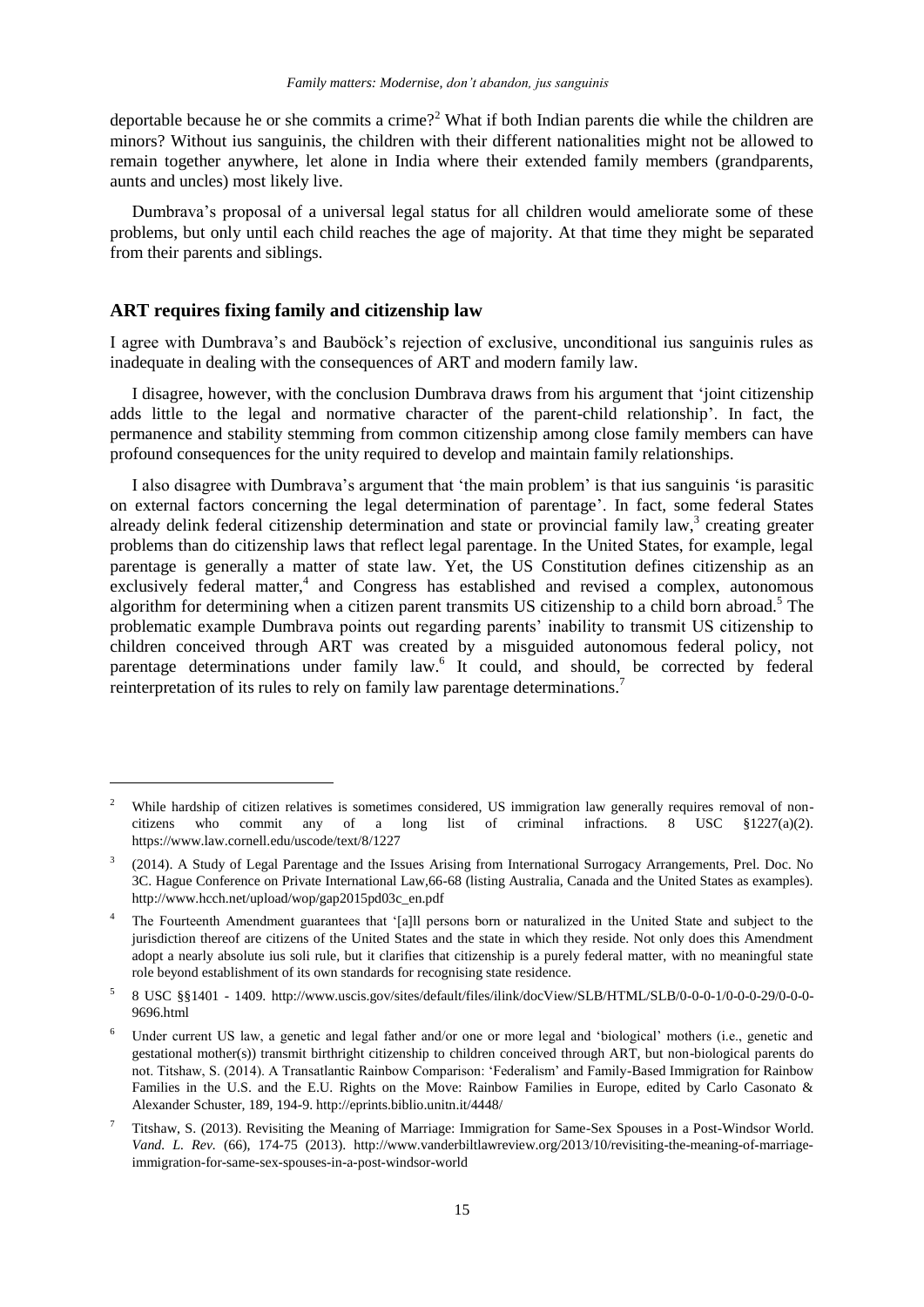#### *Scott Titshaw*

Rather than misplaced reliance on family law, the problems Dumbrava and Bauböck describe regarding the application of ius sanguinis following ART are consequences of outdated family law or of international conflict-of-law issues where relevant jurisdictions define parentage differently.

To the extent that the problems stem from conflict-of-law issues, it is worth noting that the Hague Conference on Private International Law is currently exploring whether to draft a multilateral instrument on international parentage and surrogacy, which might resolve some issues.<sup>8</sup>

To the extent that the problems stem from outdated family law, the best solution is to fix the family law. Family law generally reflects a more individualized, in-depth understanding of parent-child relationships than do citizenship or migration laws. Based on long experience and empirical data, family law tends to favour the stability of permanent family relationships with commensurate duties and benefits in the best interests of children. By tending to ensure the same citizenship for children and their parent(s), ius sanguinis rules also generally promote stable solutions in the best interests of children in a way that less permanent migration rules do not.

I agree with Bauböck that multiplicity of citizenships for children is generally not a problem, and I support his call for a more generous understanding of parenthood for purposes of citizenship transmission. But I would not opt for a *ius filiationis* proposal if it requires an entirely independent determination of social parenthood for citizenship transmission purposes. Officials dealing with citizenship issues are not as well suited to determine these issues as those administering family law. Also, too much generosity in this area might instigate cross-border mischief in familial disputes by 'social parents'.

Instead, I would suggest replacing all outmoded rules that fail to consider parental intent and the best interests of the child in the context of children conceived through ART, whether these are family laws determining parentage or autonomous federal citizenship laws reading ius sanguinis as a literal 'right of blood'.

At: [http://www.hcch.net/upload/wop/gap2015pd03a\\_en.pdf](http://www.hcch.net/upload/wop/gap2015pd03a_en.pdf)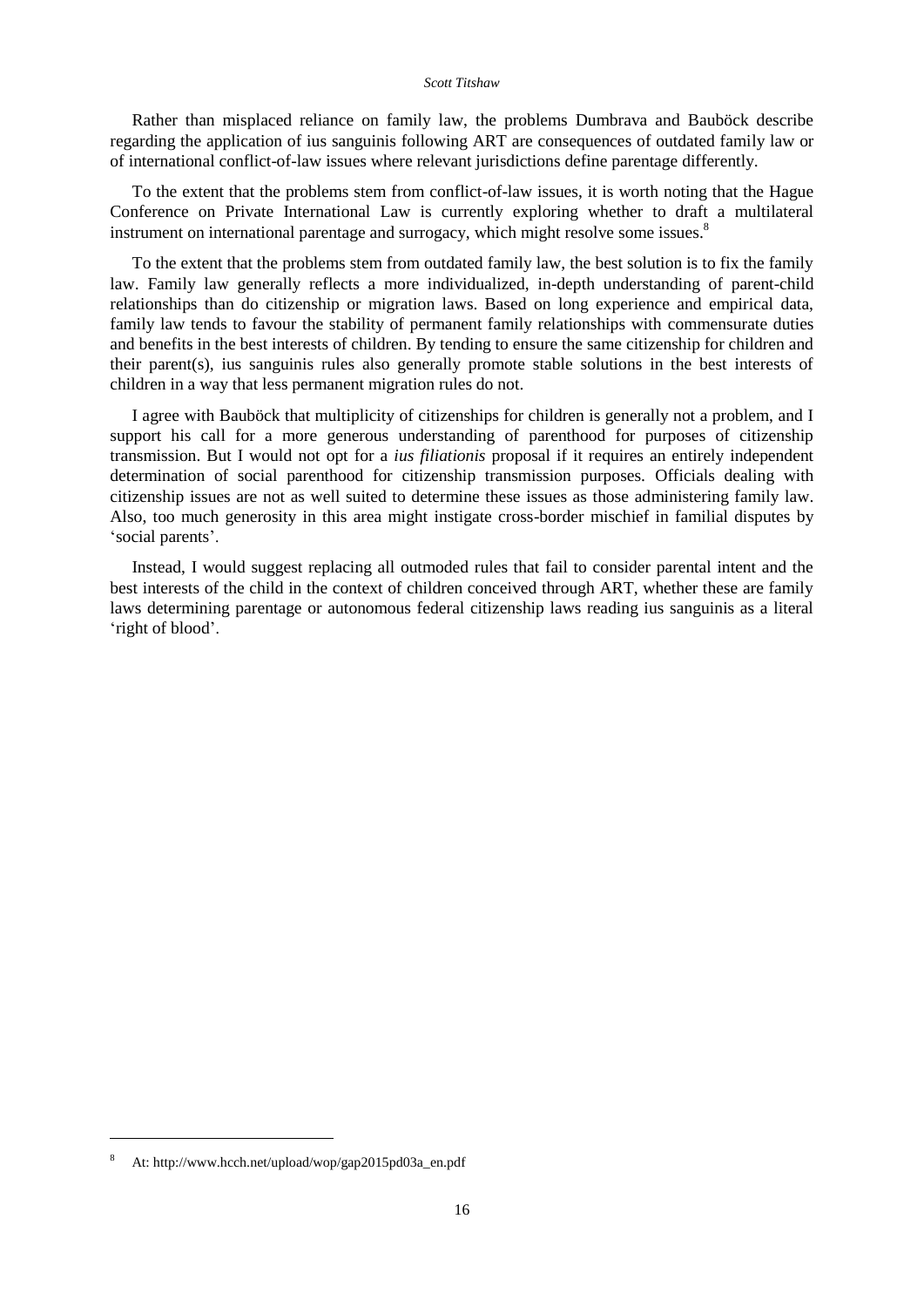#### <span id="page-24-1"></span><span id="page-24-0"></span>**Abolishing ius sanguinis citizenship: A proposal too restrained and too radical**

## [Kristin Collins](http://eudo-citizenship.eu/about/people/other-eudo-citizenship-collaborators/1410-collins-kristin)\*

Costica Dumbrava maintains that ius sanguinis citizenship is a historically tainted, outmoded, and unnecessary means of designating political membership. He argues that it is time to abandon it. His proposal is bold, and it has significant implications for an array of policies and practices. The parentchild relationship not only serves as a basis for citizenship transmission; it also entitles individuals to immigration preferences, and – in some countries – it facilitates automatic or 'derivative' naturalisation of the children of naturalised parents. In many countries that recognize ius soli citizenship, the parent-child relationship serves as an added requirement: one must be born in the sovereign territory and be the child of a citizen or a long-term legal resident. Dumbrava limits his challenge to ius sanguinis citizenship per se, and even suggests that family-based migration rights could be used to minimise the disruptive effect of abolishing citizenship-by-descent. But his core complaints about ius sanguinis citizenship – the mismatch of biological parentage and political affinity, the difficulties of determining legal parentage – can be, and have been, levied against these various family-based preferences and statuses, which are likely found in every nation's nationality laws. It is therefore important to consider his proposal in light of the role that the parent-child relationship plays in the regulation of migration, naturalisation, and citizenship more generally. With this broader context in mind, I concur with Rainer Bauböck and Jannis Panagiotidis that Dumbrava's proposal rests on an under-informed assessment of the historical record. I also argue that that, as a remedy for the problems that he has identified, Dumbrava's proposal is at once too restrained and too radical.

#### **The Complex History of Ius Sanguinis Citizenship**

Dumbrava first argues that ius sanguinis citizenship should be abolished because, historically, it has been associated with ethno-nationalist conceptions of citizenship. I appreciate Panagiotidis' insistence that 'the problem is not with ius sanguinis itself, but with the respective contexts in which it is embedded'.<sup>1</sup> Panagiotidis also reminds us that ius sanguinis citizenship has sometimes functioned to create political communities that draw from different ethnic and religious groups, as in the case of German Jews whose membership in the German polity was secured by the country's ius sanguinis laws prior to the Nazi era. I want to elaborate and underscore the importance of this point with an additional example from United States history: During seventy years of Chinese exclusionary laws, ius sanguinis citizenship provided one of the very few routes to entry, and to American citizenship, for ethnic Chinese individuals born outside the U.S. For precisely that reason, exclusionists sought to limit or repeal the ius sanguinis statute, which recognised the foreign-born children of American fathers as citizens.<sup>2</sup> If one expands the historical frame to include parent-child immigration preferences and derivative naturalisation, the story becomes even more complex. By 1965, the race-based exclusions and national-origins quotas had been abolished, and previously excluded Asian families began

Boston University School of Law.

<sup>1</sup> Jannis Panagiotidis, 'Tainted law? Why History Cannot Provide the Justification for Abandoning Ius Sanguinis', in EUDO Citizenship Forum.

<sup>2</sup> For a discussion of these laws and efforts to restrict the recognition of ethnic Chinese individuals under the ius sanguinis citizenship statute, see Kristin A Collins, K.A. (2014). Illegitimate Borders: Jus Sanguinis Citizenship and the Legal Construction of Family, Race, and Nation. *Yale Law Journal 2134*, 2170-2182. Starting in 1934, the ius sanguinis statute also allowed American mothers to transmit citizenship to their foreign-born children. See id. at 2157.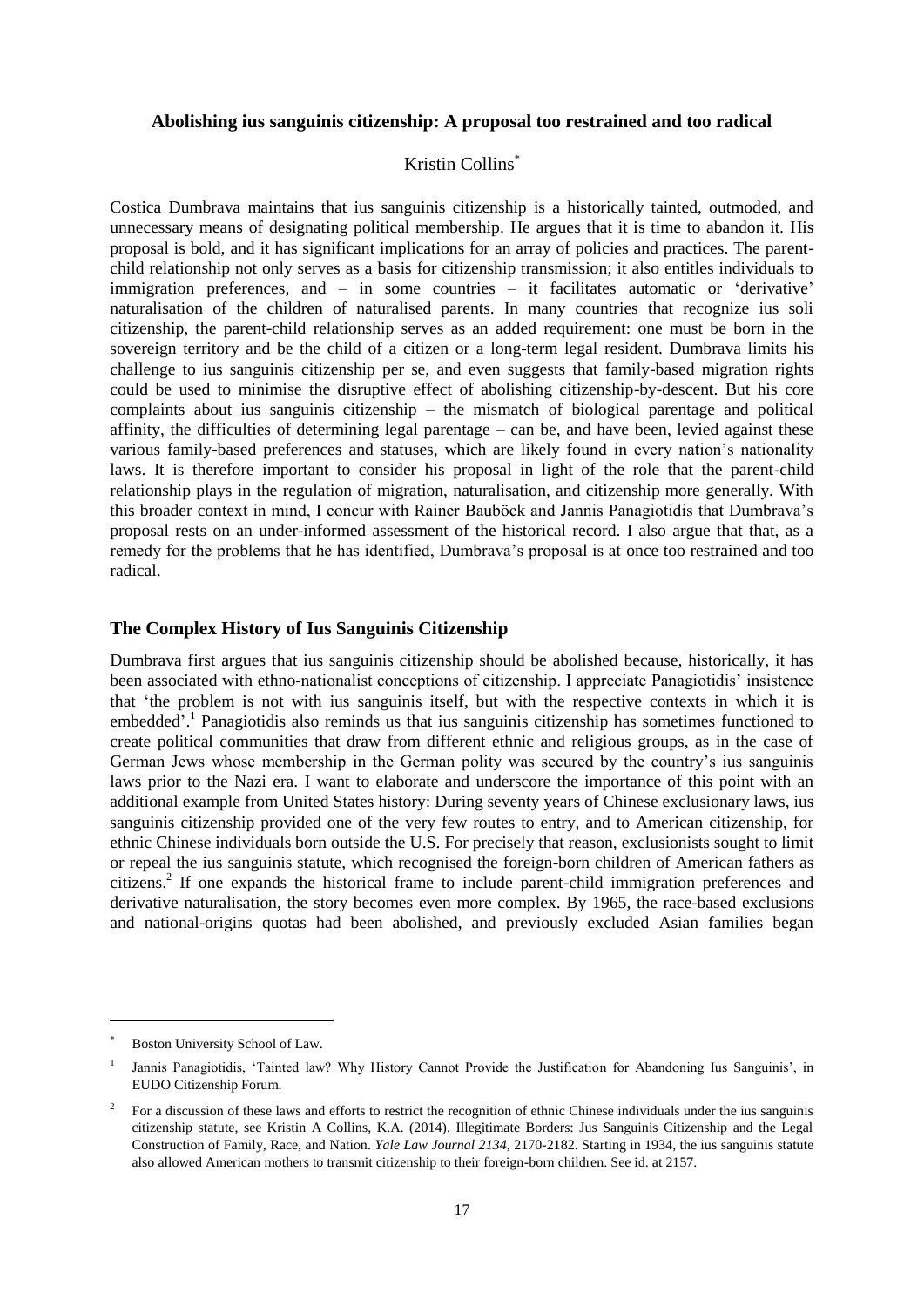#### *Kristin Collins*

immigrating to the U.S. in unprecedented numbers.<sup>3</sup> They were able to do so by relying on the generous family-based preferences in American nationality law, which facilitated entry, settlement, and – especially significant to this discussion – derivative naturalisation for children.<sup>4</sup>

Even a cursory review of the historical record thus counsels a cautionary assessment of the contention that ius sanguinis citizenship's tainted past justifies its abolition. First, calls to end ius sanguinis citizenship have their own ugly history. Second, although one cannot gainsay that, in certain circumstances, ius sanguinis citizenship has been used to maintain ethnic homogeneity, the notion that parents and children do and should share the same political affiliation has also facilitated racial, ethnic, and religious diversification of some political communities. Rather than abolish ius sanguinis citizenship wholesale, we should be alert to the ways that it can operate as a tool of ethnic exclusion and degradation in particular socio-legal contexts, and work to minimise those effects. 5

#### **A Proposal Too Restrained and Too Radical**

To be fair, Dumbrava does not extend his proposal to migration and naturalisation policies that enlist the parent-child relationship; indeed, he would preserve such migration policies. He speaks only of traditional ius sanguinis citizenship, and argues that it often fails to map on to the reality of modern family formation, making it inadequate to 'deal with contemporary issues such as advances in assisted reproduction technologies' (ART), same-sex coupling and marriage, and the steady rise of nonmarital procreation. The problems Dumbrava identifies in this regard are important and difficult. But as a remedy for these problems, abolishing parent-child citizenship transmission is simultaneously too restrained and too radical. It is too restrained because, after abandoning ius sanguinis citizenship we would still be confronted with the difficulty of determining which parent-child relationships should count for purposes of regulating migration, derivative naturalisation, and (in many ius soli countries) birthright citizenship. Moreover, in all of these contexts, the 'fundamental normative questions about who should be a citizen in a political community' – and about the role that the parent-child relationship should play in that determination – would persist.

At the same time, Dumbrava's proposal is too radical. He argues that ius sanguinis citizenship is not necessary to protect children from statelessness and 'adds little to the legal and normative character of the parent-child relationship'. On this point I agree entirely with Bauböck and Scott Titshaw that Dumbrava underestimates the disruptive potential of his proposal. If all countries recognised unrestricted ius soli citizenship, Dumbrava's assertion that ius sanguinis citizenship is unnecessary to prevent statelessness would be basically correct. But, in fact, very few ius soli countries go that far. Instead, as noted, they use ius sanguinis concepts to restrict the operation of ius soli birthright citizenship, thus leaving some children at a risk of statelessness if traditional ius sanguinis citizenship were abolished. And it is not just formal statelessness that would increase in a world without ius sanguinis citizenship. Children whose citizenship does not align with that of their parents can find themselves divided by nationality from the individuals who are charged, ethically and legally, with their care. As Bauböck and Titshaw observe, in an era of voluntary and compelled migration, ius sanguinis is the most effective method of protecting against such destabilising and precarious circumstances.

<sup>3</sup> See Reimers, D. (1983). An Unintended Reform: The 1965 Immigration Act and Third World Immigration to the United States. *Journal of American Ethnic History 9(3)*: 23-24; Ong Hing, B. (1999). *Making and Remaking Asian America Through Immigration Policy, 1850-1900.* Stanford: SUP, 81-120.

<sup>4</sup> See, for example, *Immigration and Nationality Act of 1952*, 66 Stat. 163, 245, § 323.

<sup>5</sup> A particularly notable example of how ius sanguinis principles can operate as tools of ethno-racial exclusion is the 2013 ruling of the Constitutional Tribunal of the Dominican Republic, TC/0168/13, which effectively expatriated ethnic-Haitian individuals born and residing in the D.R., leaving hundreds of thousands of people stateless.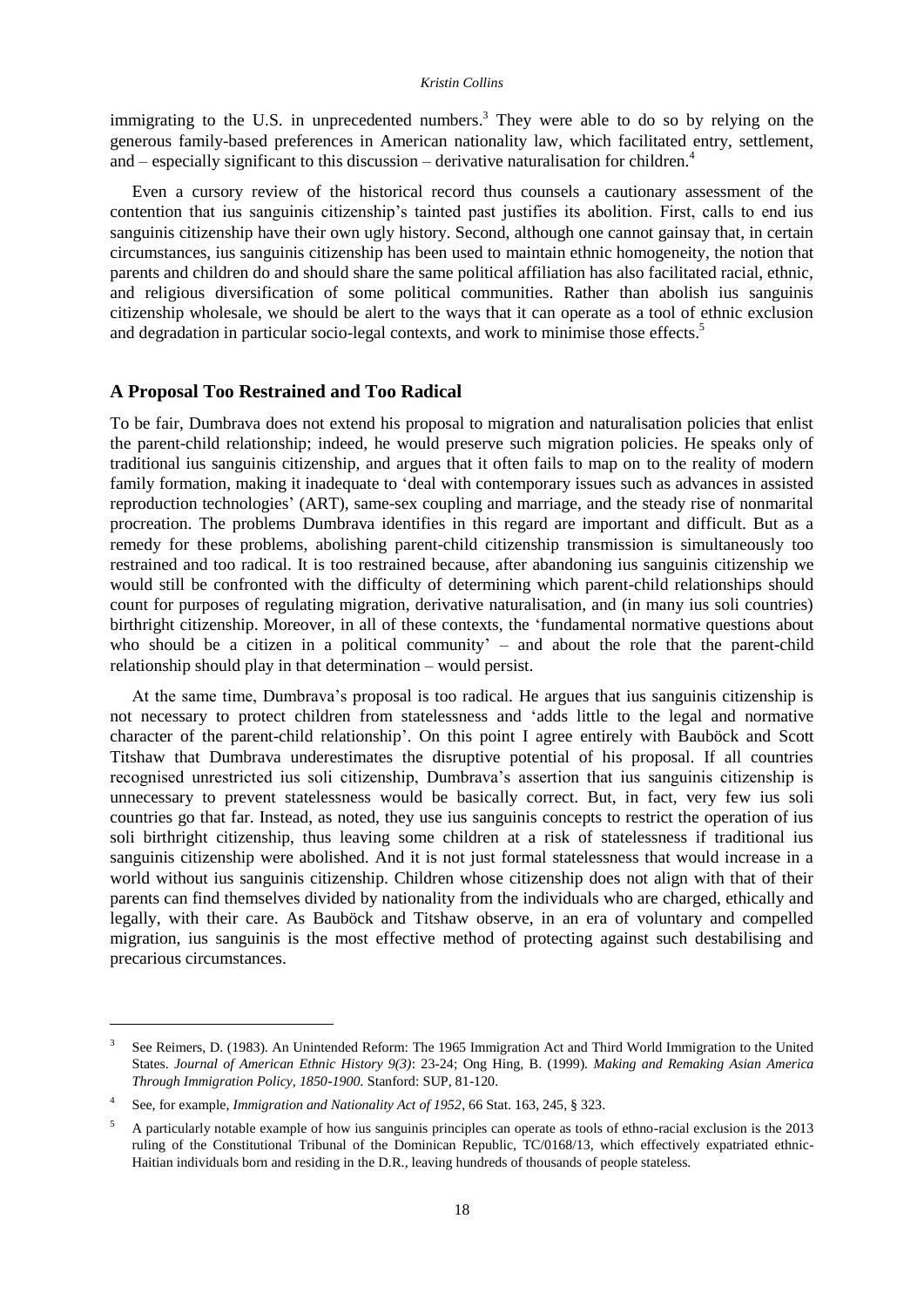#### **How to Modernise?**

 $\overline{a}$ 

I agree with Titshaw and Bauböck that the modernisation of ius sanguinis citizenship, rather than its complete repudiation, offers a better way to address the problems Dumbrava identifies. The difficult question is how? I am hesitant to embrace Titshaw's proposed method of modernisation, and I offer a friendly but important amendment to Bauböck's proposal.

Titshaw argues that the officials who administer citizenship law should adhere to the parentage determinations made by officials who generally administer family law. In the U.S., these are statelevel family law judges applying state law. But domestic family law, in the U.S. and elsewhere, does not necessarily generate ideal or even tolerable outcomes on questions of citizenship. Titshaw holds up a particularly poorly drawn U.S. federal policy that regulates ius sanguinis citizenship as it applies to foreign-born children conceived using ART, but there are many examples of how the use of state family law to regulate citizenship transmission has generated equally objectionable outcomes.<sup>6</sup>

Alternatively, Bauböck would have us adopt a '*ius filiationis*' standard that recognises the 'social parent' or the 'primary caregiver' as the parent for purposes of ius sanguinis citizenship. He urges that this would help remedy the 'mismatch between biologically determined citizenship and parental care arrangements that would also open the door to abusive claims'.<sup>7</sup> He is correct. My concern, however, is that his emphasis on 'social parenting' and 'primary caregiving' is insufficient and has its own perils. First, it could increase the likelihood of abusive denials of citizenship by officials who, at least in the U.S., are often all too eager to find reasons to reject claims to citizenship.<sup>8</sup> In the case of nonmarital children – who make up a far greater portion of the global population than children conceived through ART – the restriction of parent-child citizenship transmission to 'primary caregivers' could lead to circumspect treatment, or outright rejection, of the father-child relationship as a basis for citizenship transmission. Indeed, the primary caregiver standard could stymie the caregiving efforts of unwed fathers who are divided by nationality from their children, and hence may never be able to establish themselves as the 'primary caregiver'. The emphasis on caregiving as a prerequisite could also aid unwed fathers who prefer to avoid parental responsibility by distancing themselves geographically from their children. The result: a ius sanguinis citizenship regime that would buttress gender inequality by undermining men's parental rights and helping them to avoid their parental responsibilities.<sup>9</sup> Moreover, and regardless of one's view of the equities as between parents, it is ultimately the nonmarital child's citizenship and migration rights that could be destabilised, depending on how officials understood the concept of 'social parent'. Dumbrava recognises the inequities associated with 'the differential treatment of children born within and out of wedlock with respect to access to citizenship', but his solution – to abolish parent-child citizenship transmission altogether – would give cold comfort to nonmarital children and marital children alike.

This is not an endorsement for a purely genetic model of citizenship transmission. Despite the references to 'blood', ius sanguinis citizenship has never rested on purely biological conceptions of citizenship. Traditionally, marriage was fundamental to the ability of fathers to secure citizenship for their children, and – at least in the development of U.S. law – the presumption that the mother is the

<sup>6</sup> For example, in 1940 the federal ius sanguinis citizenship statute was amended to include the nonmarital children of U.S. citizen fathers under certain circumstances, such as when the father had 'legitimated' the child. Federal officials turned to the law of the father's domiciliary state to determine whether legitimation had, in fact, occurred. In the 1940s and 50s, marriage to the child's mother was a very common mode of legitimation, but federal officials making citizenship determinations would not recognise an interracial marriage as the basis of a child's citizenship claim if the father's home state banned such marriages – and many did. See Collins, 'Illegitimate Borders', above n 2, at 2210.

<sup>7</sup> Rainer Bauböck, '*Ius Fliationis*: A Defence of Citizenship by Descent', EUDO Citizenship Forum.

<sup>8</sup> See, for example, Saldana Iracheta v. Holder, 730 F.3d 419 (5th Cir. 2013).

<sup>9</sup> I develop this argument in: Collins, K.A. (2000). When Fathers' Rights Were Mothers' Duties: The Failure of Equal Protection in Miller v. Albright. *Yale Law Journal* (109) 1669, 1699-1705, and in 'Illegitimate Borders', above n 2, at 2230-34.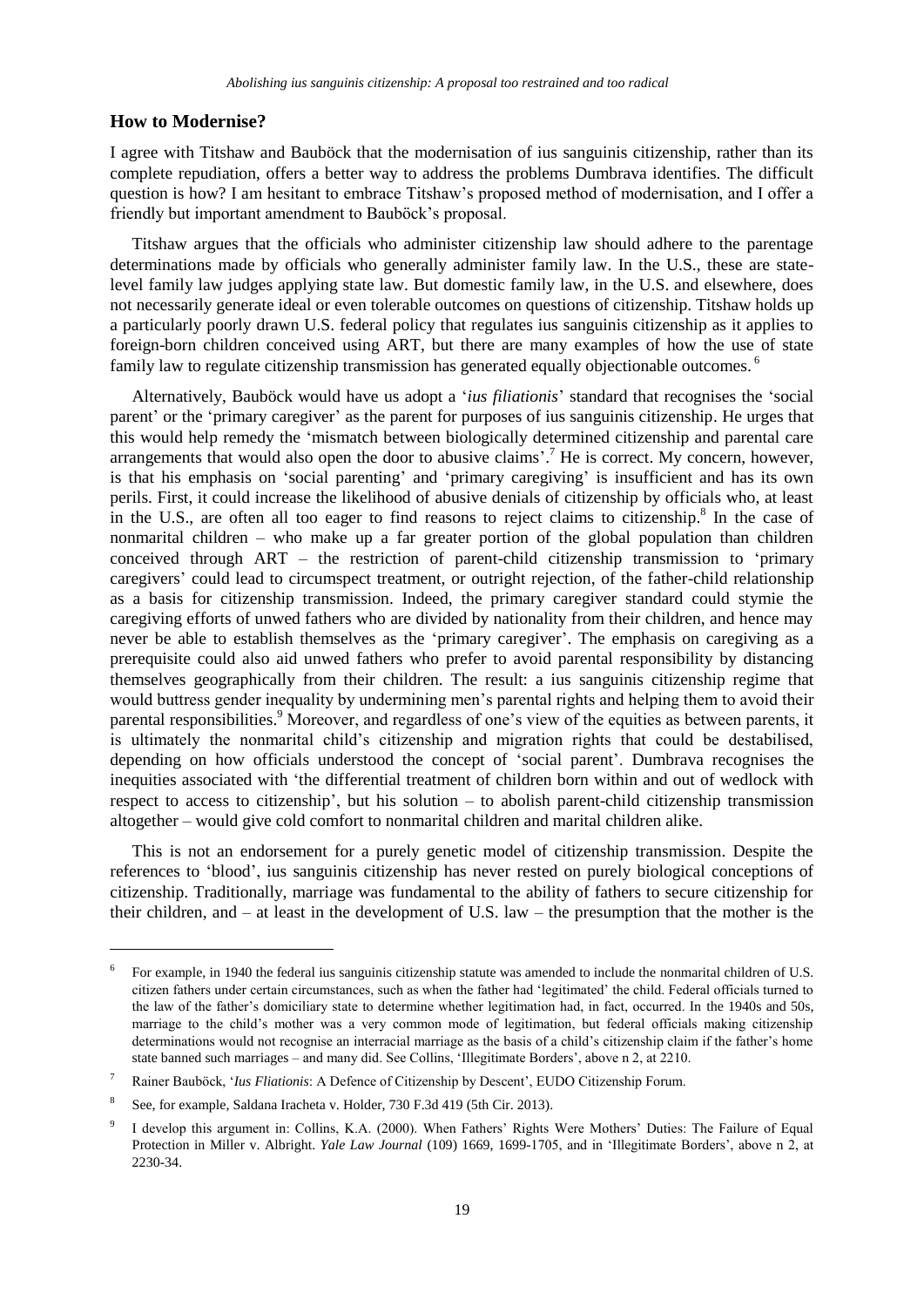#### *Kristin Collins*

sole caregiver of the nonmarital child led to the recognition of the mother-child relationship as a source of citizenship for foreign-born nonmarital children.<sup>10</sup> Rather, I suggest that  $-$  unless and until we move beyond citizenship as the enforcement mechanism for basic human rights, and beyond the family as a foundational source of material and psychological support for children, we cannot overstate the importance of the generous recognition of the parent-child relationship for citizenship transmission. The modernisation of ius sanguinis citizenship should thus include the recognition of 'social parents' and parents with 'custodial rights'– as Bauböck rightly asserts – and also recognition of all who can be held legally responsible for a child's care or support. Dumbrava may be unhappy that the whims of parents, people's reproductive choices, and factors beyond the control of the individual would continue to determine membership in a political community. But it is precisely because citizenship designations rest on factors such as these that I wholly agree with his admonition that we channel our efforts 'towards consolidating democratic institution and promoting citizenship attitudes and skills among all those who find themselves, by whatever ways and for whatever reason, in our political community'.

See Collins, 'Illegitimate Borders', above n 2, at 2199-2205.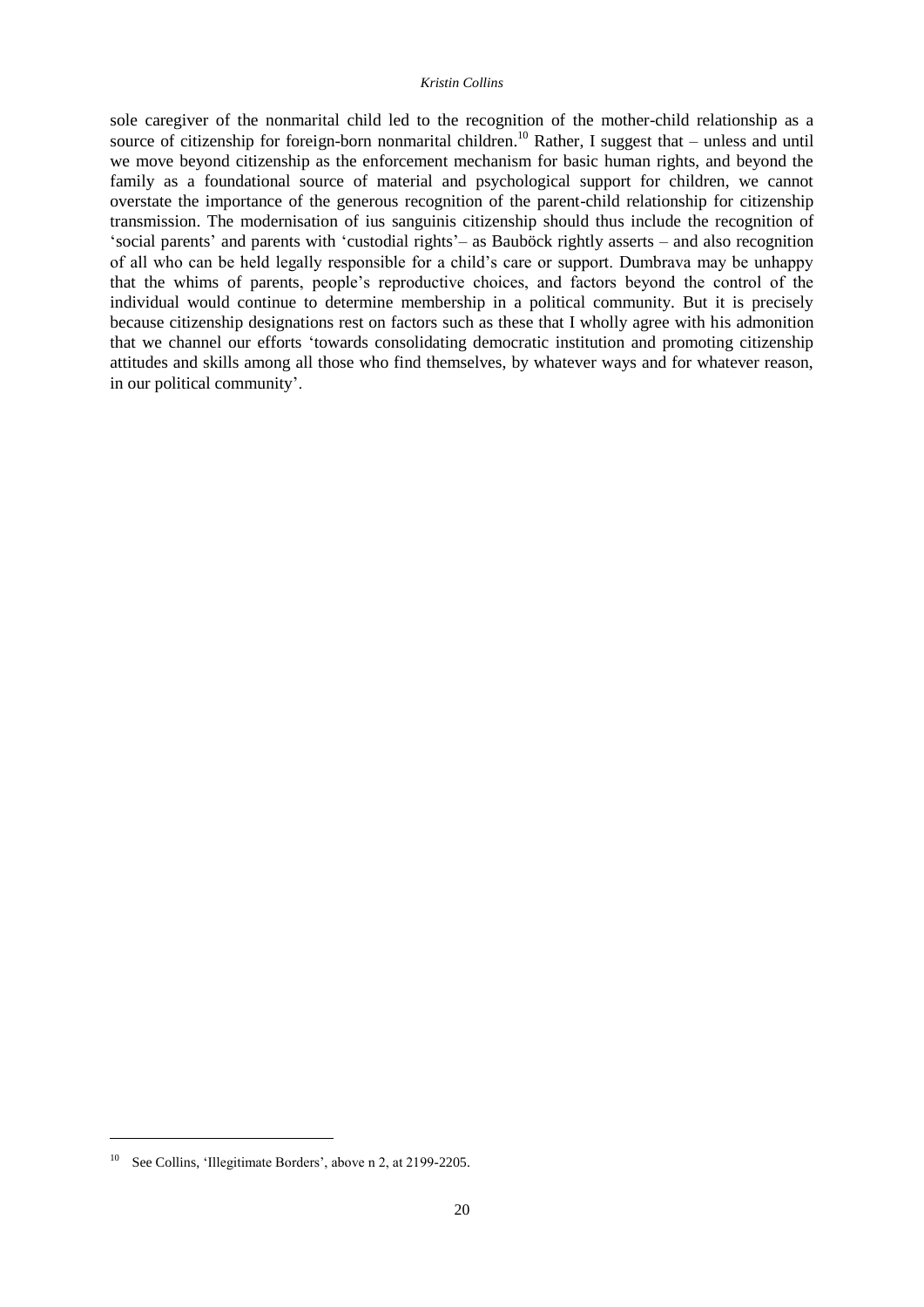#### **Citizenship without magic**

#### [Lois Harder](http://eudo-citizenship.eu/about/people/other-eudo-citizenship-collaborators/1419-harder-lois)\*

<span id="page-28-1"></span><span id="page-28-0"></span>I share Costica Dumbrava's critique of ius sanguinis citizenship, and ultimately what is, I think, his rejection of birth as the basis for political membership generally. Of course, there are issues of practicality - of the world as we find it - that might limit whether and how one would advance the abolishment of birthright citizenship in light of specific political dynamics. But it is precisely those practicalities, and the near unthinkability of alternatives to birth-based citizenship that demand our interrogation of birthright in the first instance. As Joseph Carens has argued with respect to his advocacy of open borders, 'even if we must take deeply rooted social arrangements as givens for purposes of immediate action in a particular context, we should never forget about our assessment of their fundamental character. Otherwise we wind up legitimating what should only be endured'.<sup>1</sup>

In his contribution to this forum, Rainer Bauböck defends birthright citizenship and argues that in both of its iterations (ius sanguinis and ius soli) it avoids political division and 'creates a quasi-natural equality of status' among citizens who are entitled to claim it. But what about the inequality that divides the entitled from the unentitled? Political communities may be unavoidably bounded, but if a normative commitment to human rights is our guiding frame, it seems incumbent upon us to advance methods or prospects for membership that reduce the barriers to belonging as much as possible. Moreover, as Jacqueline Stevens trenchantly observes, in defining the bounds of equal citizenship, borders also form the boundaries of our non-emergency expressions of compassion.<sup>2</sup> To the extent that birthright entitlement advances a seemingly unassailable claim to exclusionary membership, its advocacy runs counter to a broader commitment to humanitarianism.

Bauböck's description of birthright citizenship evades the fact that establishing citizenship through birth, as with any other basis for membership, is an inherently political decision. One of the central appeals of birthright is that it involves innocent, vulnerable babies, infants who are not (yet) marked by misdeeds, criminality, inadequate knowledge or commitment, or the wrong ideological proclivities. It is this innocence that helps to obscure the profoundly political basis of birthright; that makes it possible to describe birthright citizenship as avoiding political division and establishing a quasi-natural equality. However, the use of criteria of birth to determine political membership – whether it is birth to a citizen parent (variously defined) or birth in the territory (variously defined) – is not innocent. Prevailing views about

- wedlock and patriarchal forms of social organisation (e.g. unwed mothers having responsibility for their children and conferring citizenship, but unwed fathers having no such responsibility or capacity);
- the relative significance of biological and social parenting as well as gender and sexuality (can a lesbian co-mother confer citizenship on her genetic progeny to whom she did not give birth – just as fathers do?);
- national attachment (is this child born abroad as second or subsequent generation?); and
- how generous territorial definitions should be (is a child born to a Ugandan mother on an American airline flying in Canadian airspace from Amsterdam to Boston a Canadian? Answer =  $yes)^3$

University of Alberta.

<sup>1</sup> Joseph Carens, J. (2013). *The Ethics of Immigration*. New York: Oxford University Press, 229.

 $\overline{2}$ Stevens, J. (2010). States without Nations: Citizenship for Mortals. New York: Columbia University Press, 9.

Levenson, M. (2009) 'Birth and joy midflight' Boston Globe 1 January 2009. [http://www.boston.com/news/local/massachusetts/articles/2009/01/01/birth\\_and\\_joy\\_midflight/?page=full](http://www.boston.com/news/local/massachusetts/articles/2009/01/01/birth_and_joy_midflight/?page=full)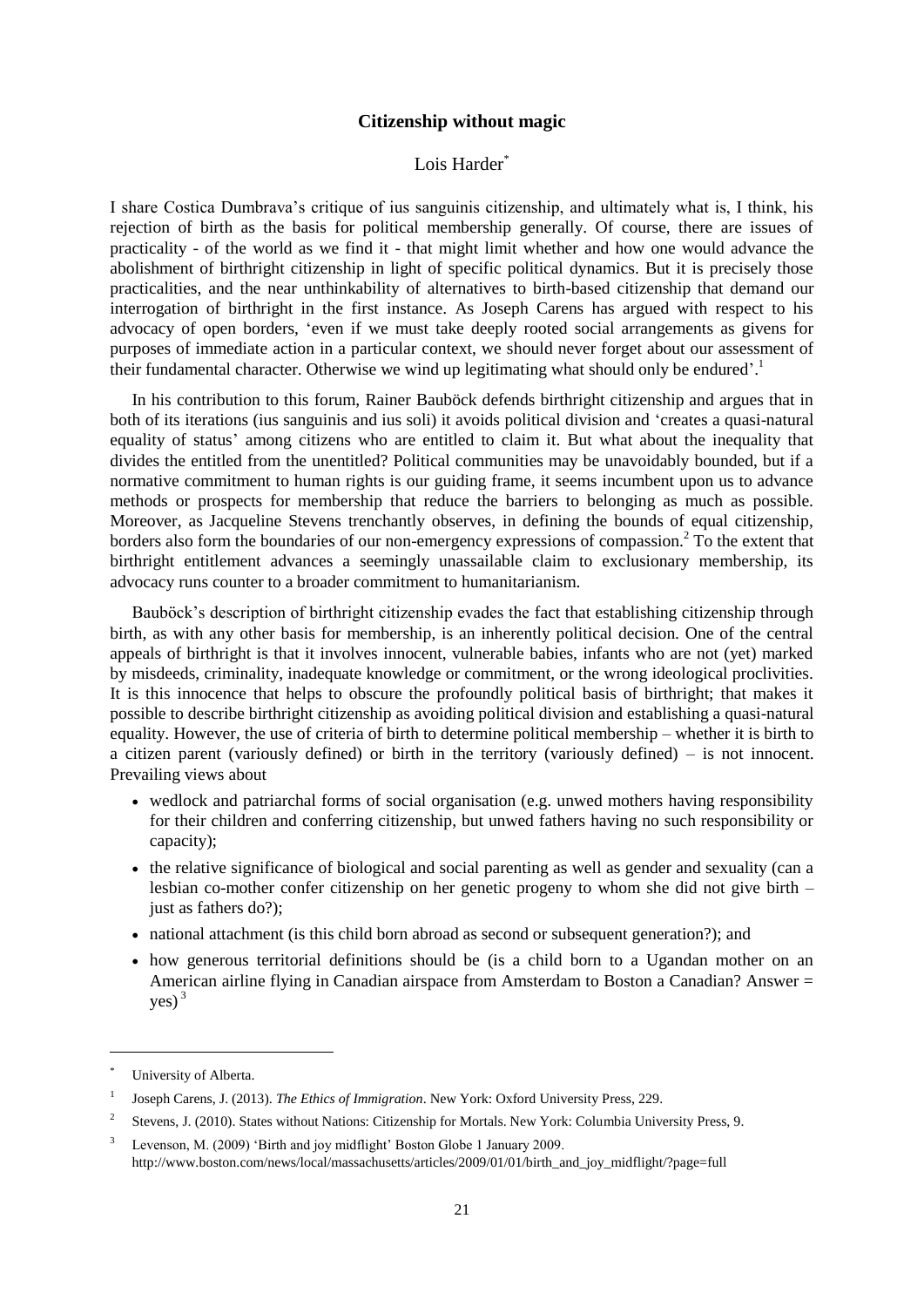#### *Lois Harder*

all play out in the rules that determine birthright entitlement. The magical power of birthright citizenship is that it makes it possible for us to know and rehearse these rules while simultaneously making birthright seem straightforward, static and apolitical. In contrast to citizenship debates that engage migration, legal and illegal status and naturalisation, birthright citizenship makes these political choices disappear with a wave of a wand.

I am currently researching a book on the lost Canadians. These are people who thought they had a birthright claim to Canadian citizenship, but subsequently learned that they were mistaken. Their difficulties arose for various reasons, and have now largely been resolved through statutory amendment (a rule change). In making their case to Parliament, the courts and the media, their primary, and highly successful, strategy, was to denigrate the rule-boundedness of 'mean-minded bureaucrats' and advance the merits of their claims through appeals to lineage and blood-based belonging.<sup>4</sup> Despite being born in the UK, residing in Canada for five years as a small child, and having subsequently lived in the UK for six decades, one such lost Canadian insisted, 'I, sir, am a Canadian. To the roots of me, to the spirit of me, to the soul of me, I'm Canadian'. <sup>5</sup> This impassioned claim to Canada – not exactly your 'go to' example of an ethnic nation – nonetheless succeeds as a rhetorical strategy because it re-enchants the nation,<sup>6</sup> underscoring the country's desirability to the Canadian public, and insisting that this connection is an essential feature of her identity. This is a logic that only works in a world of birthright citizenship. And it is a strategy that eventually succeeded in securing legislative amendments, because the birth-based claims of the lost Canadians (and not necessarily residency or connection) carried an overwhelming political potency.

To the extent that birthright citizenship enables progressive people to cordon off a substantial portion of membership determination from a potentially nasty political debate, one can certainly understand its attractions. But the occlusion of politics with an unsupportable appeal to nature is ethically dubious. If we are committed to democratic equality, we need principles to manage how we live together that refuse the privilege of birth over naturalisation, and that require us to come to terms with our mortality.<sup>7</sup> Political membership should be a lively, on-going process of negotiation in which everyone has a stake. Some critics might argue that abandoning birthright citizenship and its intergenerational character will create the conditions for decision making in which we are no longer future-oriented, or indeed, that we will neglect the lessons and obligations of our past. If our children do not have a stake in the polity to come, why should we commit ourselves to making it better? This kind of argument is morally bereft. We can continue to care about the future and attend to the damages we, and our ancestors, have wrought, even if, or precisely because, our political membership is limited by our mortality. It was, of course, ever thus.

<sup>4</sup> Canada, 26 February 2007, House of Commons Standing Committee on Citizenship and Immigration 39th Parliament 1st Session no. 38. (at 11:50).

<sup>5</sup> Canada, 26 February 2007, House of Commons Standing Committee on Citizenship and Immigration 39th Parliament 1st Session no. 38. (at 11:45).

<sup>6</sup> Honig, B. (2001). *Democracy and the Foreigner*. Princeton: Princeton University Press, 74.

<sup>7</sup> For a full elaboration on the dangers of intergenerational citizenship, see Stevens (2010), at n.2 above.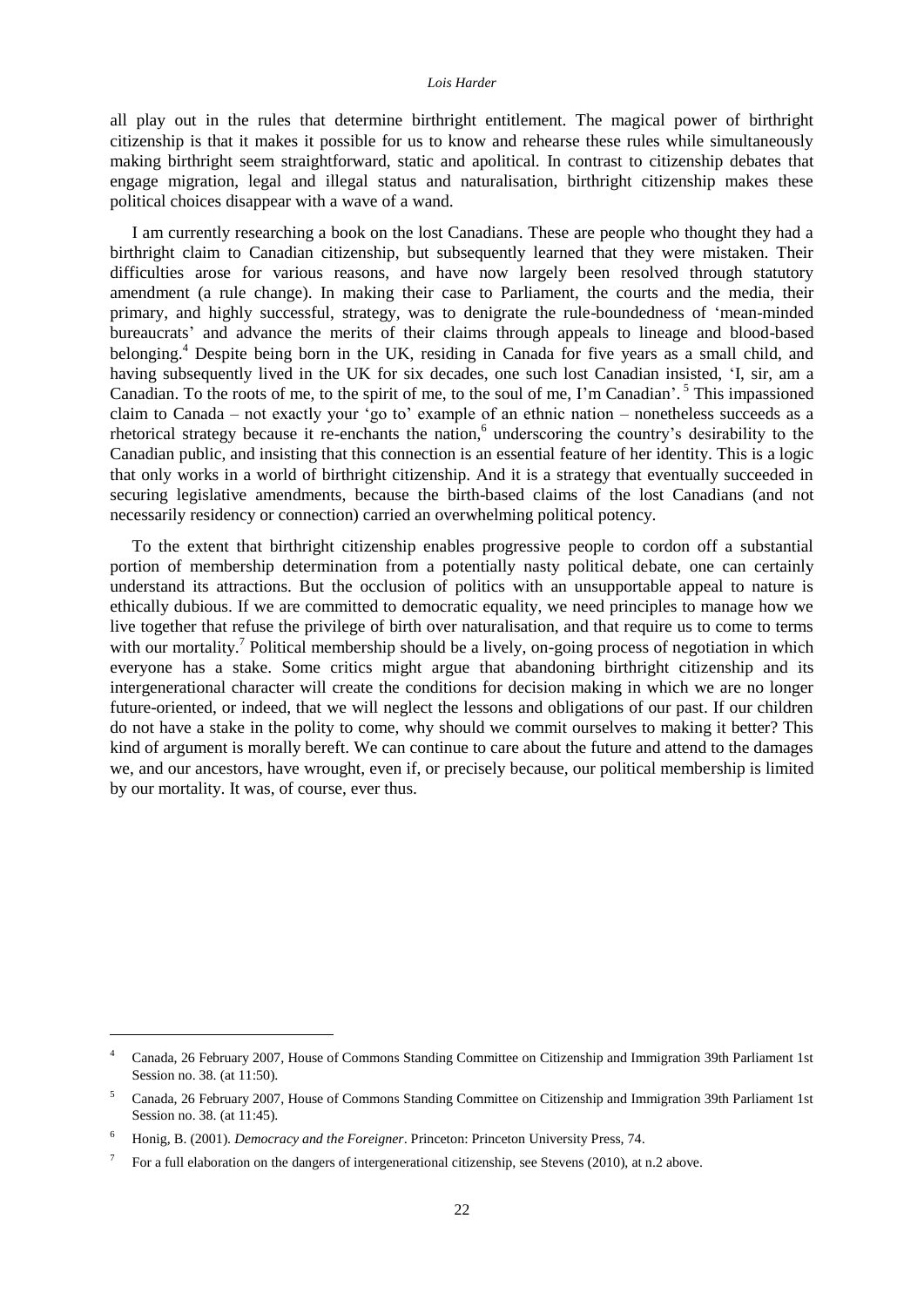# **The Janus-face of ius sanguinis: protecting migrant children and expanding ethnic nations**

## [Francesca Decimo](http://eudo-citizenship.eu/about/people/other-eudo-citizenship-collaborators/1424-decimo-francesca)\*

<span id="page-30-2"></span><span id="page-30-1"></span><span id="page-30-0"></span>Costica Dumbrava's proposal for abandoning ius sanguinis is timely and bold. My intuition is to reject his suggestion that children's citizenship might be disconnected from that of their parents, but to join his advocacy for a radical rethinking of the ius sanguinis principle with a view towards eliminating it once and for all. These are rather contrasting stances in relation to the same principle. Let us see if the apparent contradiction can be resolved.

To begin, let us consider the element of Costica Dumbrava's proposal that has elicited most attention and controversy among the respondents, but was picked up and expanded by Lois Harder, namely the assertion that granting citizenship at birth is unnecessary and, above all, that making children dependent on the legal status of their parents exposes them to a form of vulnerability. The idea of postponing the acquisition of citizenship until adulthood, taking into account birthplace and residence or possession of the appropriate attitudes and skills, derives from the classic opposition between ius sanguinis and ius soli according to which the former is considered ethnic and exclusive while the latter is considered civic and inclusive. Yet Rainer Bauböck's comments on this point explain how, in the absence of parental transmission of citizenship to children, ius soli and *ius domicilii* can generate individual and familial conditions that are both legally paradoxical and morally unfair.

I share the doubts and critiques raised by Rainer Bauböck, Scott Titshaw and Kristin Collins regarding the alleged emancipatory value of a citizenship system that disconnects children from their parents. Particularly, I consider any legal system that fails to specifically protect the relationship between parents and children to be highly risky. Indeed, who should children depend on if not their parents? Dumbrava's proposal that children might instead be subject to, and protected by, a kind of international law faces the problem of subordinating the individual and familial reproductive spheres to institutional logics.

As Luc Boltanski has noted, $<sup>1</sup>$  the event of birth is inextricably linked to the definition of belonging</sup> and social descent – and therefore legal, political, cultural, national, etc. descent as well. Historically, devices for legitimating the procreative event were provided by religion, ancestry, the nation-state and, in more recent times, a long-term relationship among a couple. In a scenario in which parentage and citizenship are not tightly connected from the beginning, the risk is not only that of generating stateless children but also an excess of state power. Even after World War Two, the Catholic Church in Ireland took children considered illegitimate away from their unmarried mothers. It was nationalist demographic policies, both in Europe and overseas, that shaped the reproductive choices of individuals and families during the 20th century with a view to producing children for the fatherland. We might recall these policies when interpreting some recent nationally-oriented arguments encouraging the children of immigrants to rid themselves of the burden of their cultures of origin in which their inadequately assimilated mothers and fathers remain stuck.<sup>2</sup> With this in mind, do we really want to define children's citizenship irrespective of their parents'? Do we really want to shift the task of determining the legitimate membership of our offspring from relationships to institutions?

The considerations made thus far therefore lead me to agree with those who have argued that, as long as the system of nation-states regulates our rule of law, children's citizenship must be linked from birth to that of their parents.

University of Trento.

<sup>1</sup> See Boltanski L. (2004). *La condition foetale.* Paris: Gallimard.

<sup>2</sup> See Hungtinton S. (2004). *Who are we?* New York: Simon and Schuster.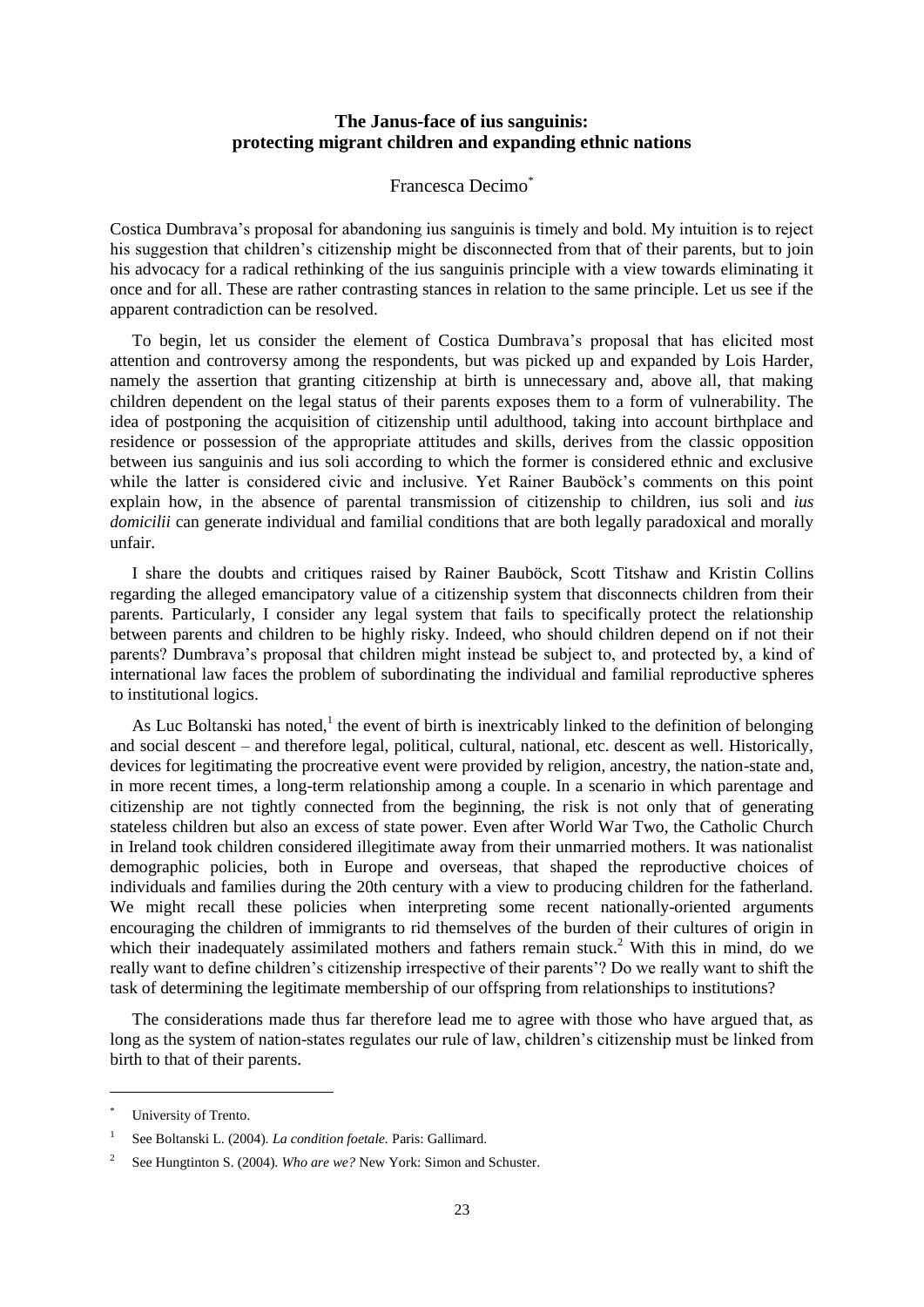At the same time, it seems to me that ius sanguinis is a legal instrument which, especially in a global context of increased geographical mobility, opens the way to policies of attributing nationality that go far beyond protecting the parent-child relationship. This point relates to Dumbrava's observation that ius sanguinis is historically tainted that was critically addressed by Jannis Panagiotidis but has not yet been decisively refuted.

As scholars have noted, ius sanguinis makes it possible to recognise a community of descendants as legitimate members of the nation regardless of its territorial limits, but that is not all. This principle has been used to grant the status of co-national to individuals dispersed not only across space but also across time, leading to the construction of virtually inexhaustible intergenerational chains.<sup>3</sup> This principle is based on blood, identified as the essential and primordial element of descent, belonging and identification. It is true that this potential for unlimited intergenerational transmissibility is effectively defused by the fact that many countries interpret ius sanguinis narrowly, applying it generally only up to the second generation born abroad. And yet, is this limit enough to bind and delimit the potential of ius sanguinis? In national rhetoric the image of a community of descendants continues to exert a powerful appeal that goes beyond the attribution of birthright citizenship. In historical emigration countries - but also others -,<sup>4</sup> ius sanguinis as a legal practice is used to grant preferential conditions and benefits to descendants as part of the direct transmission or 'recovery' of ancestral citizenship well beyond the second generation.<sup>5</sup> Generational limits in the granting of citizenship to descendants can thus be bypassed because, in principle, ius sanguinis itself poses no particular restrictions in this regard.

The most controversial aspects of ius sanguinis emerge when this principle ends up competing with ius soli or *ius domicilii*, that is, when individuals born and raised elsewhere enjoy a right to citizenship in the name of lineage and an assertion of national affiliation while immigrants who participate fully in the economic, social and cultural development of the country are denied this same right or face serious obstacles in accessing it. In such context — Germany in the past and Italy today – the right to citizenship effectively becomes a resource which, like economic, human and social capital, is distributed in a highly unequal way, benefitting certain categories of people – 'descendants' – at the expense of others – 'foreigners'.

In view of its unlimited intergenerational potential, I conclude that, if its purpose is merely to bind children's citizenship to that of their parents, ius sanguinis as a legal instrument suffers from ambiguity and disproportionality. All of these critical points seem to be implicitly overcome in Bauböck's proposal of a *ius filiationis* principle, which would focus entirely on linking children's citizenship to that of their parents, especially for migrants and non-biological offspring. Under a different name and with distinct content, does this move not suggest that, rather than modifying or modernising ius sanguinis as advocated by Rainer Bauböck and Scott Titshaw, it is time to abandon it once and for all, adopting in its place a principle that explicitly protects parentage and citizenship in contexts of geographical mobility instead of linking it to genealogical lineage and nationhood?

<sup>3</sup> See: Brubaker R. (1992). *Citizenship and Nationhood in France and Germany*. Cambridge: Harvard University Press.

<sup>4</sup> Joppke's comparison of three highly divergent countries, France, Italy and Hungary, is quite effective in shedding light on this issue in Joppke C. (2005). *Selecting by Origin*. Cambridge: Harvard University Press, 240-250

<sup>5</sup> For an in-depth analysis of the Italian case, see Tintori G. (2013). *Naturalisation Procedures for Immigrants*. Florence: EUI, EUDO Citizenship Observatory. [http://cadmus.eui.eu/bitstream/handle/1814/29787/NPR\\_2013\\_13-](http://cadmus.eui.eu/bitstream/handle/1814/29787/NPR_2013_13-Italy.pdf?sequence=1) [Italy.pdf?sequence=1](http://cadmus.eui.eu/bitstream/handle/1814/29787/NPR_2013_13-Italy.pdf?sequence=1)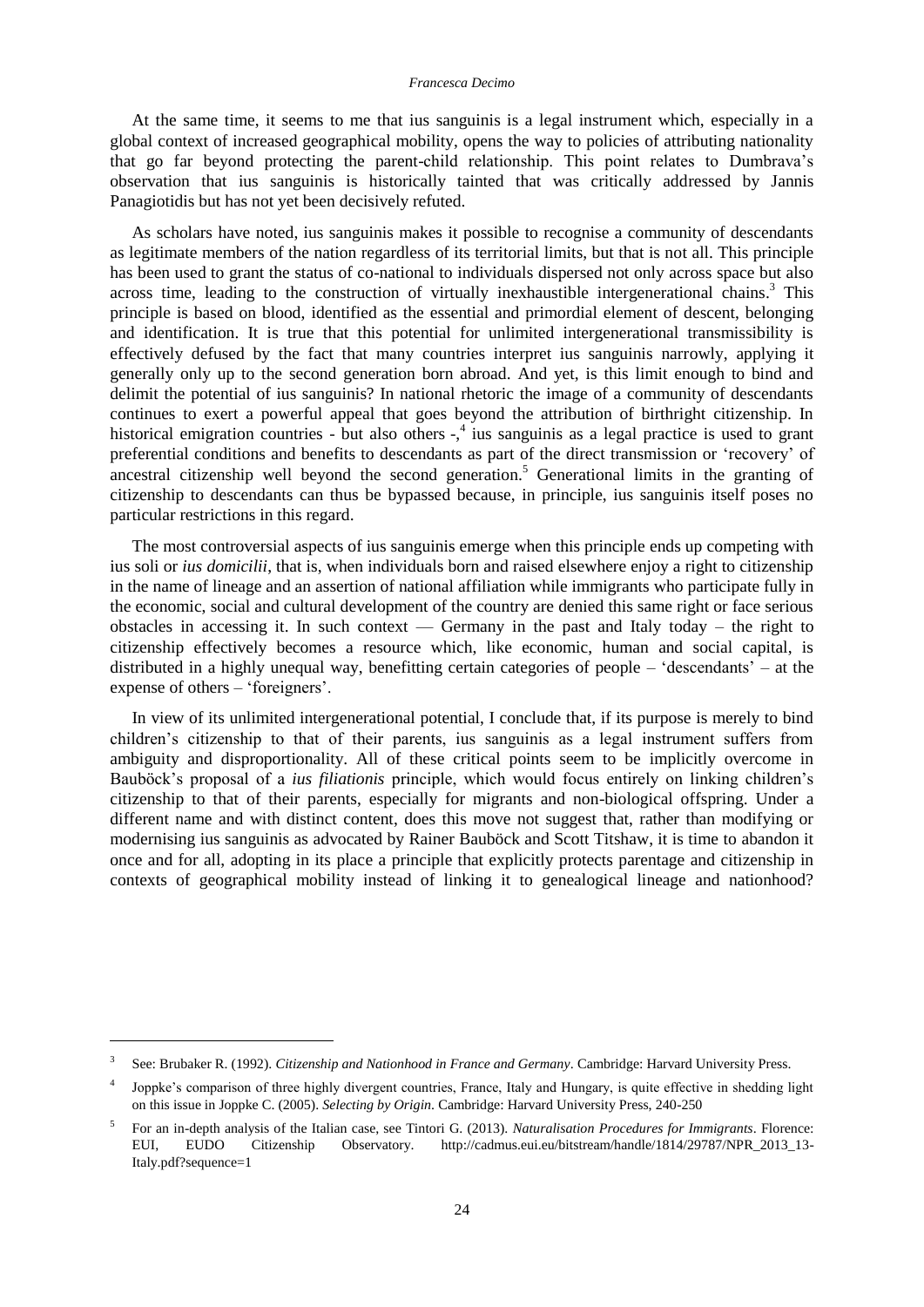#### **The prior question: What do we need state citizenship for?**

# [David Owen](http://eudo-citizenship.eu/about/people/other-eudo-citizenship-collaborators/611-owen)\*

<span id="page-32-1"></span><span id="page-32-0"></span>In his kick-off contribution, Costica Dumbrava offers a threefold critique of ius sanguinis as a norm of citizenship acquisition. In reflecting on this critique, I share the scepticism expressed by Rainer Bauböck, Jannis Panagioditis, Scott Titshaw and Kristin Collins. In particular I would note, along the lines of Titshaw's Indian family example, that the abolition of ius sanguinis would have led in my own family context to four siblings, of whom I am one, being split among three different nationalities: Nigerian, British and Malaysian). However rather than address Dumbrava's critique head on, I want to suggest that the kind of critique of ius sanguinis that he offers – and the same point would apply to the critique or defence of any of the classic membership rules taken singly as free-standing norms – gets things moving askew from the start. To see this, one needs to take a step back and situate this debate within a slightly different context. When asking what citizenship rules we ought to endorse or reject, we ought to begin with a prior question: 'what do we need state citizenship rules for?'

In a world of plural autonomous states, there are two basic functions that such rules are to play:

- 1. to ensure that each and every human being is a citizen of a state and hence that everyone has, at least formally, equal standing in a global society organised as a system of states;
- 2. to allocate persons to states in ways that best serve the common interest, that is, where this allocation supports protection of the fundamental interests of individuals, the realization of the common good within states and the conditions of cooperation between states.

A plausible response to these requirements is a general principle that Ayelet Shachar calls '*ius nexi*' which highlights the importance of a genuine connection between persons and the state of which they are citizens.<sup>1</sup> The notion of 'genuine connection' can be glossed in terms of Bauböck's 'stakeholder' view which proposes that those and only those individuals have a claim to membership of a polity whose individual autonomy and wellbeing is linked to the collective self-government and flourishing of that polity. 2 It seems to me that we should see ius soli, ius sanguinis and *ius domicilii* under the general principle of *ius nexi* as denoting different routes through which a genuine connection is presumptively established: through parental citizenship, through place of birth and through residence.

Seeing each of these rules under this more general principle, rather than seeing each as a single free-standing norm, makes clear two points that are salient to this discussion. First, that in adopting any of these rules we are not reifying 'blood' or 'territory' or 'residence'. We regard them instead simply as acknowledgments of the diverse ways in which *ius nexi* may be given expression – and we need each of them if we are to do justice to the relations of persons to states. Second, that each of the ius soli, ius sanguinis and *ius domicilii* rules should be qualified by the general principle of *ius nexi* that they serve. So, for example, an unlimited ius sanguinis rule or a ius soli rule that included a child born to visiting tourists or a *ius domicilii* rule that granted citizenship after three months residence would be incompatible with the overarching *ius nexi* principle.

Still it would be in line with Dumbrava's argument for him to object that the 'birthright' rules of ius soli and ius sanguinis can only operate on the basis of the general presumption that parental citizenship and place of birth establish a genuine connection, so why not wait until the children reach their majority? Here I concur with the view advanced by Bauböck that the adequate protection of children's rights implies that 'children need not only human rights, they also need their parent's

University of Southampton.

<sup>1</sup> Shachar, A. (2009). *The Birthright Lottery*. Cambridge:Harvard University Press.

<sup>2</sup> Bauböck, R. (2015). Morphing the Demos into the Right Shape. Normative Principles for Enfranchising Resident Aliens and Expatriate Citizens. *Democratization 22(5)*: 820-839, DOI:[http://dx.doi.org/10.1080/13510347.2014.988146.](http://dx.doi.org/10.1080/13510347.2014.988146)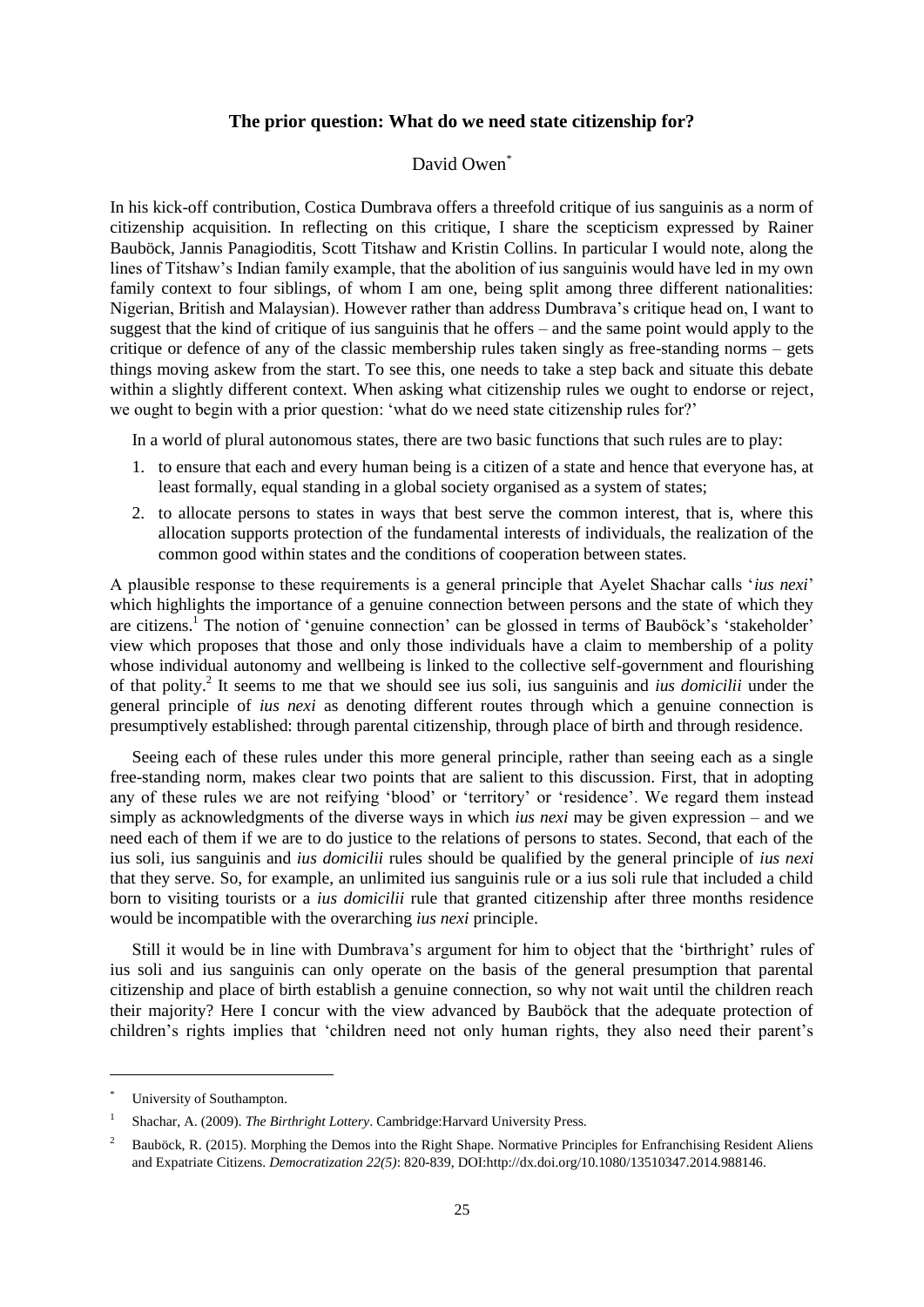#### *David Owen*

citizenship'. Titshaw's example of the serially mobile Indian family and my own peripatetic family history suffice to make this point. Contra Harder, I don't think that 'birthright' rules disguise the political character of membership norms, rather they acknowledge important interests of children, parents and states. Harder's stress on the relationship of those entitled to citizenship of a given state and those not so entitled doesn't provide reasons to drop either ius soli or ius sanguinis, what it does is provide reasons for relatively generous *ius domicilii* rules, of rights to dual/plural nationality and of a more equitable distribution of transnational mobility rights.

And perhaps there may be a clue here to an unstated background commitment of Dumbrava's critique. If we ask under what, if any, circumstances in a world of plural states, it could make sense to abolish ius sanguinis rules, then I think that the only answer that has any plausibility is a world of open borders characterised by rapid access to citizenship through *ius domicilii* rules. It may even be plausible that the abolition of ius sanguinis rules would generate political support for more open borders given the problems liable to be posed for sustaining the human right to a family life after the removal of such rules. Whether this is a prudent way of seeking to realise such a world and whether such a world is desirable are, of course, further questions.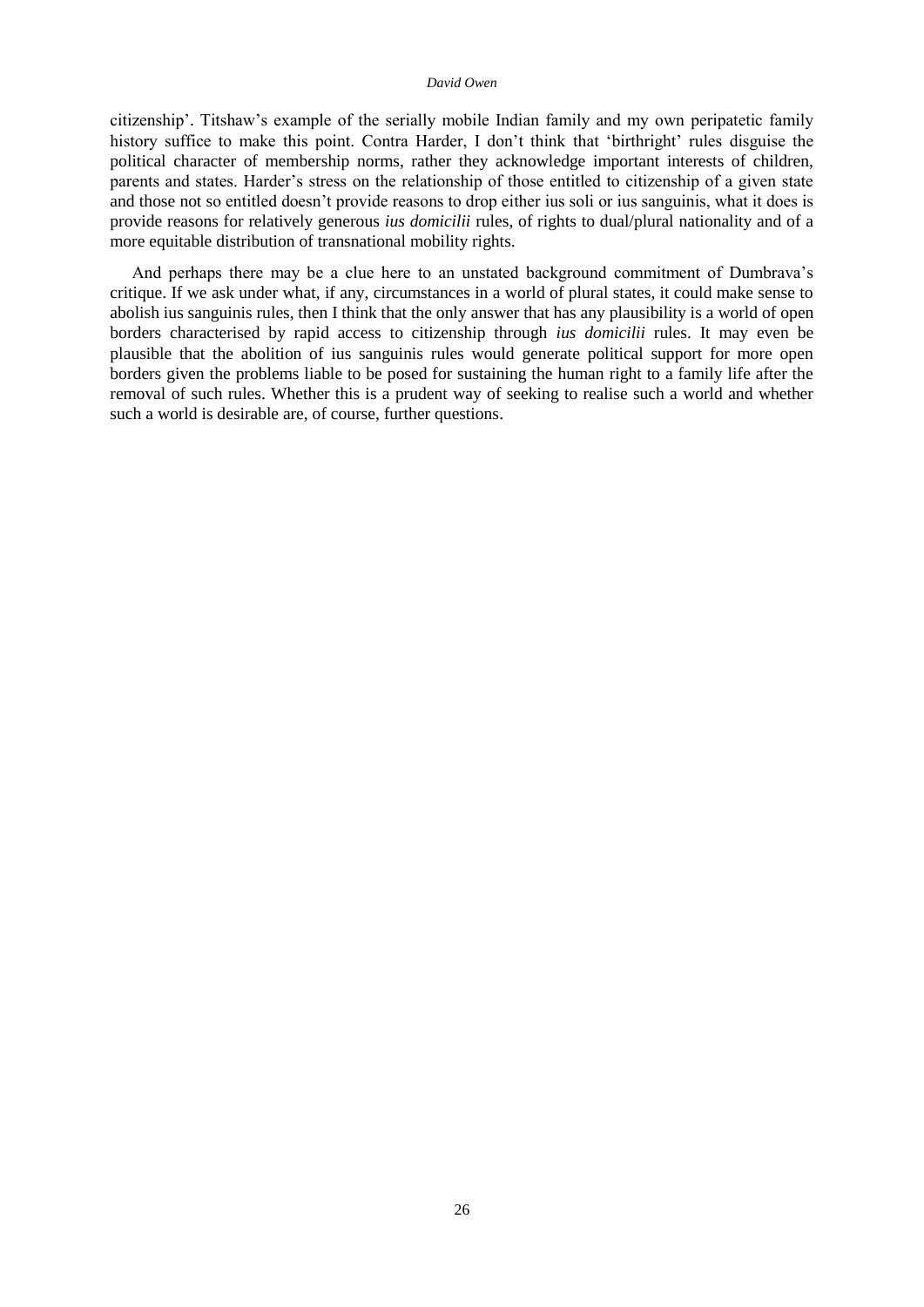#### **No more blood**

#### [Kerry Abrams](http://eudo-citizenship.eu/about/people/other-eudo-citizenship-collaborators/1438-abrams-kelly)\*

<span id="page-34-1"></span><span id="page-34-0"></span>Problems have plagued the ius sanguinis principle—the transmission of citizenship from parent to child— for as long as it has existed. Costica Dumbrava is surely correct that the time has come to ask whether ius sanguinis is still necessary. But the core problem with ius sanguinis, I would argue, is not that it uses the parent-child relationship to determine membership but that it overemphasizes the importance of the genetic tie to this relationship.

The very term ius sanguinis —'right of blood'—makes the genetic tie the sine qua non of belonging. It is this obsession with genetic purity that has linked ius sanguinis to tribalism, xenophobia, and even genocide. This problem, I believe, is distinct from the very real need to ensure children's access to the same geographic territory and legal system as that of their parents. Rainer Bauböck's proposal for a '*ius filiationis*' based on family association rather than genetic ties would excise many of the problems caused by a focus on blood while protecting the parent-child relationship and the stability for children that flows from it.

Let me explain in more detail why I think that retaining recognition of parent-child relationships while abandoning the other features of ius sanguinis is sensible. At first glance, protecting the tying of children's citizenship to that of their parents may appear problematic because of that relationship's historical ties to property ownership. But a closer look shows that children really do deserve different legal treatment than adults, and *ius filiationis* is one critical way the law can recognise that difference.

Ius sanguinis feels retrograde today because it developed during a time in which relationships between parents and children, as well as relationships between husbands and wives and masters and servants, were much more akin to property-chattel relationships than we understand them to be today. Today's family law was yesterday's law of the household, which set forth entitlements and obligations based on reciprocal legal statuses – parent and child, husband and wife, master and servant, master and apprentice (and sometimes master and slave). Each of these relationships was hierarchical, involving responsibilities on the part of the superior party in the hierarchy (father, husband, or master) and obligations of service on the part of the inferior party (child, wife, servant, apprentice, or slave).<sup>1</sup> The inferior party derived identity from the superior: a wife or a child's nominal citizenship often followed that of the husband or father, but this identity did not confer the same rights enjoyed by the superior party. In early America, for example, male citizens were often entitled to the right to vote, right to contract, and right to own property (in fact, ownership of property was often a prerequisite for voting) but their wives – also technically citizens – were not entitled to any of these rights. Their political participation took the form of providing moral guidance to their husbands and raising virtuous sons who could themselves exercise political power.<sup>2</sup>

Today, we no longer think of citizenship in this way. The rights conferred by citizenship are understood in Western democracies as universal. If, for example, I become a naturalised U.S. citizen, the same neutral voting laws apply to me that apply to any other citizen, regardless of my gender, marital status, race, or national origin. Likewise, laws that imposed derivative citizenship on wives, and even laws that expatriated women upon marriage – both of which used to be widespread – are no longer the norm. In many parts of the world, women are no longer understood as intellectually and financially dependent on their husbands but instead as autonomous adults, capable of making their own economic, moral, and legal decisions, including the decision to consent to citizenship or renounce it. And even more dramatically, we no longer think of servants as deriving legal identity from their

University of Virginia School of Law.

<sup>&</sup>lt;sup>1</sup> Halley, J. (2011). What is Family Law?: A Genealogy, Part I. *Yale Journal of Law & Humanities 23(1)*: 2.

<sup>2</sup> Kerber, L. (1980). Women of the Republic: Intellect & Ideology in Revolutionary America. Chapel Hill: UNC Press.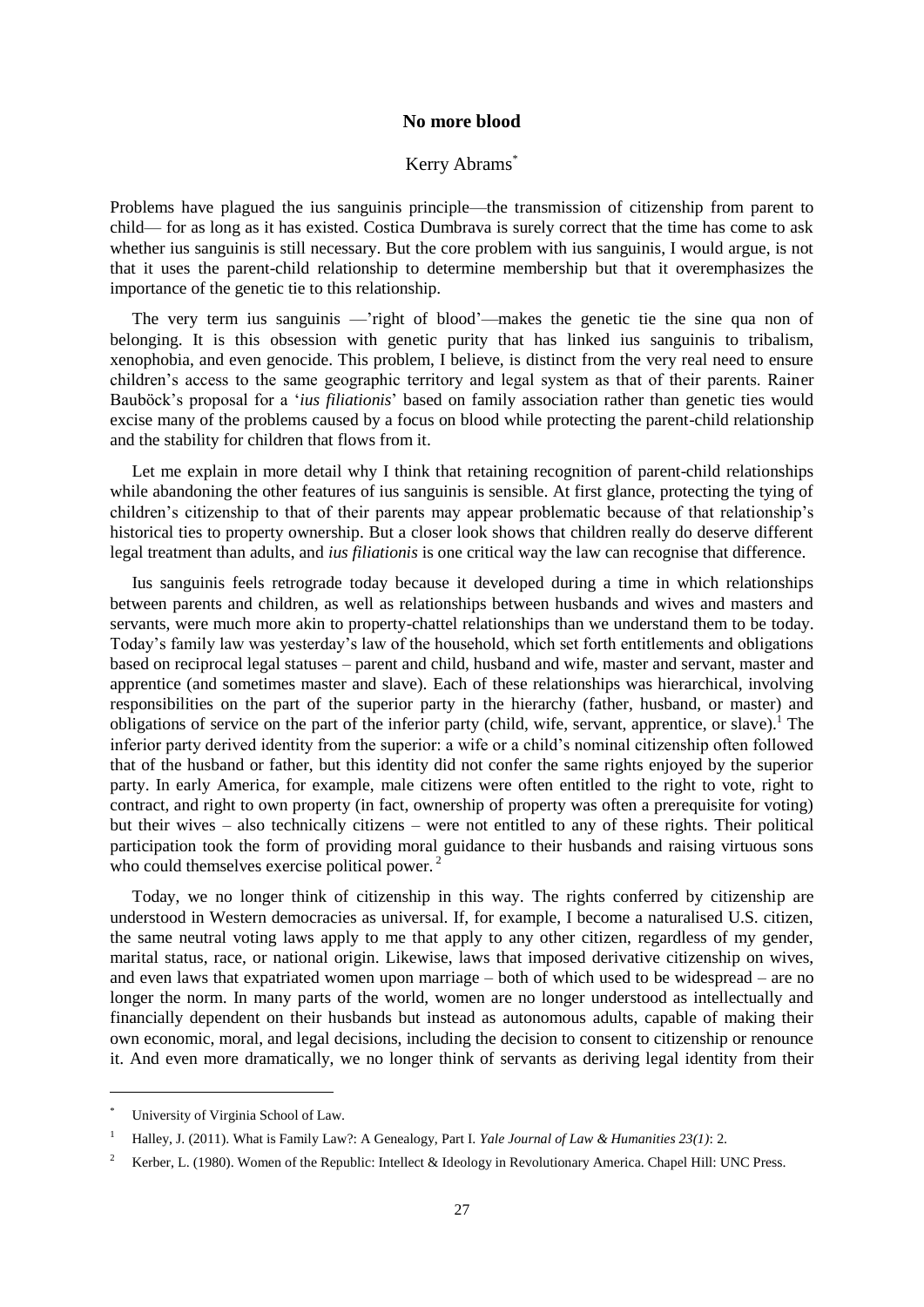#### *Kerry Abrams*

masters; instead, workers are free to participate in free, if regulated, labour markets and their citizenship status is independent of their employee status. <sup>3</sup>

The one legal distinction, however, that all countries still maintain in determining the capacity to exercise the rights associated with citizenship is age. Children are generally considered to be incapable of giving legal consent and in need of legal protection. The particular age at which they become capable of reasoning is contested, but it is incontestable that a newborn cannot care for himself nor meaningfully choose a nationality. In many circumstances, the law provides the protection children need by requiring children's parents to provide for them, care of them, and make decisions for them; in some instances, the state takes on this responsibility (foster care and universal public education are both examples). Children occupy a very different legal space than women or workers, one that makes them vulnerable when their ties to their parents are weakened. Providing children with a citizenship that they can exercise simultaneously with that of at least one of their parents is a critical protection for their wellbeing. We can believe this to be so while simultaneously rejecting the traditional hierarchies of parent-child, husband-wife, and master-slave. The United Kingdom's move away from conceptualizing parent-child relationships as 'custodial', property-like relationships and instead describing them as involving 'parental responsibility' is a good example of this shift. The emphasis has changed from ownership and control to care and protection.

If, then, we still need a form of parent-to-child citizenship transmission, is ius sanguinis as traditionally understood what we need? Scholars, courts, and government agencies often take ius sanguinis literally, as the 'rule of blood'. But I think that rigidity is misplaced. Even centuries ago the notion of ius sanguinis meant something distinct from a pure genetic tie. For men, who could never be certain of their child's paternity, transmission 'through blood' often really meant transmission through choice. A man chose to acknowledge his children by marrying, or already being married to, their mother. Children born to unmarried mothers generally took on the citizenship of their mothers, not their fathers, regardless of whether the father was known. The notion of 'blood', then, was complicated by the requirement of marriage for citizenship transmission through the father and the man's unique ability to embrace or repudiate his offspring based on his marital relationship to their mother. Presumably, many children, prior to blood and DNA testing, acquired citizenship iure sanguinis when there was actually no blood tie, sometimes in circumstances where the father was ignorant of this fact and sometimes where he knew full well no blood relationship existed.<sup>4</sup> Ius sanguinis has always been about more and less than simply blood.

Thus, Bauböck's notion of *ius filiationis* seems to me both the most appropriate form today for citizenship transmission from parent to child to take, and a more accurate description of what really occurred historically. As I see it, the most challenging obstacle to implementing a *ius filiationis* system is that birthright citizenship is fixed in time. Courts are not in a position to predict on the date of a child's birth the adult who will ultimately assume parental responsibility for a child, but they can determine who the genetic or marital parent is. Shifting to a *ius filiationis* system, then, requires a multifaceted response. First, statutes outlining the requirements for citizenship transmission at birth should be amended to identify the intended parents. In most circumstances, the intended parents will be the genetic parents, but in some instances they might be someone else – for example, a non-genetic parent who contracts with a gestational surrogate or the spouse or partner of a genetic parent. Various pieces of evidence, from birth certificates to contracts to court judgments, would be necessary to determine parentage. In cases involving ART, this solution would solve many of the current problems. A genetic tie would be but one piece of evidence in determining citizenship at birth.

<sup>3</sup> In contrast to the independent citizenship status of workers, employer-sponsored immigration provisions may represent the vestiges of the ancient master-servant status relationship. See Raghunath, R. (2014). *A Founding Failure of Enforcement: Freedmen, Day Laborers, and the Perils of an Ineffectual State*. C.U.N.Y. L. Rev. 18: 47.

<sup>4</sup> Kerry Abrams, K and K. Piacenti (2014.) Immigration's Family Values. *Va. L. Rev. 100*: 629, 660, 663, 692.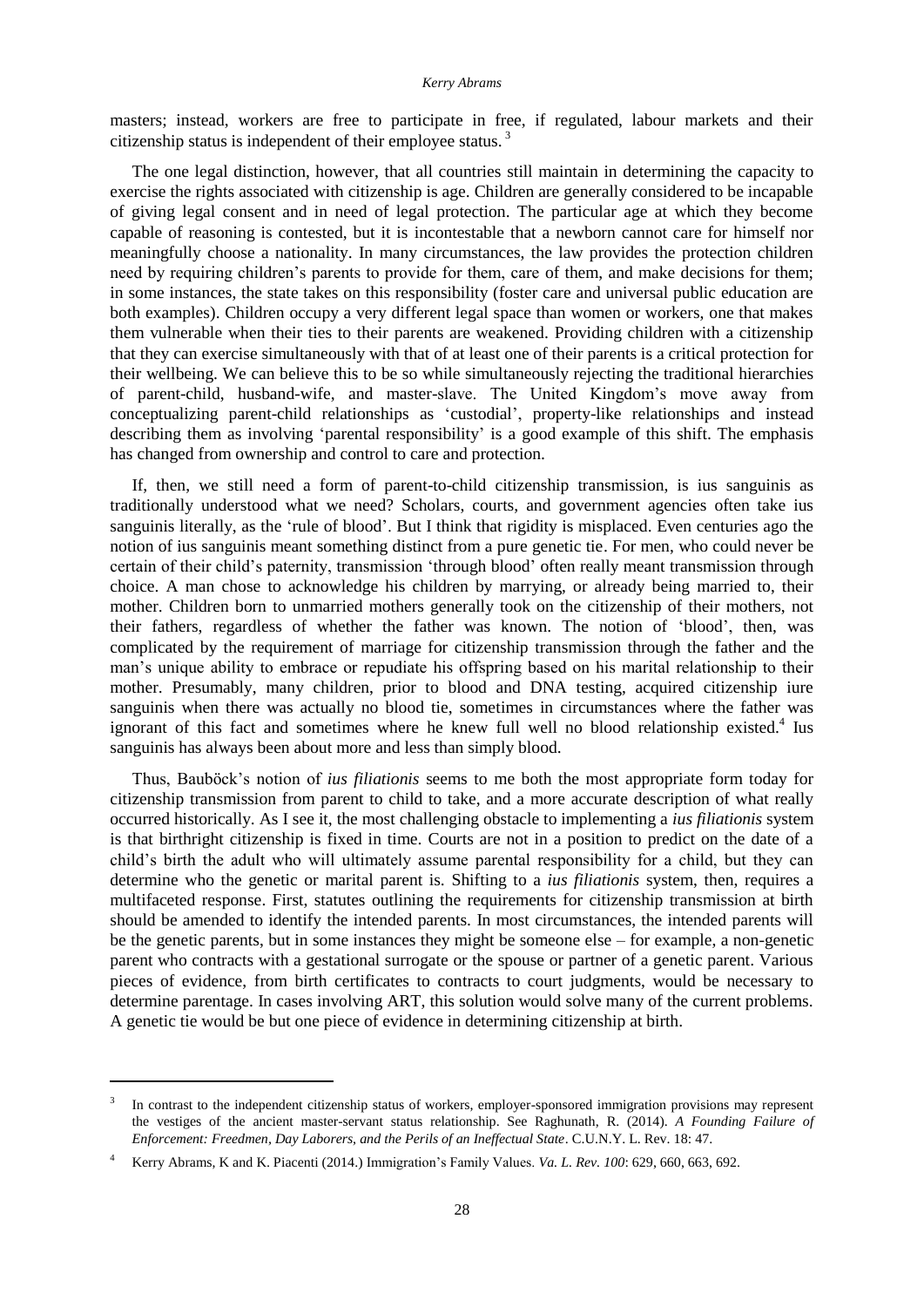#### *No more blood*

In addition to reforming ius sanguinis statutes, however, I believe we must also broaden the other available pathways to citizenship outside of birthright citizenship and traditional forms of naturalisation. There could be a deadline – perhaps by a specified birthday – by when a functional parent could request a declaration of citizenship for the child he or she has parented since birth. This alternative means of citizenship transmission should not substitute for birthright citizenship; as Kristin Collins points out, making citizenship determinations using only functional tests would put children at the mercy of officials seeking to deny citizenship and could disadvantage genetic or intentional fathers who may be unable to demonstrate that their care has been substantial enough to be 'functional But combined with a robust recognition of genetic and intentional parentage at birth, recognition of functional parentage later on could serve a supplemental purpose, ensuring that children will ultimately have access to citizenship rights in the country in which their functional parents reside. Full recognition of parent-child relationships requires going beyond the moment of birth so that we can recognise the individuals who actually take on parental responsibility.

It is premature to forsake the recognition of parent-child relationships in citizenship law, not when citizenship is still the mechanism for ensuring that every human being has membership in at least one state and providing access to basic human rights. But it is time that we abandoned the idea that 'blood' is the sole basis of these relationships.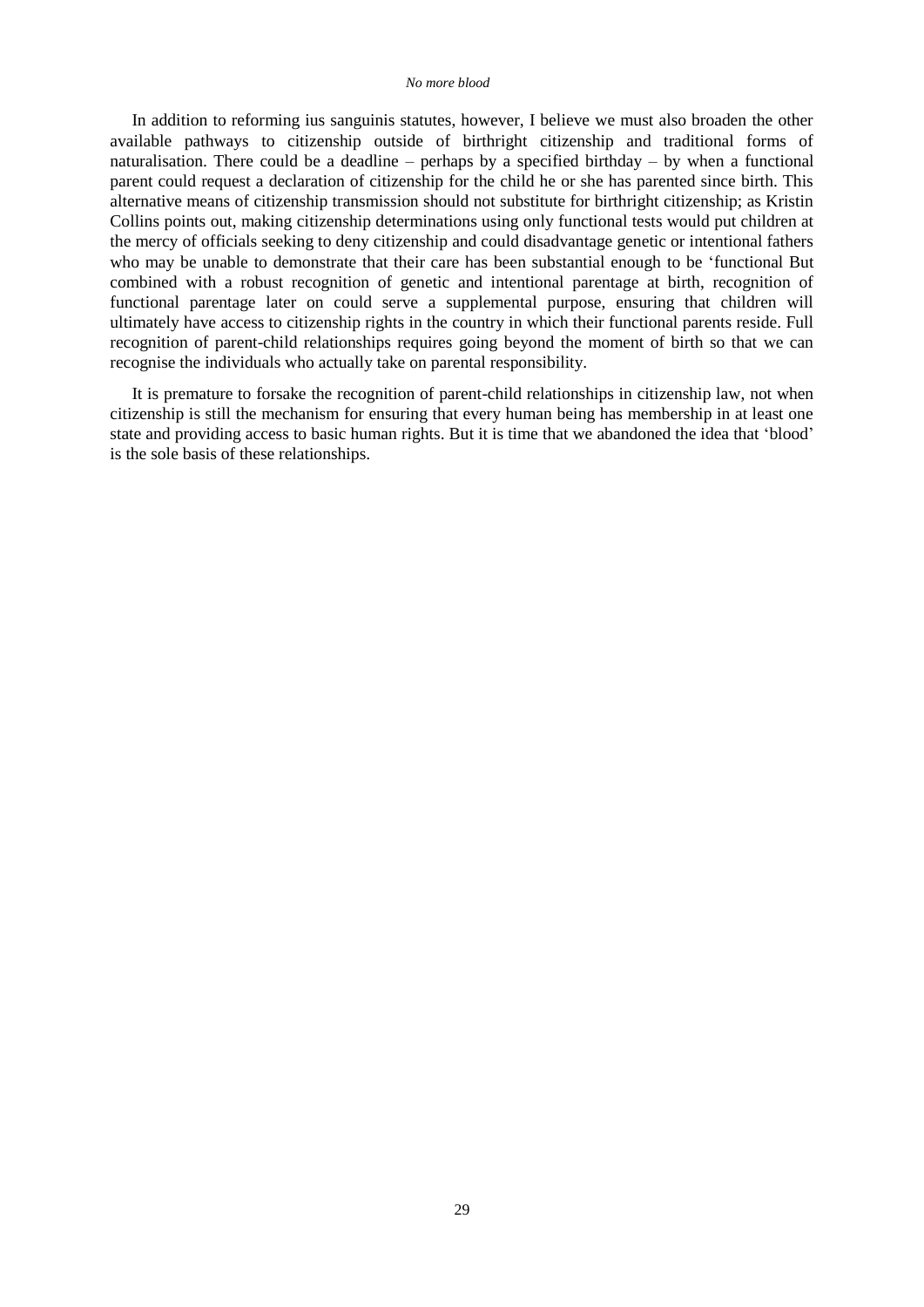#### **Law by blood or blood by law?**

#### [David de Groot](http://eudo-citizenship.eu/about/people/other-eudo-citizenship-collaborators/1446-de-groot-david)<sup>\*</sup>

<span id="page-37-1"></span><span id="page-37-0"></span>I agree to certain extent with Costica Dumbrava that ius sanguinis encompasses certain problematic issues, especially where it concerns newer forms of procreation, like IVF for lesbian couples and surrogacy. However, the origin of the problem cannot be attributed to ius sanguinis, but to nonsolidarity of states that overuse the *ordre public* exemption for the denial of the recognition of parentage. But before delving into family relations and private international law conflicts, I would like to first argue that ius sanguinis is still the most suitable option for the main purposes of nationality law where it concerns children.

#### **The main purposes of nationality**

The commonly accepted main purposes of nationality are, first of all, that there is a territory to which an individual can always return and from which he cannot be deported, as was already pointed out by Bauböck and Titshaw; secondly, diplomatic and consular protection while being abroad; thirdly, national political participation in the state of nationality; and lastly, for EU citizens, free movement rights within the EU.

An abandonment of ius sanguinis in favour of ius soli might lead to the situation described by Titshaw, where within the same family the children might have different nationalities, which could, for example, lead to the situation that they would have to move to different countries in case of their parents' death while they are minor or that they might need to seek diplomatic protection from different foreign representations. Such a break-up of the family unit due to differing nationalities would certainly conflict with the right to family life. Therefore, for the purpose of preserving the unity and protection of the family, ius sanguinis is the most suitable option. If, when having attained majority the children feel that they have a closer bond with another nationality, they could still apply for naturalisation in that state.

This bond of attachment brings me to the national political participation purpose of nationality which is connected to Dumbrava's argument concerning the reproduction of the political community. Having the nationality of a certain state does not automatically mean integration into its society. This problem, depending on the mobility of the persons involved, does, however, not only occur with ius sanguinis and ius soli, but also with every other form of nationality transmission that one could think of. It should therefore be decided whom national political participation concerns most. If the definition of a 'state' refers primarily to a permanent population within its borders, long-term (non-national) residents should have national political participation rights and long-term absent nationals should not (except if they are working abroad in service of the state). National political participation rights should then be detached from nationality and therefore actually not be seen as a purpose of nationality (but that is a different discussion).

It should however be noted that for purpose of inclusion of long-term resident families, who for some reason have not acquired the nationality by naturalisation, into the national population, a third generation ius soli or even a second generation ius soli, in cases where the first generation migrant has entered the country at a young age, would be appropriate. However, this should not come with an option requirement for dual nationals at reaching majority, as in Germany, in order to avoid a conflict of identity if one is forced to make a choice between the nationality acquired iure soli and another nationality acquired iure sanguinis.

NCCR on the move, Universität Bern.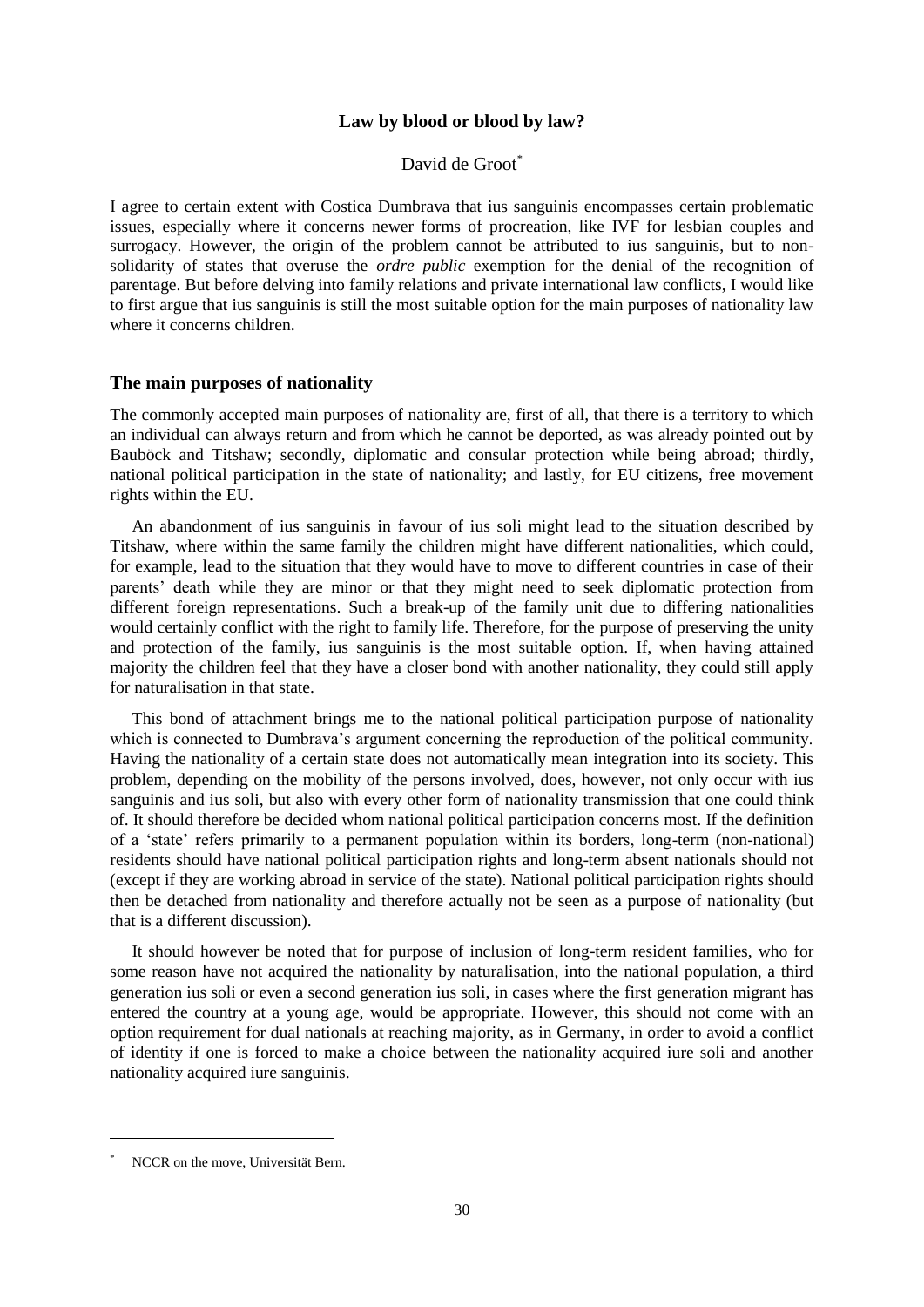#### **Non-Solidarity of States**

The problems that arise when a state does not grant its nationality to a child due to non-recognition of parentage can only occur in cases where parentage has been established by another state in accordance with its national family law. In surrogacy cases this means a non-recognition of a foreign judgement or birth certificate and in cases of dual motherhood of married or registered lesbian couples a nonrecognition of the extended *pater est quem nuptiae demonstrant* principle. The *pater est* principle means that the husband of the woman that gives birth to the child is automatically considered to be the father and therefore directly at birth has a parentage link to the child. Increasingly, states have extended this principle to stable non-marital relationships and to same-sex marriages.

If the child is born in the state of the discussed nationality the national family law (mostly) applies to the establishment of parentage. It would therefore not make any sense that parentage ties to a national could be established at birth by the state in question, without also granting the nationality (if ius sanguinis is applied). The problems that arise are thus nearly always recognition issues between states.

There is a general principle of recognition of a civil status which was legally established abroad. Recognition can only be refused in cases of overriding reasons of *ordre public*. This *ordre public* principle should be limited by the best interest of the child and the right to family life. It can never be considered to be in the best interest of the child to have no parents at all instead of having parents with whom (s)he has no blood ties who want to care for her or him. This has also been stated by the European Court of Human Rights in the *Paradiso and Campanelli v. Italy case*. In that case an Italian couple had gotten a child through a surrogacy arrangement in Russia. When they brought the child to Italy the state refused to recognise the parentage ties, took the child away and placed him under guardianship. The Court stated that Italy had failed to take the best interest of the child sufficiently into consideration when weighting it against *ordre public*. It had especially failed to recognise the de facto family ties and imposed a measure reserved only for circumstances where the child is in danger. Another example where the best interest of the child should prevail is when the child from a second (polygamist) marriage is put in a worse position than a child born out of wedlock.

The problem is thus a lack of solidarity between states that do not recognise family ties legally established in another state. The parentage for the purpose of acquisition of nationality should thus be based on family law, including a more lenient approach in the private international law rules to recognition of a civil status acquired abroad.

I therefore like Bauböck's proposal of a *ius filiationis*. I see it, however, more as a change from 'law by blood', meaning parentage ties based on blood relationship, to a 'blood by law' relationship, meaning that parentage ties are seen to be established by the law. This thus means only an extension of the 'blood' definition. Bauböck's fear that this could create a situation where the child could not acquire a nationality at birth, due to the complex determination of parenthood, could technically be avoided by a pre-birth determination of parentage.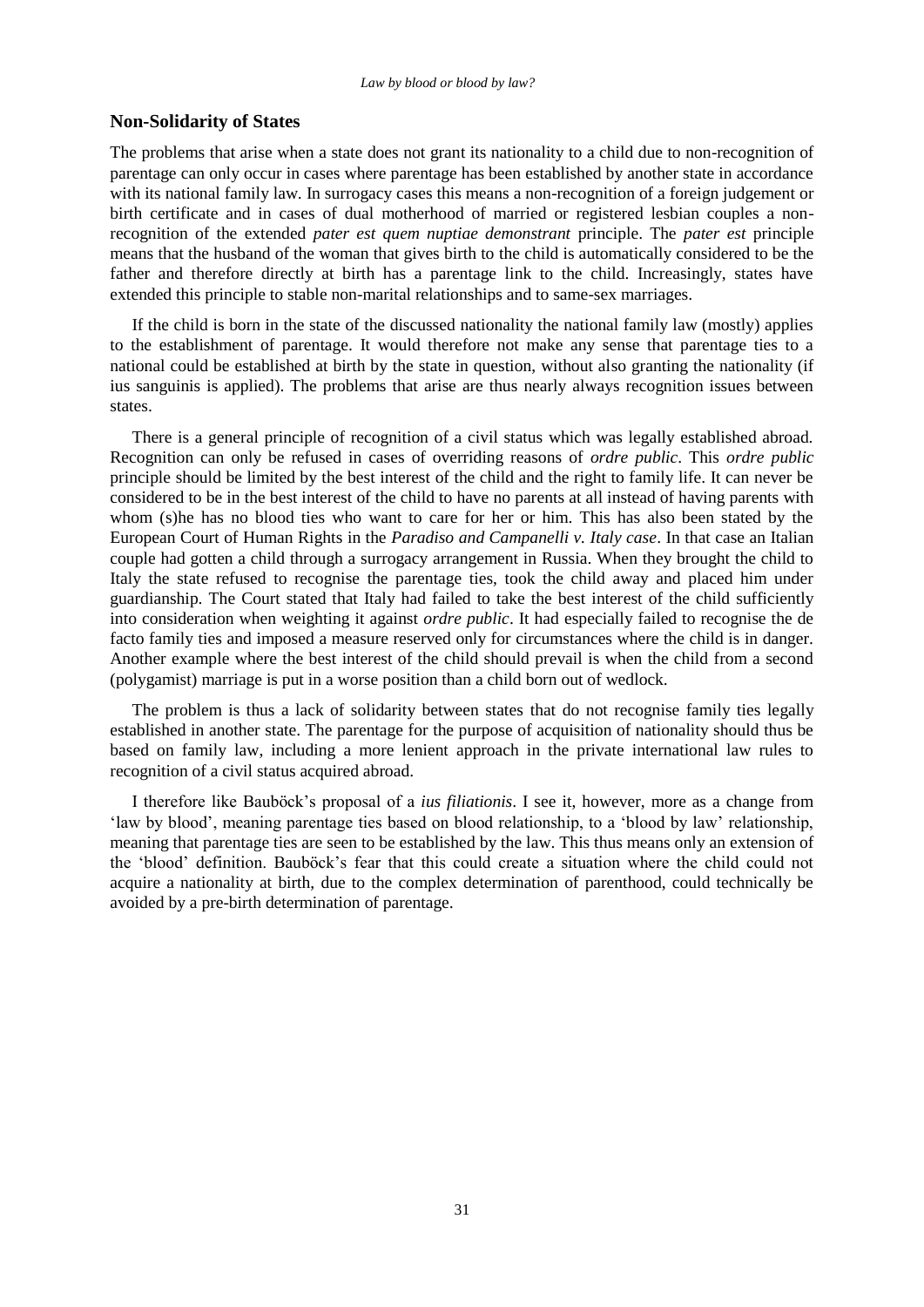#### <span id="page-39-1"></span><span id="page-39-0"></span>**Limiting the transmission of family advantage: ius sanguinis with an expiration date**

# [Iseult Honohan](http://eudo-citizenship.eu/about/people/consortium-members/96-honohan-iseult)\*

Costica Dumbrava has done a great service in stimulating us to reconsider the justification of ius sanguinis and to disaggregate its different forms.

I am sympathetic to critiques of ius sanguinis as a dominant mode of citizenship acquisition. Yet I acknowledge that the significance of family life for parents and children seems to offer some grounds for ius sanguinis citizenship – at least in a world of migration controls where citizenship is the only firm guarantee of right of entry to a country. I will argue here that to limit the extension of inherited privilege in this domain, however, this form of citizenship should be awarded provisionally.

Others here have shown convincingly that there is nothing inherently ethnically exclusive about ius sanguinis. Furthermore, it does not have to be understood in terms of bare genetic descent; so sorting out the deficiencies of current ius sanguinis provision does not depend on resolving all the issues of biological parenthood raised by the new reproductive technologies. If ius sanguinis can be detached from the strict genetic interpretation, it no longer provides a warrant for indefinite transmission across successive generations on the basis of biological descent. Thus two of the sharpest criticisms of ius sanguinis seem to have been defused.

It remains to consider in what way ius sanguinis might be necessary. On the one hand, various forms of ius soli can be seen as giving continuity of membership for the state and security for children born in the country. For those born in the country of their parents' citizenship there is little material difference between ius soli and ius sanguinis. But ius sanguinis citizenship may be seen as necessary when a child is born to parents living outside the state of their citizenship. Even if the child gains ius soli citizenship in the country in which she is born, this does not guarantee the security of the family. Focusing on what have been termed 'social parenthood', or functional parenting relationships of care, rather than simply biological descent, others here (Bauböck, Owen and Collins) have pointed to the way in which common citizenship best secures family life in allowing parents and children to stay together or move back to the country of their parent's citizenship.

What I want to address here is the further question: what forms or extent of ius sanguinis citizenship are warranted on the basis of this account?

#### **Protecting families but not privilege**

We may start from the consideration that those in the position of parents have an interest in and a particular responsibility to care for their children when young, implying a clear and fundamental interest in living together and being able to move together. These can be seen as necessary conditions for realising many of the intrinsic and non-substitutable goods of family life, or what have been called 'familial relationship goods', which include child-rearing and asymmetric intimacy.<sup>1</sup> These involve agent-specific obligations that can be realised only within family relationships of care and throughout childhood.<sup>2</sup> Thus this fundamental interest should be protected. Brighouse and Swift emphasise however, that we should not, in protecting these intrinsic goods, fail to distinguish them from other

University College Dublin.

<sup>&</sup>lt;sup>1</sup> Brighouse, H., and Swift, A. (2014). *Family Values: The Ethics of Parent-Child Relationships*. Princeton University Press.

<sup>2</sup> Honohan, I. (2009). Rethinking the claim to family re-unification. *Political Studies 57 (4)*: 765-87.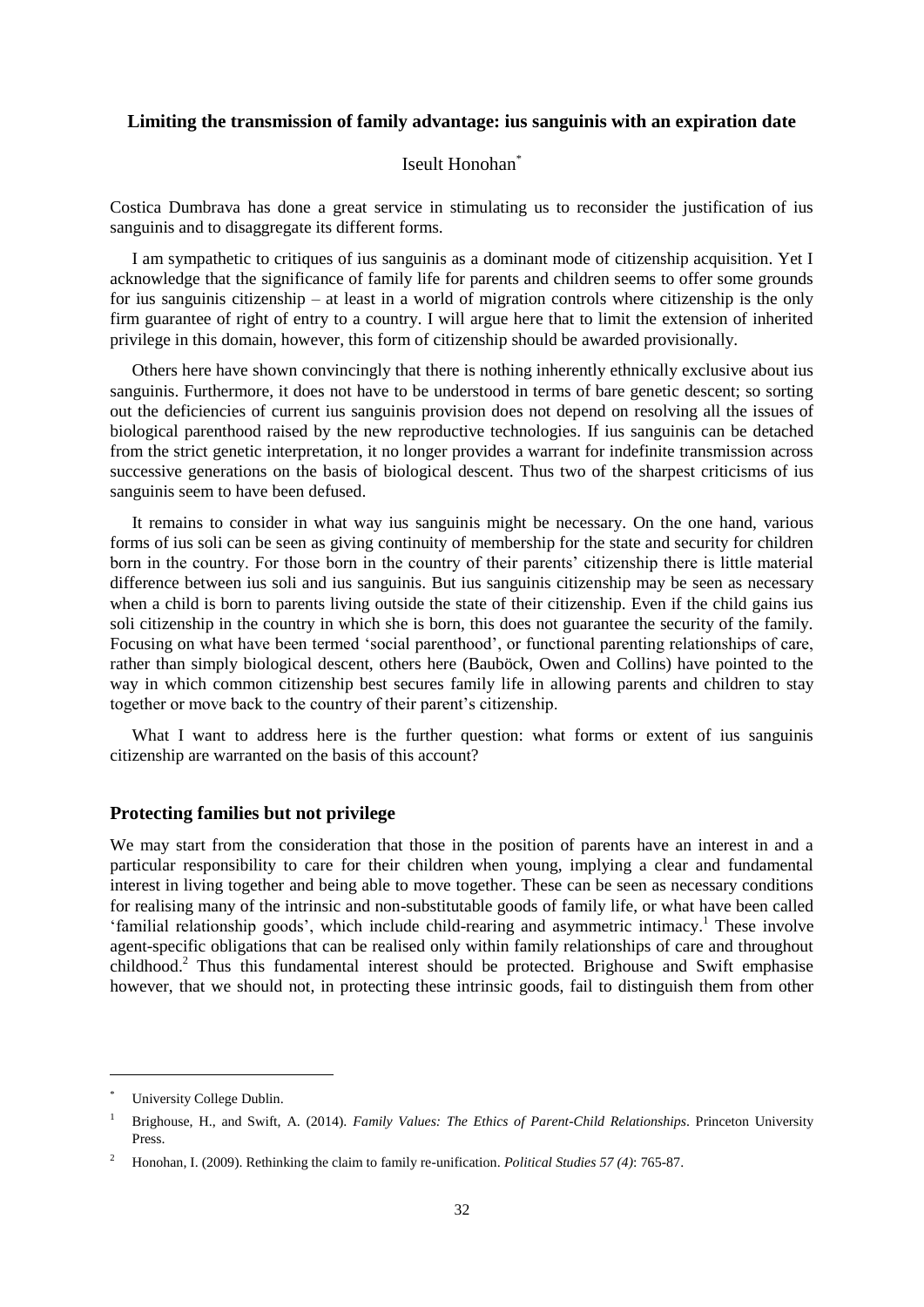advantages external to familial relationship goods that parents can confer on their children, such as private education or concentrated wealth, which do not warrant protection.<sup>3</sup>

Can ius sanguinis citizenship, even if not based solely on genetic descent, support such unwarranted transmission of privilege? Citizenship grants more than the opportunity to live with and be cared for by your parents when you are a child. It provides membership of a political community and the benefits at least of entry and residence in that state, the right to participate in national elections and sometimes access to other rights. Under a regime of ius sanguinis, even understood as grounded in the rights of parents and children to share citizenship, the transmission of citizenship to children born to citizens abroad can mean that people with no connection to the country retain the benefits of citizenship, and, at the very least, can lead to a mismatch between the citizen body and the community of those who live in, and are particularly subject to, the state. Thus, life-long citizenship in the absence of real connections could well be seen as falling into the category of advantages that parents should not necessarily be able to convey to their children.

This is not to suggest that ius sanguinis citizenship is just a form of property or unearned privilege.<sup>4</sup> But there are still concerns about how to secure the legitimate interests of parents to care for their children, and of children to be protected, without justifying the transmission of privilege. My focus here is on considering how to guarantee the security of children to live and move with their parents through shared citizenship without supporting the unwarranted extension of privilege in the domain of citizenship.

This suggests the following limited justification for birthright ius sanguinis citizenship - rather than the universal child status and deferred, or provisional, ius soli citizenship that Dumbrava recommends.

#### **Provisional ius sanguinis**

l

First, birthright citizenship per se is justified because people need the protection of citizenship from birth.<sup>5</sup> Note that this is not mainly because they are children and thus innocent or particularly vulnerable (pace Harder), nor despite the fact that they are children and thus (arguably) not capable of consenting or participating politically, but while they are children, and like others, are both subject to the power of a state and in need of protection by a state. Dumbrava's proposal that children might gain a universal status of childhood and that citizenship should depend on their being able to choose, have established a connection, and developed capacities and virtues of citizenship overlooks the centrality of the legal status of citizenship to security, and the fact that this security should not be conditional on the qualities or practices of citizens.

The specific justification of ius sanguinis citizenship then derives from the way in which common citizenship between parents and children is the most secure way of guaranteeing their ability to live and move together. This can be in addition to the citizenship the child may acquire by ius soli; dual citizenship of the state of birth and that of parents' is not in itself problematic if a person has connections in both countries.

Because children need citizenship from birth, there is an argument for birthright citizenship; because young children need to be able to live with (and be cared for by) their parents, there is an argument for ius sanguinis citizenship at the time where this is most needed. Both of these concerns support an award of citizenship that is not deferred, but that is also not always retained indefinitely.

<sup>3</sup> Brighouse, H., and Swift, A. (2014). *Family Values: The Ethics of Parent-Child Relationships*. Princeton University Press.

<sup>4</sup> Shachar, A. (2010). The Birthright Lottery. Cambridge MA: Harvard University Press.

<sup>&</sup>lt;sup>5</sup> Of course, not all birthright provisions apply from birth, rather than on the basis of birth, but they generally apply from the establishment of the fact of birth, whether in the country or to a citizen.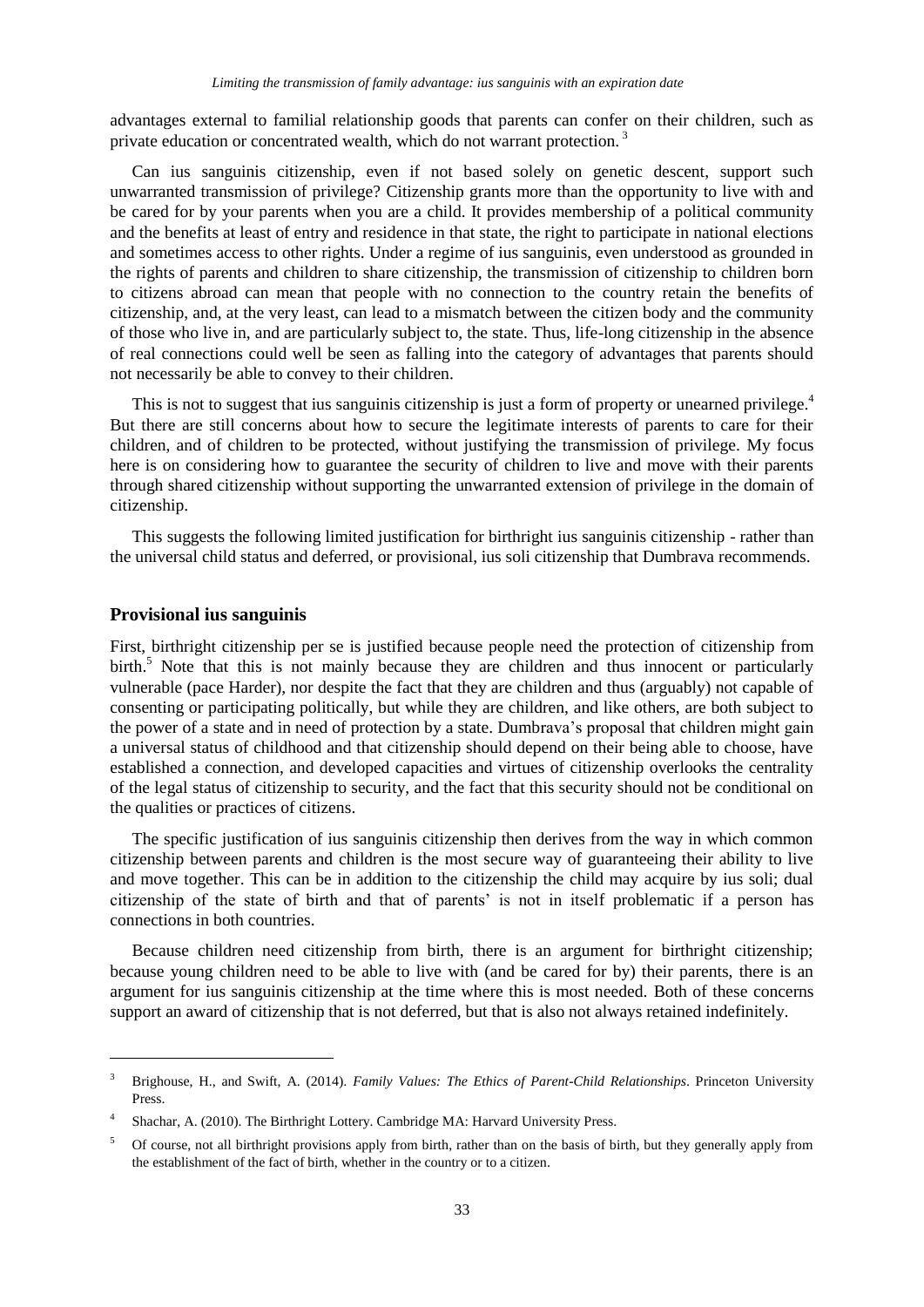#### *Iseult Honohan*

It may be objected that the withdrawal of citizenship should not be lightly recommended. Indeed this is true. But the strongest ground for withdrawal is the absence of any genuine link between a person and the state of citizenship. Thus, writing on birthright citizenship, Vink and De Groot offer a similar suggestion:<sup>6</sup> 'an alternative to limiting the transmission of citizenship at birth is the provision for the loss of citizenship if a citizen habitually resides abroad and no longer has a sufficient genuine link with the state involved'.<sup>7</sup> Indeed they go on to say that '[f]rom our perspective, a provision on the loss of citizenship due to the lack of a sufficient link is to be preferred to limiting the transmission of citizenship in case of birth abroad', on the grounds that this gives the child herself the opportunity to decide whether to establish that link, which thus should remain available until after majority, at the point when the child is better placed to make an independent decision.<sup>8</sup>

Thus, the parsimonious account of ius sanguinis defended here suggests that it should be awarded only provisionally – held through childhood, but requiring the establishment of connections of certain kinds, most clearly by a period of residence in the country of that citizenship by, or soon after, majority. <sup>9</sup> Confirmation would not depend on abjuring any other citizenship, as the aim would not be to avoid or reduce dual citizenship, but rather to reduce the numbers of citizens whose connections to a country are minimal or non-existent.

Such a conditional citizenship could take seriously the justifiable claims of families without leading to the unwarranted extension of family advantage.

<sup>6</sup> Vink, M. P, and De Groot, G.R. (2010). Birthright citizenship: trends and regulations in Europe. *EUDO Citizenship Observatory, Robert Schuman Centre for Advanced Studies, RSCAS/EUDO-CIT-Comp. 2010/8*. Badia Fiesolana, San Domenico di Fiesole (FI), Italy.

<sup>7</sup> Such provisions already exist in Belgium, Denmark, Finland, France, Iceland, the Netherlands, Norway, Sweden and Switzerland (see Vink and de Groot (2010)). In many of these cases, however, loss of citizenship can be pre-empted by submitting a request to retain it.

<sup>8</sup> Vink, M. P, and De Groot, G.R. (2010). Birthright citizenship: trends and regulations in Europe. *EUDO Citizenship Observatory, Robert Schuman Centre for Advanced Studies, RSCAS/EUDO-CIT-Comp. 2010/8*. Badia Fiesolana, San Domenico di Fiesole (FI), Italy, 12.

This would not necessarily be the only basis for retaining citizenship. If, for example, the parent(s) had returned to the country of their citizenship, this also could create a connection of their potential care in old age by adult children, which might justify their retaining citizenship.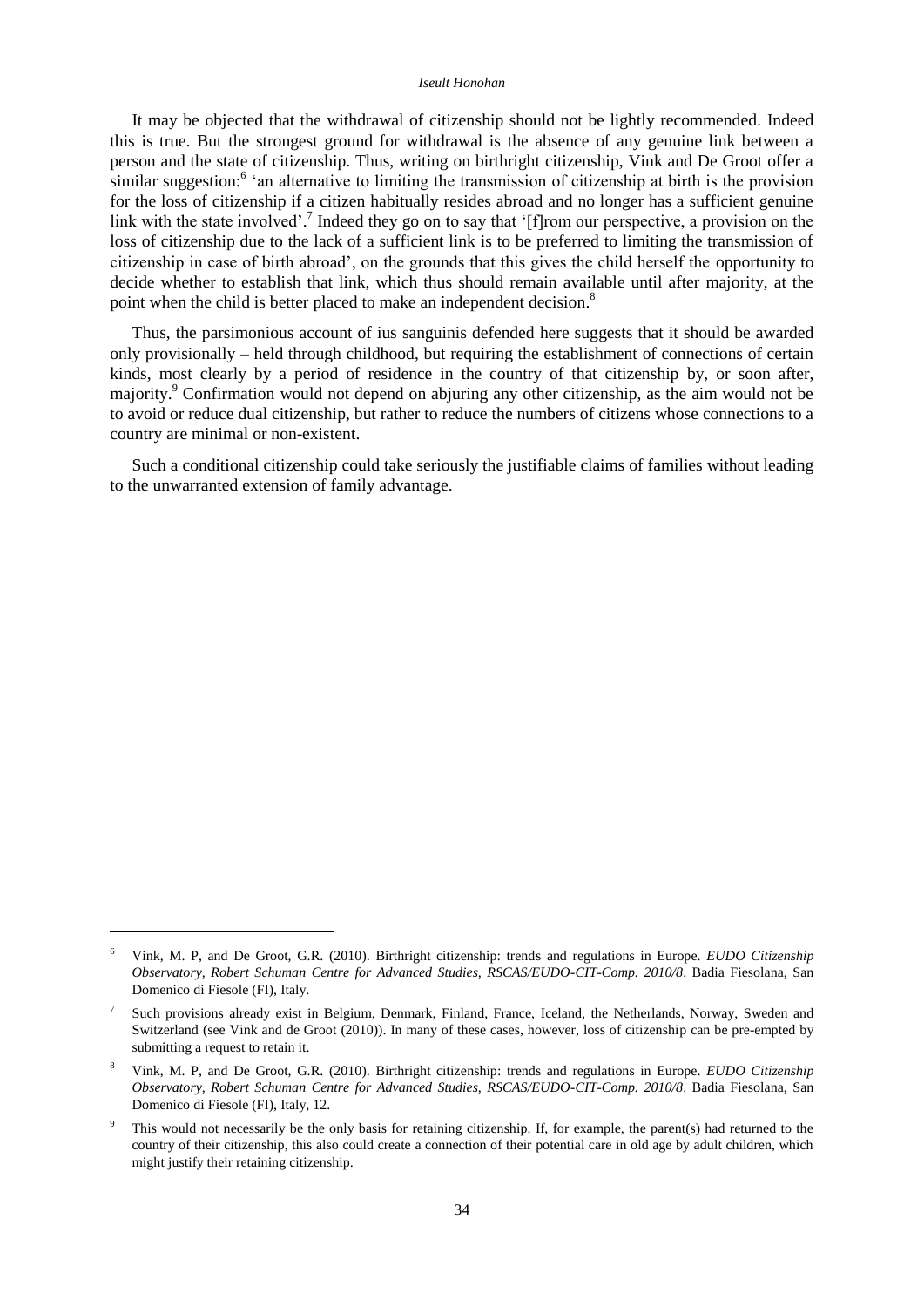# **Retain ius sanguinis, but don't take it literally!**

# [Eva Ersbøll](http://eudo-citizenship.eu/about/people/country-experts/48-evaersboll-)\*

<span id="page-42-1"></span><span id="page-42-0"></span>There is no doubt that Costica Dumbrava has raised an important question about whether to abandon ius sanguinis citizenship. His arguments are that ius sanguinis is historically tainted and unfit to deal with contemporary issues such as developments in reproductive technologies and changes in family practices and norms; he also claims that ius sanguinis is normatively unnecessary, as it is possible to deliver its advantages by other means.

In my opinion, it is not time to abandon ius sanguinis, mainly because it is impossible to secure its advantages by other means. Admittedly, ius sanguinis, if taken literally, is unfit to deal with contemporary issues such as complex family arrangements involving, among other things, assisted reproduction technologies (ART). However, it seems possible to solve many problems by applying a modified principle of ius sanguinis translated into *ius filiationis*, as suggested by Rainer Bauböck and supported by most of the participants in this debate.

What matters is, as also expressed by many authors, that children from a human rights perspective need their parents' citizenship - or rather, the citizenship of their primary caretakers, be they biological parents or not.

A solution to many of the problems related to reproductive technologies has been advanced by the Council of Europe, the Committee of Ministers, in Recommendation CM/Rec(2009)13 on the nationality of children:

Member states should apply to children their provisions on acquisition of nationality by right of blood if, as a result of a birth conceived through medically assisted reproductive techniques, a child-parent family relationship is established or recognised by law.<sup>1</sup>

Still, it is of course necessary to examine more closely the arguments against ius sanguinis and the practical solutions to its shortcomings.

#### **History is not an argument**

l

As Jannis Panagiotidis writes, history cannot justify abandoning ius sanguinis. The use of the principle may have been problematic in the past, and still, it may be all right today. Besides, as argued by Rainer Bauböck and others, it is possible to overcome ethno-nationalist dispositions by modifying a ius sanguinis principle, supplemented with ius soli and residence-based modes of acquisition.

As things stand, ius sanguinis citizenship is in my opinion irreplaceable. It provides, in accordance with the Convention on the Rights of the Child (article 7) for automatic acquisition of citizenship by birth. In addition, it seems to be one of the most simple and secure acquisition modes when it comes to protection against statelessness, as it has the ability to protect children against statelessness from the very beginning of their life.

What is more, it is a central international law principle. For instance, state parties to the European Convention on Nationality are obliged to grant citizenship automatically at birth to children of (one of) their citizens (if born on their territory, cf. article 6(1)).

To me, it seems risky to jettison such an effective principle anchored in binding human rights standards.

EUDO citizenship expert, Danish Institute for Human Rights.

<sup>1</sup> See the recommendation at<https://wcd.coe.int/ViewDoc.jsp?id=1563529>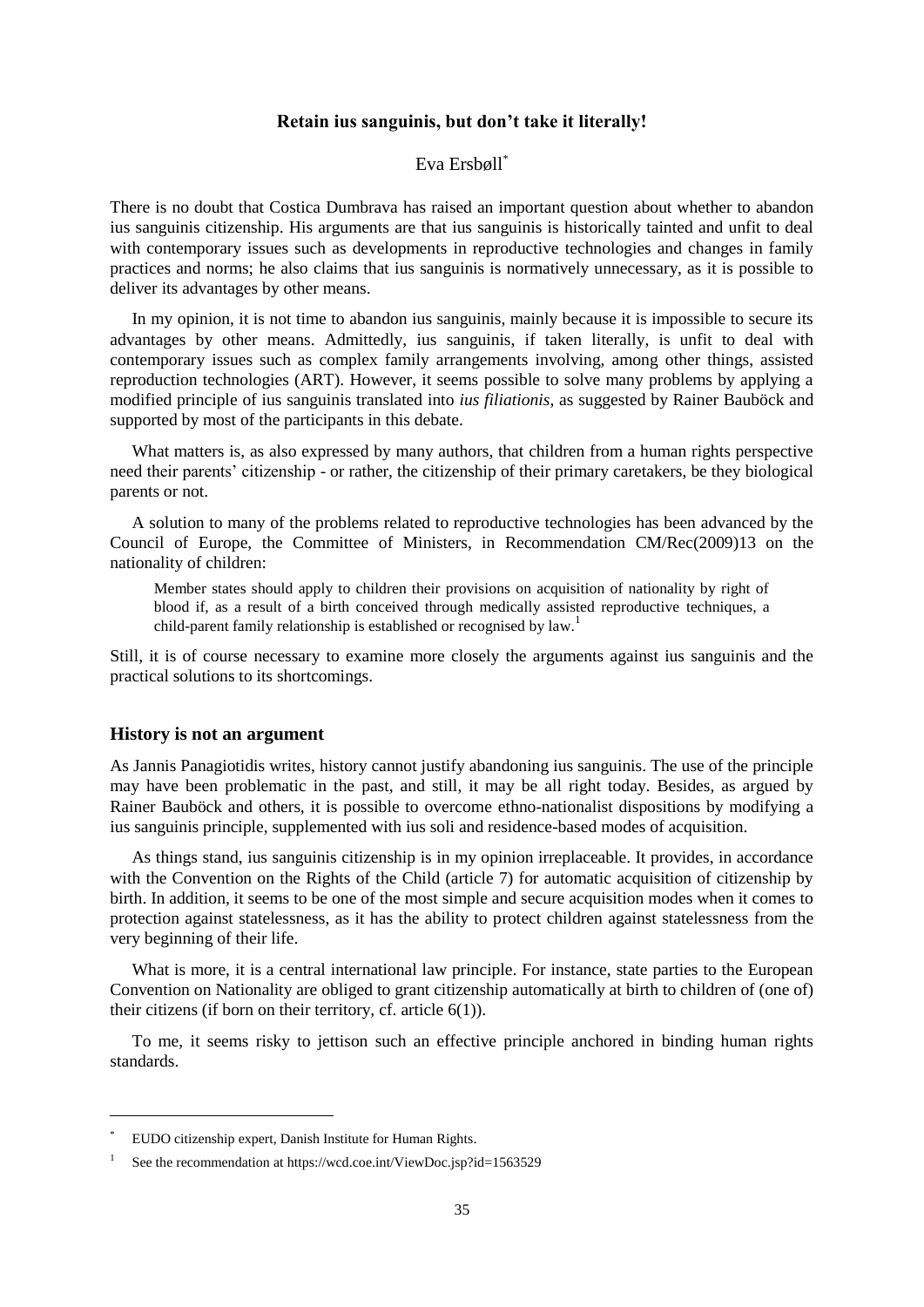#### *Eva Ersbøll*

#### **Unity of the family**

Ius sanguinis is not the only relevant principle. Others, like the unity of the family, safeguard the same interests and may be applied in a broader perspective. To mention a few situations, take acquisition by adoption and acquisition by filial transfer based on the fact that the target person is a natural, adopted or foster child of a citizen.

In addition, new automatic modes of acquisition by birth are developing. Denmark, for instance, has amended its law in 2014 to provide for automatic acquisition of citizenship by birth by children with 'a Danish father, mother or co-mother'.<sup>2</sup> This is an example of citizenship acquisition based on *ius filiationis* as advanced by Rainer Bauböck.

As Costica Dumbrava rightly anticipated, a reasonable reservation in this debate has been that the main problems connected with the development of ART do not lie with ius sanguinis citizenship but with the determination of legal parentage. Such determination may take long time and involve a number of legal uncertainties and ethical dilemmas. Still, as argued by among others Rainer Bauböck and Scott Titshaw, states have in any case to fix their family law and figure out how to determine legal parenthood. Subsequently, children's right to their legal parents' citizenship may not raise major problems.

#### *Ius filiationis* **benefits**

l

Developing a *ius filiationis* principle may entail even more advantages. Among others, it may solve some of the problems originating from loss or so-called quasi-loss of citizenship following the disappearance of a family relationship.<sup>3</sup> Disappearance or annulment of a family relationship may have consequences for a person's citizenship based on that family relationship. Many states assume that if a person has acquired his or her citizenship through a child-parent family relationship that citizenship will be lost or even nullified if the family relationship disappears. 4 If, however, states recognise citizenship based on social rather than biological parenthood, the threat of loss or quasi-loss may not arise in the case of disappearance of a biological family relationship.

#### **Human rights protection at this stage**

According to the Council of Europe recommendations on the nationality of the child, quoted in the introduction, member states should apply the ius sanguinis principle in ART-cases where the childparent family relationship is established or recognised by law. The crucial question is of course under which conditions the intended parents' country must recognise such a family relationship if it has been legally established abroad.

David de Groot points out that states can only refuse recognition in case of overriding reasons of *ordre public*, and he criticises states' overuse of the *ordre public* exemption for the denial of parentage. As he rightly argues, it cannot be in the best interest of the child to have no parents at all, instead of caring parents without blood ties. David de Groot refers to the 2015 judgment of European

<sup>2</sup> Costica Dumbrava gives an inadequate Danish example regarding the acquisition possibilities for children born out of wedlock. For long, such children have been entitled to naturalise regardless of residence in Denmark, although until 2013, it was a requirement that the father had (shared) custody over the child. This requirement is now repealed.

<sup>3</sup> See more about quasi-loss of citizenship at [http://www.ceps.eu/publications/reflections-quasi-loss-nationality](http://www.ceps.eu/publications/reflections-quasi-loss-nationality-comparative-international-and-european-perspective)[comparative-international-and-european-perspective](http://www.ceps.eu/publications/reflections-quasi-loss-nationality-comparative-international-and-european-perspective)

<sup>4</sup> See more about quasi-loss etc. at [http://www.ceps.eu/publications/how-deal-quasi-loss-nationality-situations-learning](http://www.ceps.eu/publications/how-deal-quasi-loss-nationality-situations-learning-promising-practices)[promising-practices](http://www.ceps.eu/publications/how-deal-quasi-loss-nationality-situations-learning-promising-practices)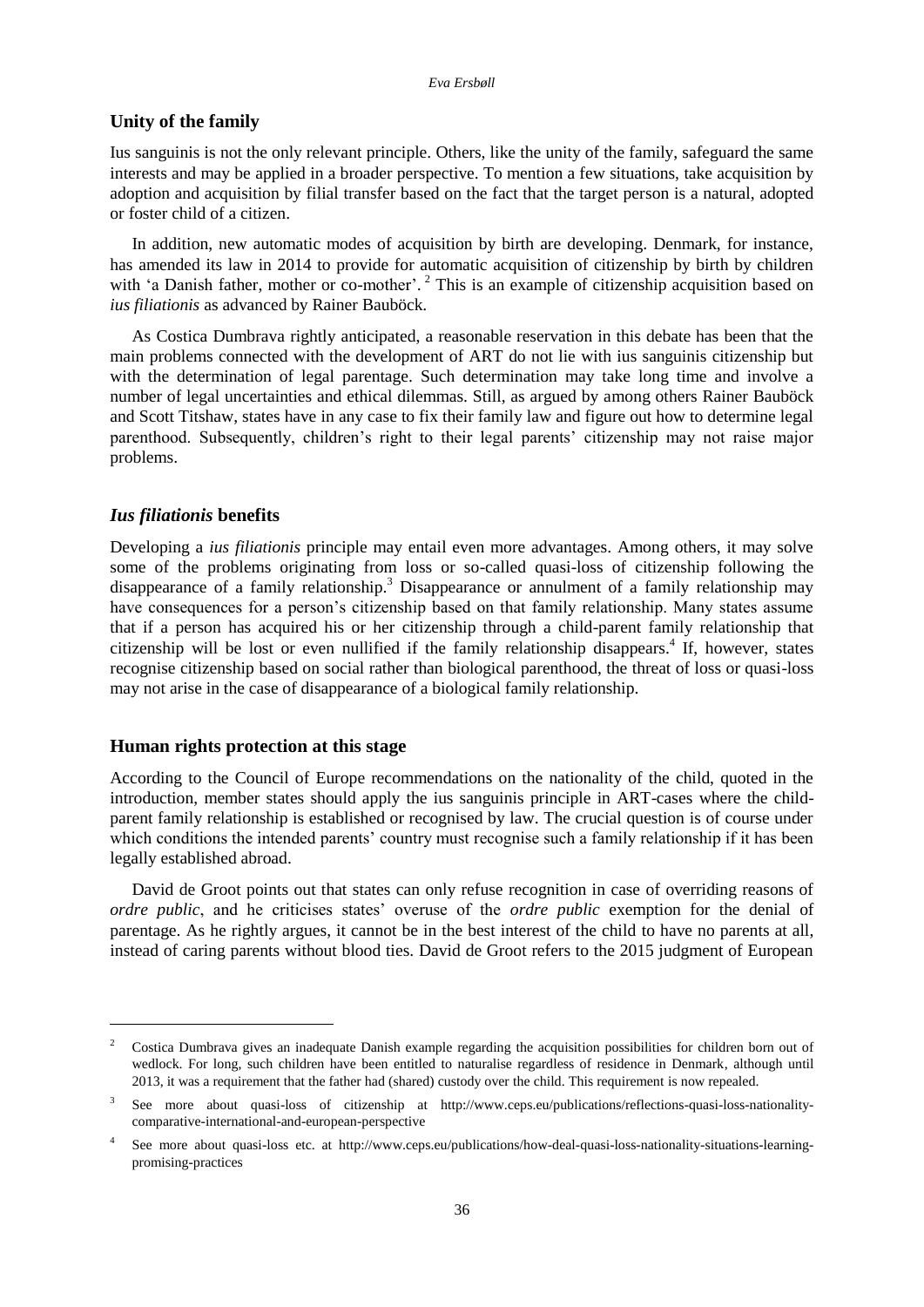Court of Human Rights (ECtHR) in *Paradiso and Campanelli v. Italy*. <sup>5</sup> Here, the Court ruled that the removal of a child born to a surrogate mother and his placement in care amounted to a violation of the European Convention on Human Rights article 8 on respect for private and family life.

In 2014, the ECtHR dealt with another case concerning the effects of non-recognition of a legal parent-child relationship between children conceived through assisted reproduction, *Mennesson v. France*. <sup>6</sup> A French married couple had decided to undergo in vitro fertilisation using the gametes of the husband and an egg from a donor with the intention to enter into a gestational surrogacy agreement with a Californian woman. The surrogacy mother gave birth to twins, and the Californian Supreme Court ruled that the French father was their genetic father and the French mother their legal mother. France, however, refused on grounds of *ordre public* to recognise the legal parent-child relationship that was lawfully established in California as a result of the surrogacy agreement.

The ECtHR ruled that the children's right to respect for their private life – which implies that they must be able to establish the substance of their identity – was substantially affected by the nonrecognition of the legal parent-child relationship between the children and the intended parents. Having regard to the consequence of the serious restriction on their identity and right to respect for their family life, the Court found that France had overstepped the permissible limits of its margin of appreciation by preventing both recognition and establishment under domestic law of the children's relationship with their biological father. Considering the importance of having regard to the child's best interest, the Court concluded that the children's right to respect for their private life had been infringed.

The Court also dealt with the children's access to citizenship as an element of their identity (see also *Genovese v Malta*). <sup>7</sup> Although the children's biological father was French, they faced a worrying uncertainty as to their possibilities to be recognised as French citizens. According to the Court, that uncertainty was liable to have negative repercussions on their definition of their personal identity.

In *Mennesson*, the ECtHR's analysis took on the special dimension where one of the parents was the children's biological parent; it is, however, in my opinion difficult to imagine that the Court should reach a different conclusion in a similar case where both gametes and egg were from a donor. *Paradiso and Campanelli* may underpin this position that also appears to be supported by the fact that the Court has explicitly recognised that respect for the child's best interest must guide any decision in cases involving children's right to respect for their private life. In this context the Court has made it clear that respect for children's private life implies that they must be able to establish the substance of their identity, including the legal parent-child relationship.

#### **Other ways to protect parent-child relationship**

l

Costica Dumbrava argues that there are other and better ways to protect the parent-child relationship than through the same citizenship status, for instance by conferring full migration rights to children of citizens or establishing a universal status of legal childhood that protects children regardless of their or their parents' status.

<sup>5</sup> Case of *Paradiso and Campanelli v. Italy*, judgment of 27 January 2015 [http://hudoc.echr.coe.int/eng#{'itemid':\['001-150770](http://hudoc.echr.coe.int/eng#{)']}

<sup>6</sup> Case of *Mennesson v. France*, judgment of 26 September 2014 (Final) [http://hudoc.echr.coe.int/eng#{'fulltext':\['mennesson'\],'documentcollectionid2':\['GRANDCHAMBER','CHAMBER'\],'](http://hudoc.echr.coe.int/eng#{) [itemid':\['001-145389'](http://hudoc.echr.coe.int/eng#{)]}

Case of *Genovese v. Malta*, judgment of 11 October 2011. [http://hudoc.echr.coe.int/eng#{'fulltext':\['genovese'\],'documentcollectionid2':\['GRANDCHAMBER','CHAMBER'\],'it](http://hudoc.echr.coe.int/eng#{) [emid':\['001-106785'](http://hudoc.echr.coe.int/eng#{)]}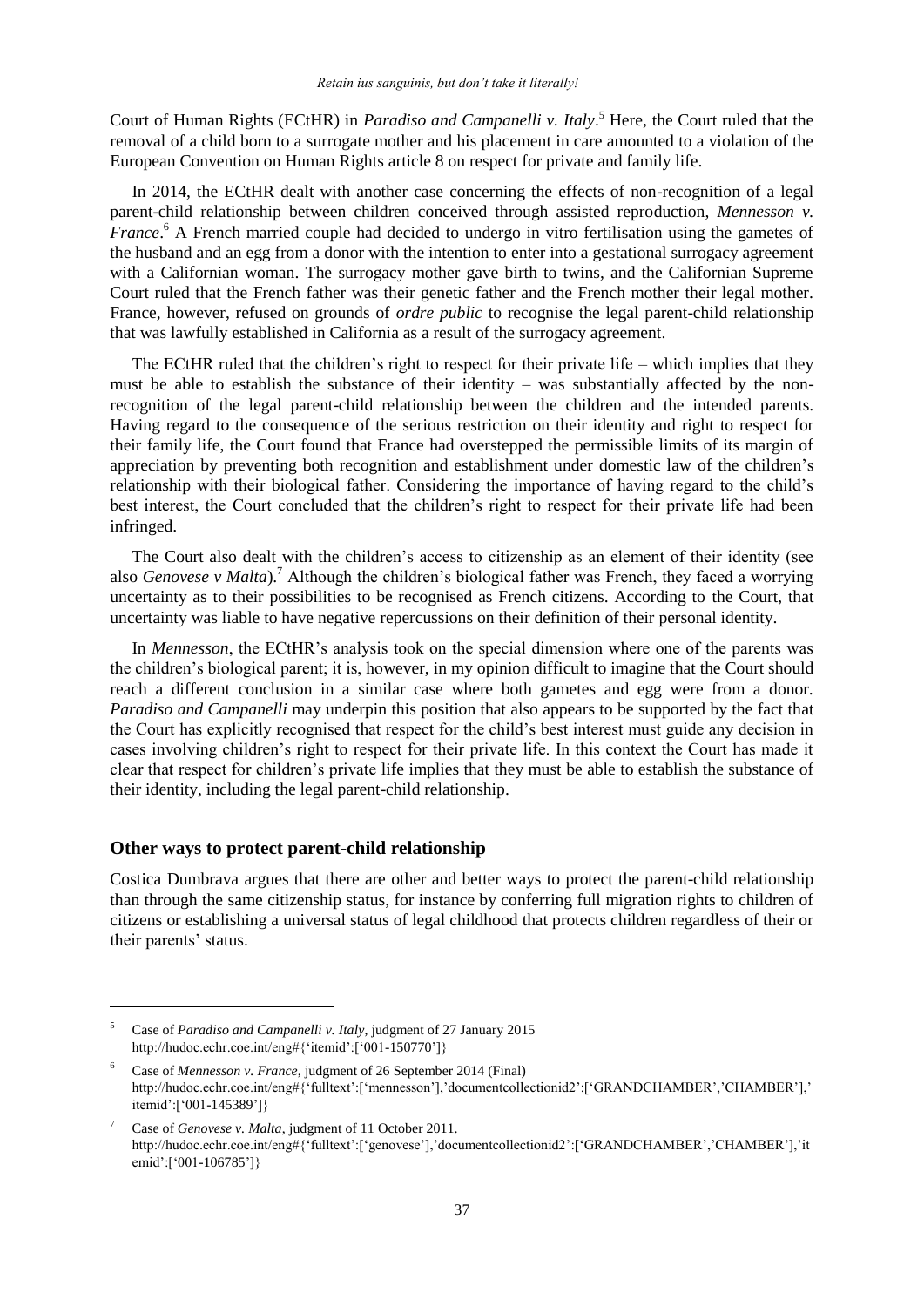I find it hard to believe that any of these means can afford children a similarly effective protection of their right to a family life with their parents in their country.

Children need their parents' citizenship, as pointed out by Rainer Bauböck and many others, because citizenship is a part of a person's identity. Where and to whom one is born are facts that feed into developing a sense of belonging. Moreover, the unity of the family in relation to citizenship secures that children can stay with their parents in their country.

The course of events that followed the independence of women in citizenship matters seems illustrative. In Denmark for instance, when married women gained independence in citizenship matters in 1950, it was a major concern that in mixed marriages, where the spouses had different citizenship, the woman might lose her unconditional right to stay in her husband's country. The legislator assumed that the aliens' law would be administered in such a way that a wife would not be separated from her husband unless a pressing social need necessitated the separation. <sup>8</sup> Things have, however, developed differently. Nowadays, foreigners married to Danish citizens are subject to the same requirements for family reunification as foreign couples. Thus, a foreign spouse may be expelled if for instance her Danish husband has received cash benefits within the last three years before a residence permit could be granted; notably, this may apply regardless of whether the couple has a child with Danish citizenship.

#### **A need for international guidelines on legal recognition of parenthood**

As already mentioned, there is no doubt that Costica Dumbrava has raised an important discussion about continuous application of ius sanguinis citizenship. While there seems to be little support for abandoning the ius sanguinis principle, there seems to be almost unanimous support for modifying and modernising it. As recommended by the Council of Europe, states should apply to children conceived through medically assisted reproductive techniques their provisions on ius sanguinis acquisition of citizenship.

The problem remains that states must establish or recognise the child-parent family relationship by law, and often, two states with different approaches are involved in the recognition procedure. Therefore, *ordre public* considerations may arise as demonstrated in many of the concrete cases mentioned in this Citizenship Forum. In order to achieve consensus about the recognition of a parentchild family relationship in the best interest of the child, states should engage in international cooperation with a view to adopting common guidelines – as they have done in adoption matters.

<sup>8</sup> See the Danish citizenship report at [http://cadmus.eui.eu/bitstream/handle/1814/36504/EUDO\\_CIT\\_CR\\_2015\\_14\\_Denmark.pdf?sequence=1](http://cadmus.eui.eu/bitstream/handle/1814/36504/EUDO_CIT_CR_2015_14_Denmark.pdf?sequence=1)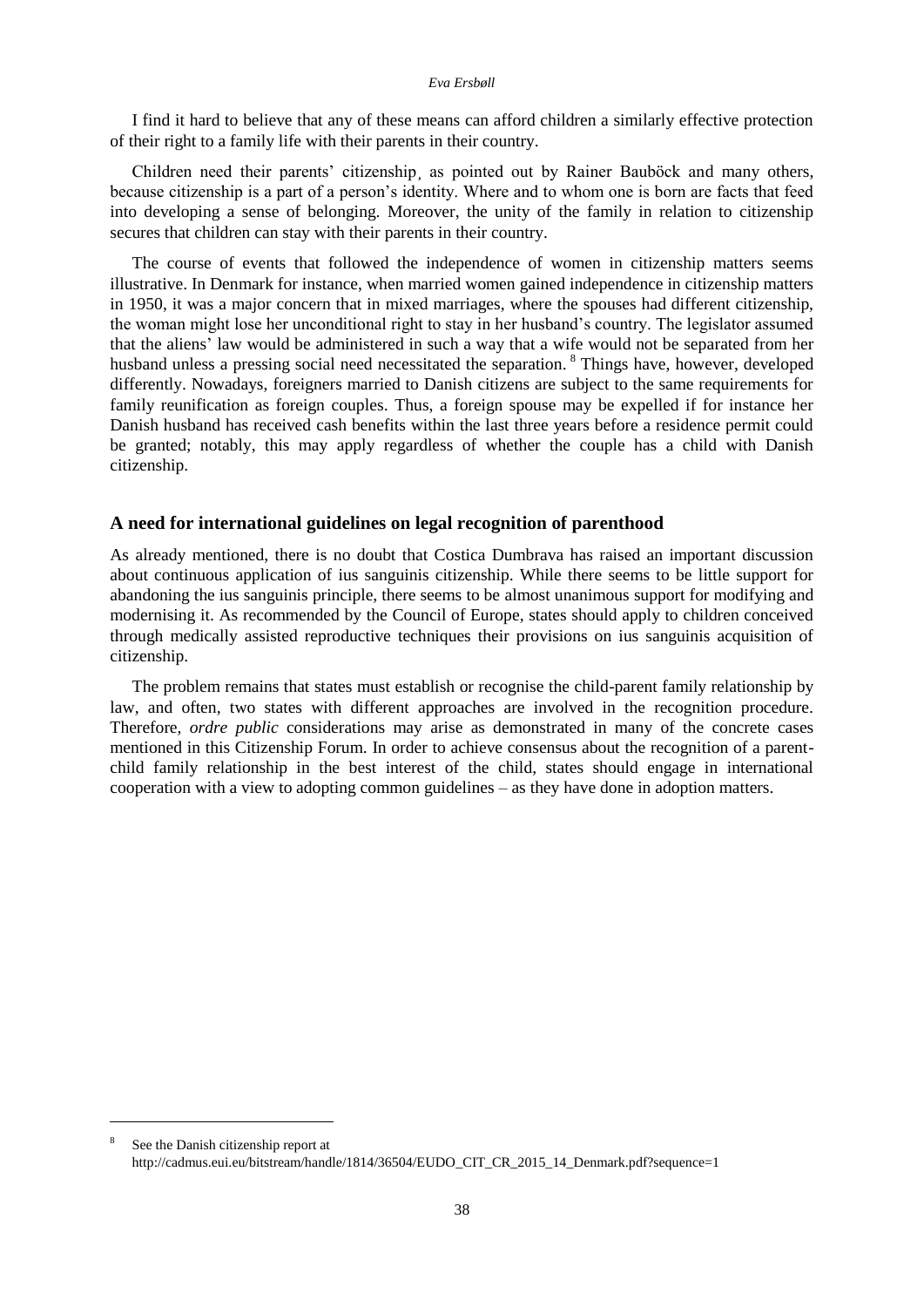#### <span id="page-46-1"></span><span id="page-46-0"></span>**Distributing Some, but Not All, Rights of Citizenship According to Ius Sanguinis**

## [Ana Tanasoca](http://eudo-citizenship.eu/about/people/other-eudo-citizenship-collaborators/1461-tanasoca-ana)\*

In an article published in 1987 Joseph Carens famously remarked that '[c]itizenship in Western liberal democracies is the modern equivalent of feudal privilege – an inherited status that greatly enhances one's life chances. Like feudal birthright privileges, restrictive citizenship is hard to justify when one thinks about it closely'.<sup>1</sup> Some 30 years after, he himself offers a justification of birthright citizenship, a change of heart and mind that he partly explains by the following: 'I thought that my open borders arguments was getting at an important truth. At the same time, I recognized that it was not a practical proposal and that it did not provide much guidance for actual policy issues…'; 'In thinking about what to do in a particular situation, we have to consider questions of priority and questions of political feasibility, among other factors. One cannot move always from principles to a plan of action'.<sup>2</sup> Yet succumbing too much to such feasibility constraints, to use a popular term in the field, is dangerous. Moral (political) theorizing should not be too tightly hemmed in by empirical facts. Rather it should be the other way around, insofar as our moral and political theory aims to tell us what existing empirical facts we should strive to change or overcome.

That is why Costica Dumbrava's critique of the ius sanguinis principle of citizenship ascription is, in a way, a much-needed intervention.<sup>3</sup> While I overall agree with Dumbrava's argument that ius sanguinis is unable to cope with the diversification of family structures and not that morally appealing to begin with, I disagree with him on the details. I disagree especially with his background assumption that family ties (although not exclusively genetic, as it is presently the case) must play a salient role in the distribution of citizenship – although in the second part of this contribution I do offer a potential defence of his view against what is probably the strongest objection to his argument, which is that the abolishment of ius sanguinis would split families apart.

The main question is: Why should we insist on ius sanguinis except because it would ensure that nobody is stateless, that is, that everyone's human right to citizenship is satisfied? And insofar as statelessness can be equally avoided via ius soli, why should blood ties create an entitlement to citizenship?

## **The problem of making citizenship dependent on family ties**

Dumbrava notices that ius sanguinis is unable to cope with the increased diversification of family structures made possible by the assisted reproduction technologies (ART). Yet there are solutions to that problem.

One would be, as Scott Titshaw notices, to reform family laws as to recognise diverse forms of parentage. Another one would be to replace ius sanguinis with *ius filiationis*, as Rainer Bauböck proposes. If the purpose of upholding ius sanguinis citizenship is to recognise and protect the family, we should replace it with more reliable indicator(s) of parenthood in the case where parenthood is no longer uniquely a matter of biology. As Kerry Abrams argues, the recognition of parenthood now requires 'going beyond the moment of birth'.

Notice, however, were multiple indicators of parenthood to be accepted, those individuals born via ART might be entitled to multiple citizenships. They might, for example, be entitled to the citizenship

University of Canberra.

Carens, J. (1987). Aliens and citizens: the case for open borders. Review of Politics 49: 251–73.

<sup>&</sup>lt;sup>2</sup> Carens, J. (2013). The Ethics of Immigration. Oxford: Oxford University Press, x, 3.

<sup>3</sup> I say 'in a way' because he also relies heavily on empirical facts when arguing against ius sanguinis.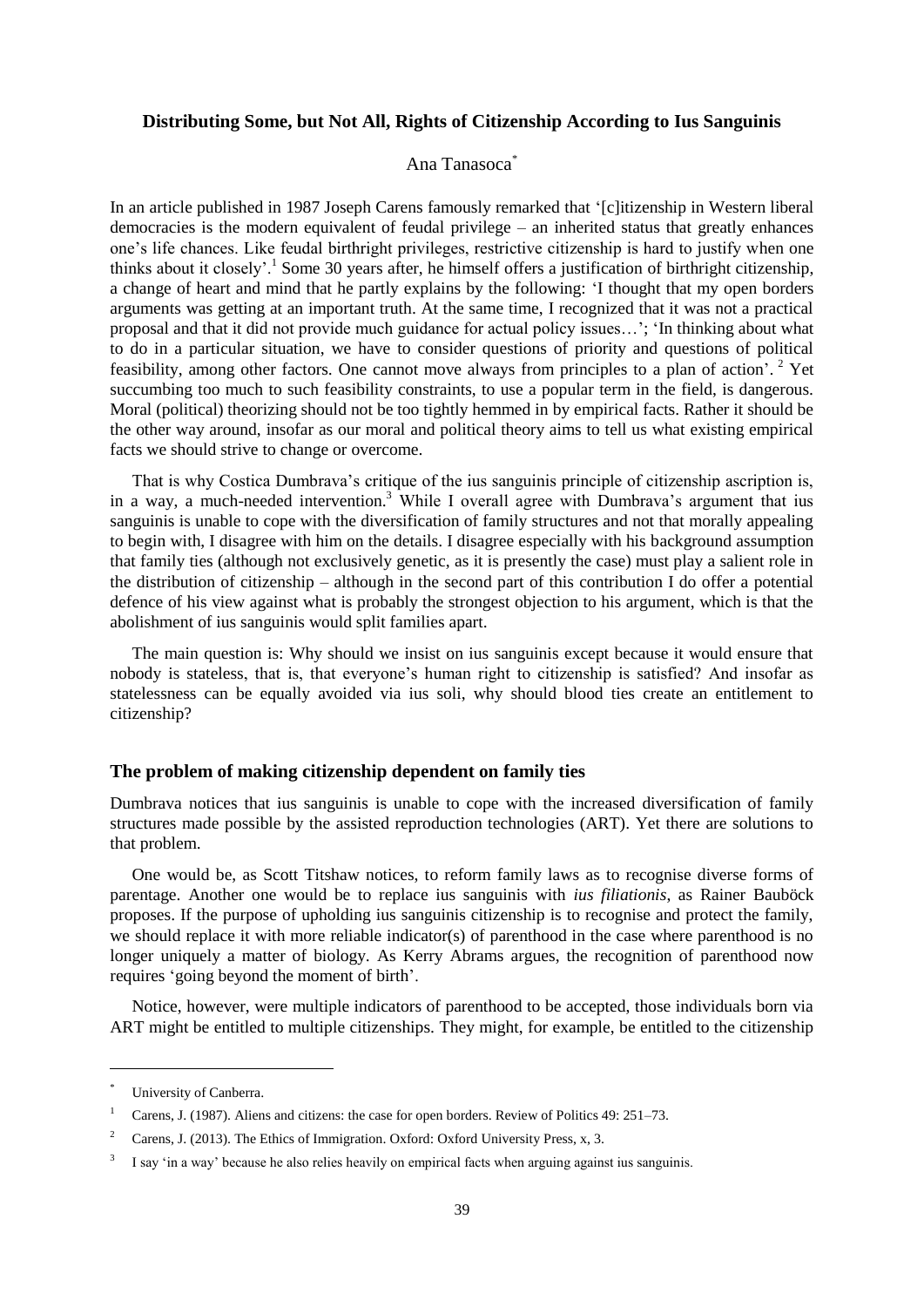of the egg donor or the sperm donor or the surrogate mother, as well as to the citizenship of those who intend to raise the child. Such a situation may be deemed problematic in various respects: first because it would create great inequalities; second, because it would end up trivializing citizenship if all types of parenthood (e.g., the relationships the surrogate mother, the egg donor or the sperm donor, and the intended parents have with the child) would be treated as equally morally relevant and therefore worthy of state recognition.

Dumbrava also bemoans ius sanguinis as failing to capture the political function of citizenship. If we grant citizenship to the children of citizens because we expect such children to develop the attitudes and skills required for political participation in their parents' state, why not wait to confer citizenship until these attitudes and skill are actually confirmed? And what would happen if they never develop these skills and attitudes? Should people be deprived of their birthright citizenship altogether, or perhaps only of their political rights? Besides, while we might have a clear idea of what skills (e.g., reading and writing to enable voting) citizenship requires, what can we say of the attitudes citizens should display? Should apathetic voters be stripped of their political rights for failing to display the right attitude towards their right to vote? According to Dumbrava's reasoning, perhaps we should.

But the main problem both with Dumbrava's critique and the other contributors' accounts is that they conceive of citizenship as primarily reflecting a bond (genetic or affective or intentional) between two individuals—the parent and the child – and not as a bond between an individual and a state, or an individual and a community. As such, it overlooks the political nature and function of citizenship. It is also likely to leave us with a very limited, rigid, and exclusionary conception of the demos, one that is at the same time unjust and inefficient. As Rainer Bauböck put it elsewhere, '[n]ormative principles for membership must instead lead to boundaries that avoid both under- und over- inclusiveness',<sup>4</sup> particularly in the context of increased global mobility.

In his contribution to this forum, however, Bauböck argues that birthright citizenship creates a 'quasi-natural equality of status' among those entitled to it. He represents it as avoiding divisions, by making citizenship part of people's unchosen and permanent personal features, namely, where and to whom one is born.<sup>5</sup> Yet as such it creates exclusion and inequality between those entitled and those unentitled that can be hard to justify or overcome, as Lois Harder rightly notices. Why should the son of a citizen of state A be entitled to citizenship in that state, but not a regular immigrant residing for years in state A, paying taxes there and having virtually all of his interests deeply affected by the institutions of state  $A$ ? While the first has unconditional and automatic access to citizenship – a right to citizenship in virtue of his blood ties to another citizen – the second has to apply for naturalisation, which is subject to the state's discretionary powers. That is, his residence in that state, contributions to the community or his interests being affected by that state's institutions, do not automatically ground any right to citizenship for him in the same way blood ties do for the citizens' progeny.

Why should the boundaries of the demos be defined by family ties, rather than social or political kinship? By ascribing citizenship on the basis of blood ties we conceive of political communities as big extended families rather than communities gathered around common interests, values, and goals. Such a conception of the demos is disrespectful of individual consent (no one consents to being born, to having these parents rather than others or to the colour of their passport). It attaches too much value to contingencies and too little value to individual choices. A political community based on ancestry is, after all, just an overinflated dynasty.

<sup>4</sup> Bauböck, R. (2015). Morphing the demos into its right shape. Normative principles for enfranchising resident aliens and expatriate citizens. *Democratization 22*: 820–39.

<sup>5</sup> This last bit is problematic in itself. Tying citizenship – that has an immense influence on individuals' life opportunities and welfare – to underserved and permanent personal features like ancestry is after all morally problematic even if practically convenient for states.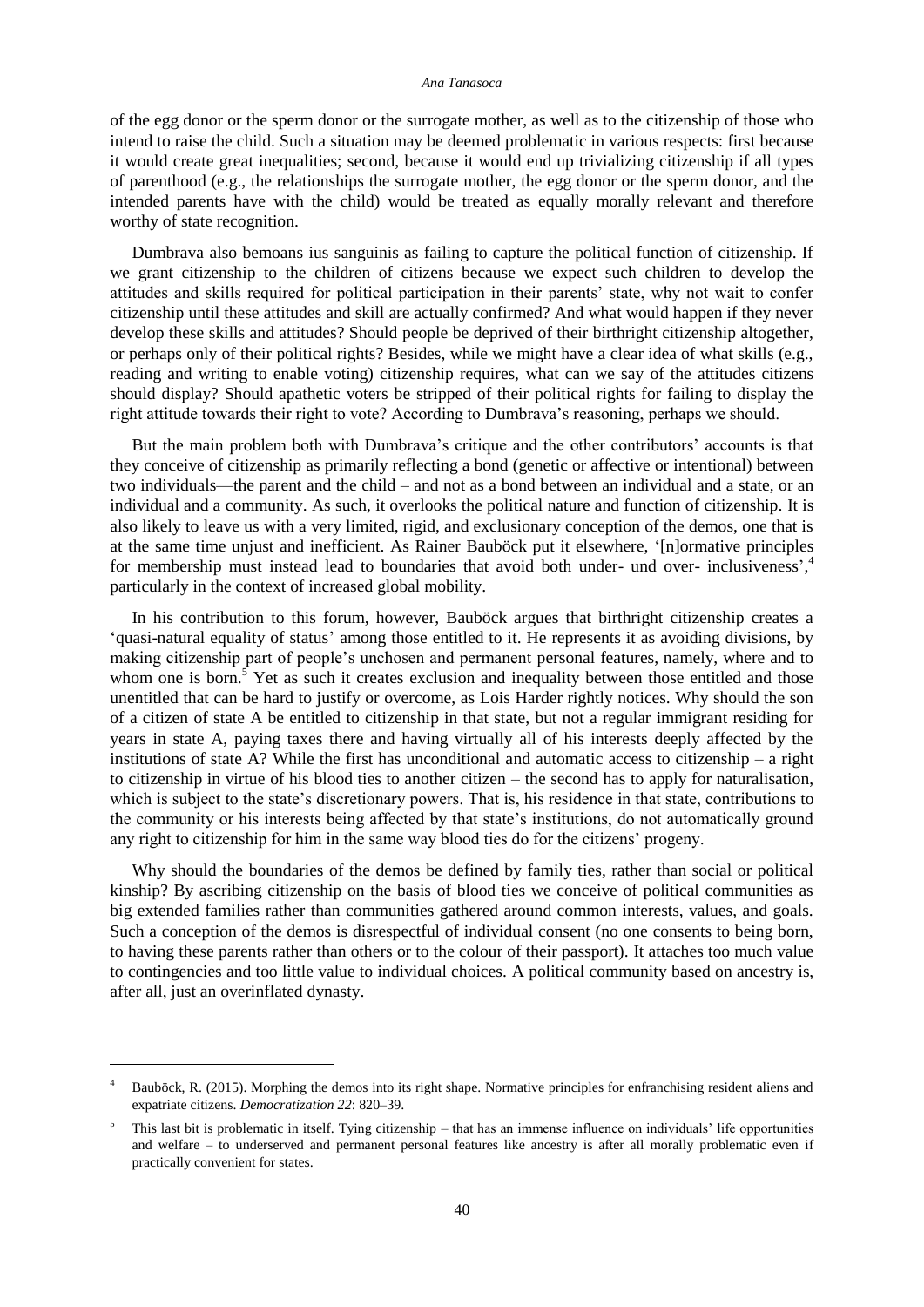#### **Limiting the scope of ius sanguinis**

l

While abolishing ius sanguinis might be a good idea, we could nonetheless be worried that the transition costs would outweigh potential benefits. After all, most families today are still founded on blood ties. Abolishing ius sanguinis altogether could create situations where parents and children are not citizens of the same state. Such policy, it is argued by several contributors, would have the disruptive effect of potentially separating families, preventing parents from discharging their parental duties and leaving children deprived of the care they are entitled to. (Of course, nothing prevents parents from applying for a visa or for citizenship if they wish to reside or share a citizenship with their progeny; but let us assume that the parents do not have the means to do that, or that even doing that would not guarantee that they can be reunited with their child immediately as we would wish.) This is, I think, the strongest argument against Dumbrava's proposal.

One solution would be, of course, to replace ius sanguinis with another principle for citizenship allocation, perhaps affected interests or perhaps *ius domicilii*. As children's and parents' interests are interdependent, the affected interests principle would ensure that children and parents are members of the same state. So would *ius domicilii*, at least in cases where parents and children are currently domiciled in the same state (although it would provide no citizenship-based grounds for family reunion, in cases where they are not).

My proposal, however, takes a different tack. Notice that in a world with genuinely open borders we need not be worried that parents and children would be separated if they are citizens of different states. The solution I propose would therefore be to limit the scope of ius sanguinis – that is distribute some, but not all rights traditionally associated with citizenship, on the basis of ius sanguinis. This would be an appealing compromise, insofar as some of us may think citizenship should not be distributed on the basis of blood ties, while nonetheless accepting that blood ties are one (albeit not the only) relevant ground for the distribution of some categories of rights.

As Bauböck notices in his contribution, immigrant minors who are EU citizens have a 'right to stay' that protects their primary caregivers from deportation. Yet, most likely, this policy is a recognition of an entitlement to care that the child has – not a recognition of a right the parents have to stay strictly in virtue of their blood ties to the child. Blood ties may simply serve as the operational indicator of the primary caregivers.

My preferred solution, however, would entitle a person to the limited enjoyment of some rights in a state, on the basis of having blood ties to someone who is already a citizen of that state. I primarily have in view, among that limited subset of rights, the right to enter and leave the state and the right of residence. By 'limited' I also mean that the enjoyment of these rights, purely on the basis of ius sanguinis, should be time-constrained.<sup>6</sup>

Take the case of minors having a different citizenship from their parents. My proposal would be: either the parents should be granted extensive residence rights, until the minor reaches adulthood as in the case above; or else the minor should be granted these rights, provided the parents wish to remain in their country of citizenship. Consider the case of a couple, both citizens of state A, who move to state B and give birth there to a child, who becomes via ius soli citizen of B. Under my proposal, the parents would be automatically entitled to residence in state B until the child is 18, provided the family decides to reside in state B; equally, the child would be automatically entitled to reside in state A until 18 if the family decides to reside there.

<sup>6</sup> In the same vein, Iseult Honohan proposes in her contribution to this debate that minors born in another states other than that of their parents should be also entitled to their parents' citizenship but only until they reach adulthood; from then on, they can lose this citizenship if they do not continue residing in the country of parental citizenship. This would be another way of limiting ius sanguinis entitlements.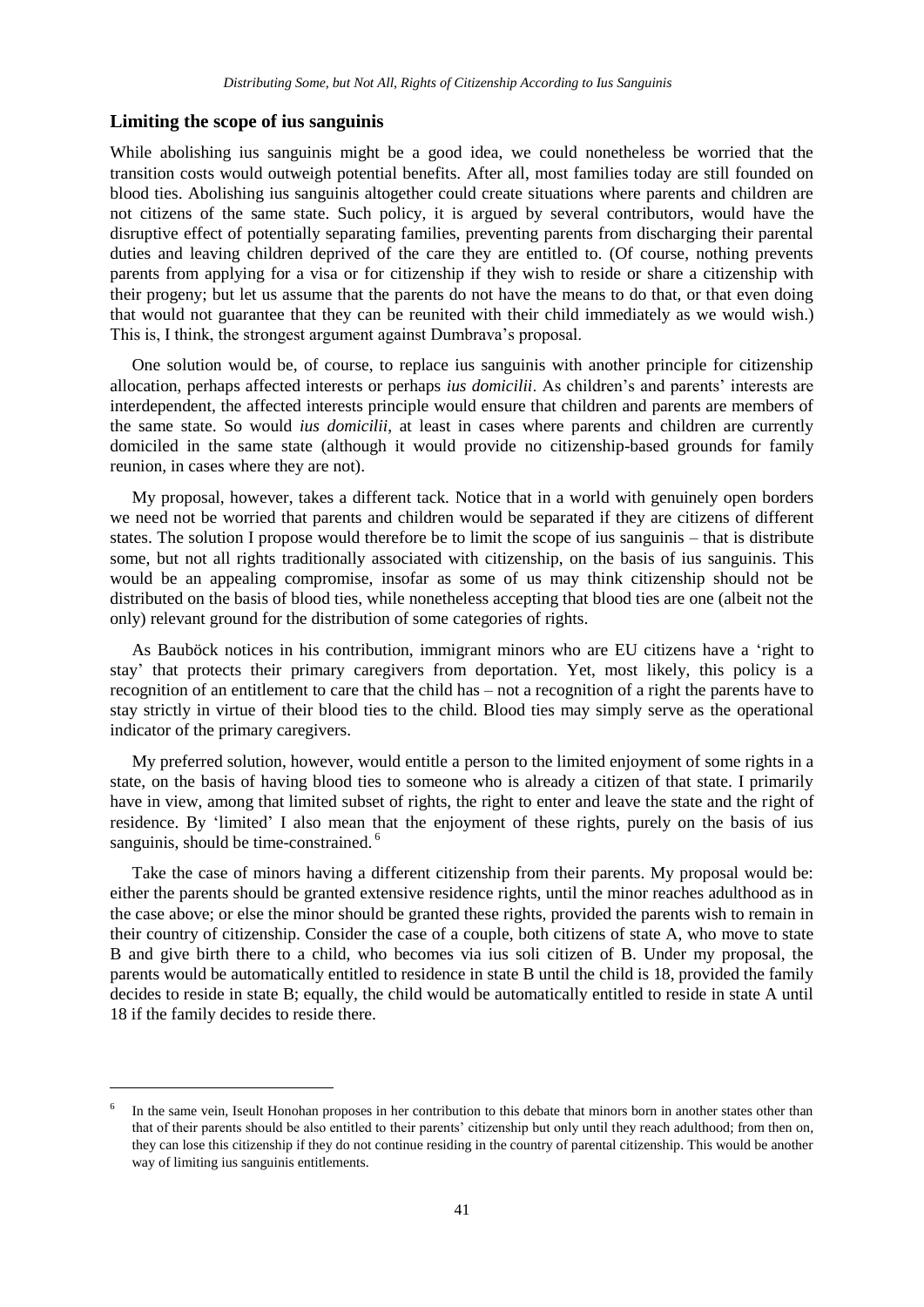#### *Ana Tanasoca*

Things would be different in the case of adults. Say my mother and I are citizens of different countries, she of state A and I of state B. Under my proposal, I as an adult would not be entitled to all the current rights of citizenship in state A on the basis of ius sanguinis. Still, I may nonetheless be automatically entitled on the same ground to a right to freely enter state A and reside there for a limited period of time (for example, 1 month). That would allow me to visit and spend time with my mother, preserving my family ties intact and allowing me to discharge whatever ordinary duties I have towards family members. But what if my mother becomes frail or ill, and I become her caregiver and need to spend more than one month in state A? If the circumstances require it, I should be able to petition for my right to remain to be extended, and that petition should be automatically granted so long as authorities are satisfied that the requisite circumstances really do prevail. The period for which one can enjoy such rights, and the categories of rights one enjoys, might be extendable in this way. Alternatively, of course, I could bring my mother to reside with me in state B on a (elderly) dependent visa.

Under my proposal, there would thus be a limit to what one is entitled to under ius sanguinis alone. We should not think of the distribution of citizenship rights as an all-or-nothing affair. Among the many component rights currently associated with citizenship, different rights can and should be distributed separately according to different criteria. By the same token, many different criteria can serve as a legitimate ground for the distribution of any one of those constituent rights.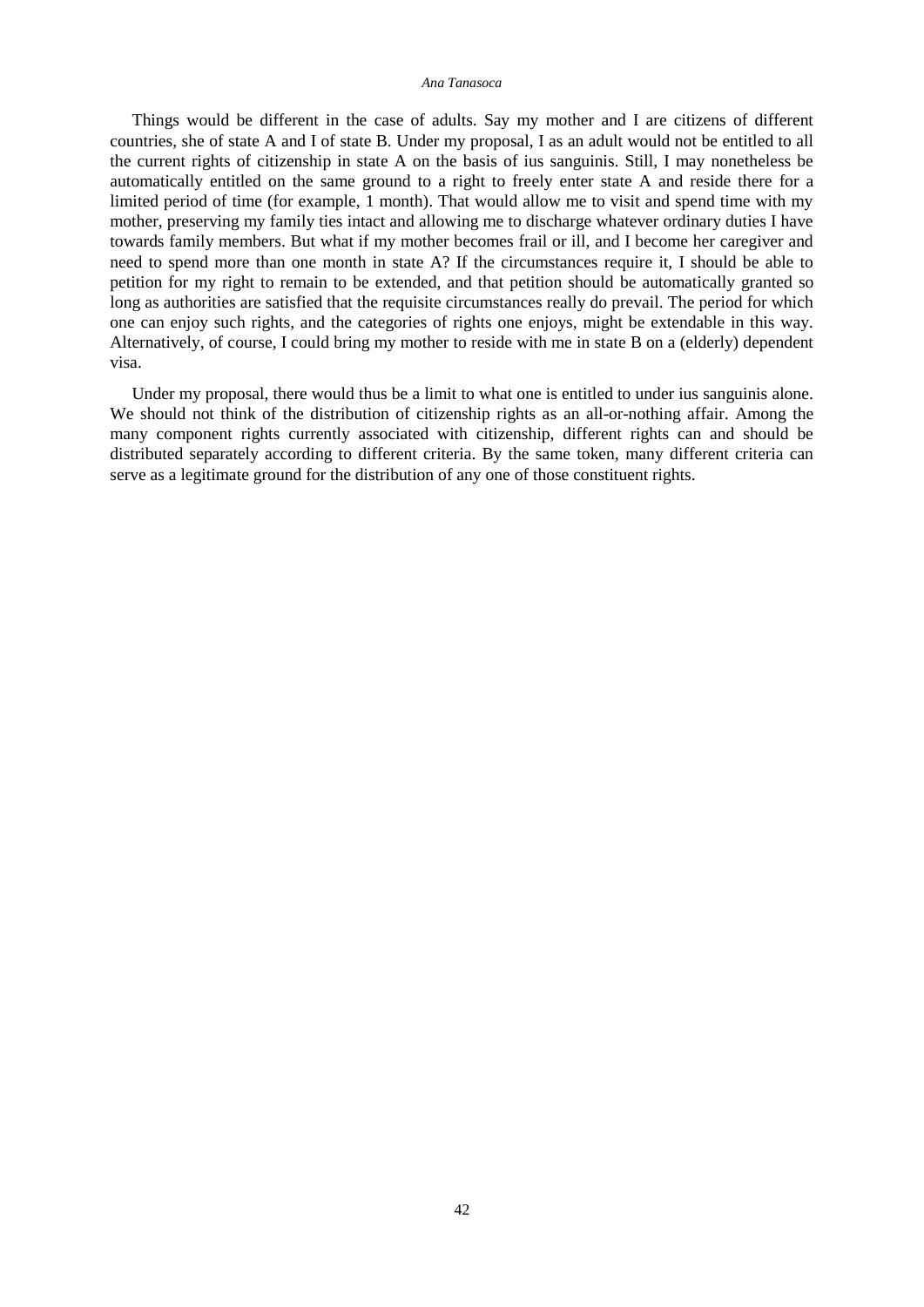# <span id="page-50-1"></span><span id="page-50-0"></span>**Learning from naturalisation debates: the right to an appropriate citizenship at birth**

[Katja Swider](http://eudo-citizenship.eu/about/people/other-eudo-citizenship-collaborators/1465-swider-katja)\* and [Caia Vlieks](http://eudo-citizenship.eu/about/people/other-eudo-citizenship-collaborators/1464-vlieks-caia)

Citizenship has a political and a legal dimension. In his opening contribution, Costica Dumbrava only marginally addresses the legal dimension of citizenship, acknowledging its importance, but suggesting that it is replaceable with alternative arrangements, such as a universal status for children. Maybe he is right in his priorities; maybe citizenship status should primarily be reserved for the purpose of fostering a political community. But in reality much legal baggage is attached to citizenship, and one cannot simply shake it off, even if this appears normatively attractive. In a way, the whole human rights movement can be seen as an effort to separate access to legal rights from possessing a status of political membership, and this attempt has not reached its goal (yet). As Jannis Panagiotidis points out, 'most so-called human rights are in fact citizens' rights'. Citizenship is still the 'right to have rights'. Avoidance of statelessness is therefore not just a legal whim; it is a human rights failsafe mechanism.

In our contribution we start from the assumption that leaving anyone, including (and especially) children, without a citizenship for any significant period of time is not an option due to the essential legal rights that are attached to the status of national citizenship. The question therefore is not whether children should acquire a citizenship at birth, but which citizenship they should acquire at birth. Should it be the citizenship of their parents? And if not, what alternatives to birthright citizenship arrangements are adequate?

While we consider attribution of citizenship at birth to be necessary, we also maintain that it is inherently unfair, regardless of what mechanisms of attribution are relied upon. There is nothing fair about attaching the fate of a child to one state, when states differ so tremendously in their ability (and willingness) to provide access to basic rights, such as education, healthcare, physical safety and pursuit of happiness for their minor citizens. Rainer Bauböck shifts attention from this unfairness by suggesting that 'we have to address the causes of global inequality directly' instead of criticising the contingencies of birthright citizenship. However, we should not forget that this discussion takes place largely among the privileged 'winners' of the 'birthright lottery'.<sup>1</sup> There is no doubt that global inequalities need to be addressed, but is it morally justifiable to suggest to the 'losers' of the birthright lottery to wait for global equality?

If fairness in birthright citizenship cannot be achieved and leaving children without any citizenship is unacceptable, what is the normative ideal that we could strive towards in attributing citizenship at birth? As Lois Harder correctly argues here, rules about birthright attribution of citizenship are as politically charged as rules about acquiring and losing a nationality during adulthood, even though the former are not as much part of the public debate. According to Harder, '[t]he magical power of birthright citizenship is that it makes it possible for us to know and rehearse [politically charged] rules while simultaneously making birthright seem straightforward, static and apolitical'. Can we reverse this logic, and perhaps also learn from the extensively politicised discourse on migrants' rights to naturalisation in order to improve birthright citizenship rules?

In particular, we suggest applying the concept of appropriate citizenship to strengthen the normative foundation of birthright citizenship attribution. This notion is based on the ideas of Ernst Hirsch Ballin, who advocates 'a citizenship that is appropriate to everyone's life situation, where he or she is at home – which can change during the course of a person's life: a natural right to be recognized

University of Amsterdam.

Tilburg University.

<sup>1</sup> Shachar, A. (2009). The Birthright Lottery. Citizenship and Global Inequality. Cambridge, MA: Harvard University Press.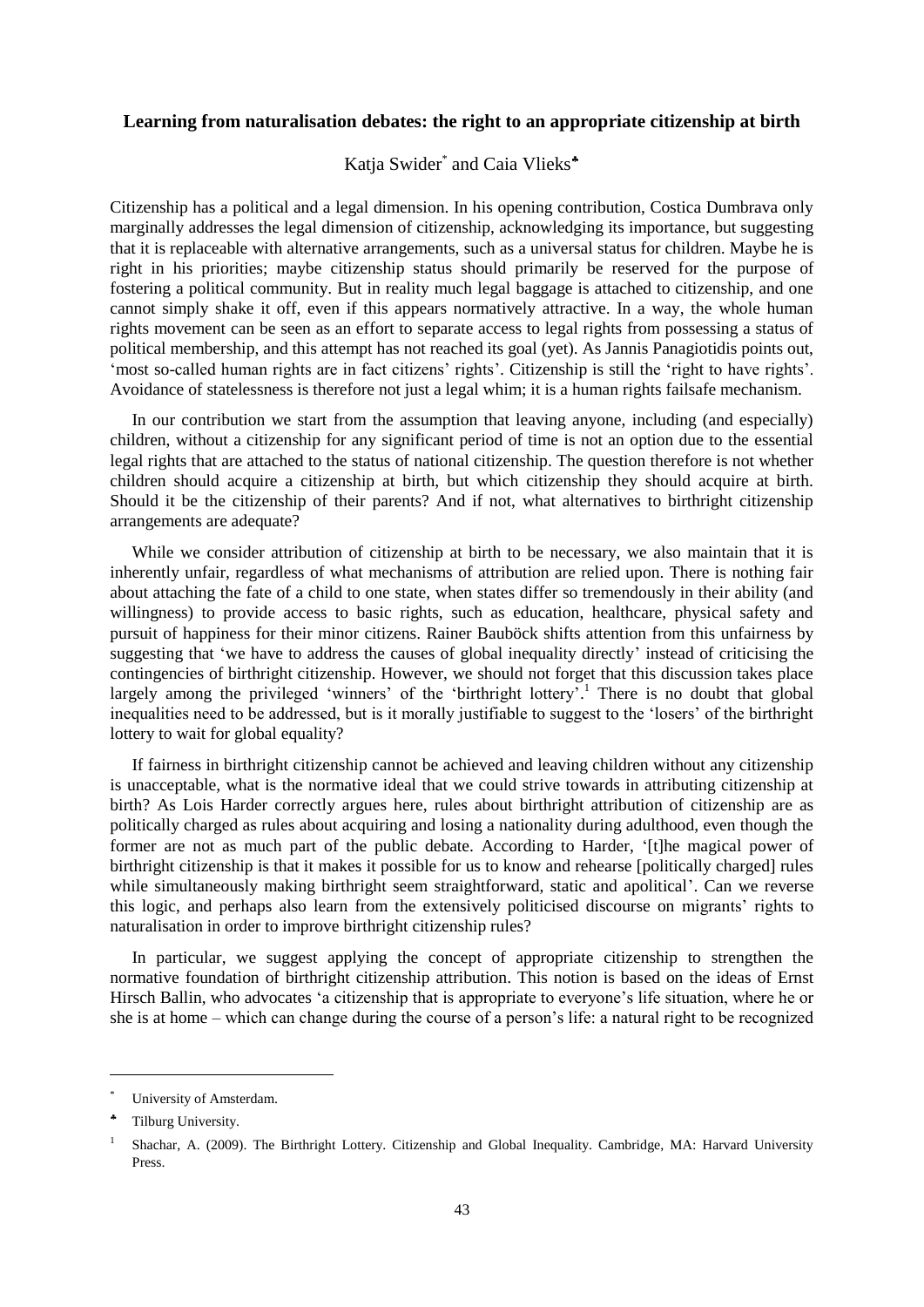#### *Katja Swider and Caia Vlieks*

as a citizen, born free'.<sup>2</sup> He believes that this type of citizenship and citizens' rights can overcome the existing gap between 'the universality of human rights' and 'the changing political and social settings of people's lives'.<sup>3</sup> Drawing on that, we feel that appropriate citizenship, even when acquired at birth, could do the same. Appropriate citizenship is of course a highly subjective concept, the interpretation of which would be dependent on numerous cultural and specific national legal factors. Ensuring that birthright citizenship is appropriate would imply a case-by-case evaluation of the individual situation of each newborn, a process which in most cases would be as simple as the registration of birth, but in some cases would require a complex investigation to be conducted in a very brief period of time.

While perhaps logistically counter-intuitive, introducing the normative standard of appropriateness into the attribution of citizenship at birth is not more complex than trying to solve ad hoc 'hard cases' of citizenship within the traditional logic of ius sanguinis versus ius soli. This complexity of some birthright citizenship cases has been extensively discussed in the contributions by Dumbrava and Scott Titshaw. Requiring that birthright citizenship is appropriate emphasises the importance of (meaningful) ties<sup>4</sup> of a person (including a child) to a country, and thus incorporates the idea of *ius nexi* discussed by David Owen. With the criterion of appropriateness we accept that birthright citizenship is a political issue, not a contingent biological fact of life, and therefore should be based in a reasoned decision-making process and subjected to normative criticism.

The requirement that citizenship acquired at birth needs to be appropriate is far from being precise. However, we believe that a certain amount of flexibility is necessary in order to ensure that attribution of citizenship at birth has a normative foundation in each individual case. The exact modes of implementation of the criterion of appropriateness would need to be developed within the individual legal systems, but important factors to be considered include the ones that have been discussed elaborately in this forum discussion:

- the nationalities of the persons that are expected to care for the child (biological, social or functional parents or otherwise, thus including and reinforcing the *ius filiationis* proposal put forward by Bauböck);
- the country where the child is born;
- the country where the child is expected to build his or her future, receive education and effectuate his or her rights as a citizen;
- the necessity of ensuring that at least one nationality is acquired and that the best interests of the child are safeguarded (in line with the almost universally ratified Convention on the Rights of the Child). 5

It is not always easy to determine all the relevant criteria for establishing appropriateness of citizenship with a high degree of certainty. Kerry Abrams, for example, identifies some possible obstacles when discussing Bauböck's *ius filiationis* proposal, namely that courts sometimes cannot determine who will ultimately be the parent that is truly (legally) responsible for the child. However, since the proposal of appropriate nationality is based on multiple relevant factors rather than a single one, the risks associated with the inability to assess some of the factors are ameliorated by the availability of other factors that can compensate for uncertainties.

Finally, we would like to emphasize that Hirsch Ballin's ideas and the concept of appropriate nationality that we have introduced are compatible with having multiple nationalities, as well as changing one's nationality over the course of one's life. It is appropriate to enable children, as well as

<sup>&</sup>lt;sup>2</sup> Hirsch Ballin, E. (2014). Citizens' Rights and the Right to Be a Citizen. *Developments in International Law 66*. Nijhoff: Brill, 145.

<sup>3</sup> ibid. 144.

<sup>4</sup> Or 'genuine connection(s)', see also *Nottebohm (Liechtenstein v Guatemala) ICJ Reports* 1955, p 4; General List, No 18.

<sup>5</sup> See Articles 3(1) and 7 of the Convention on the Rights of the Child.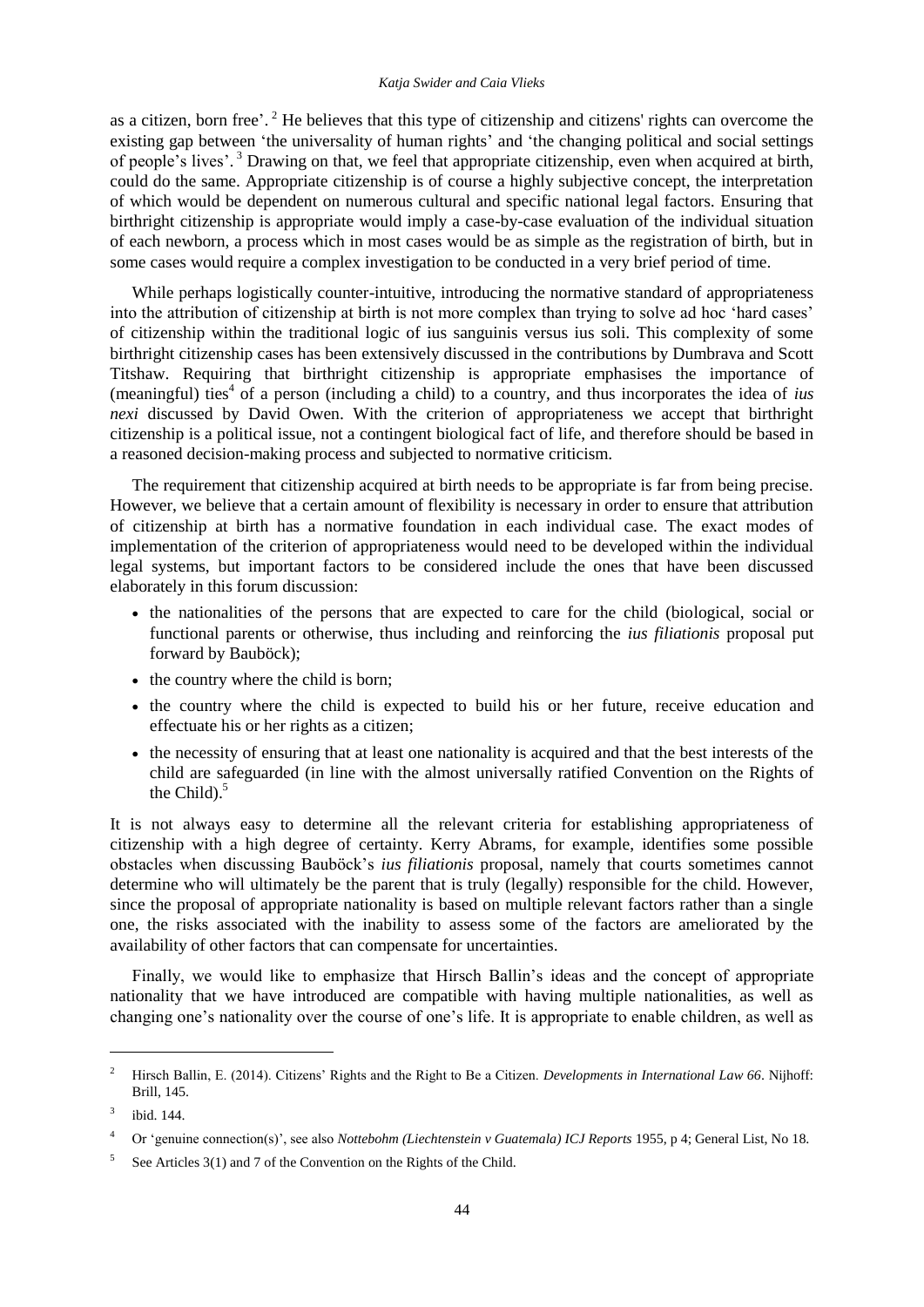adults, to acquire a new nationality to reflect the changes in their personal circumstances. When attributing an appropriate nationality at birth to a child, states therefore do not need to embark on the impossible task of predicting the future.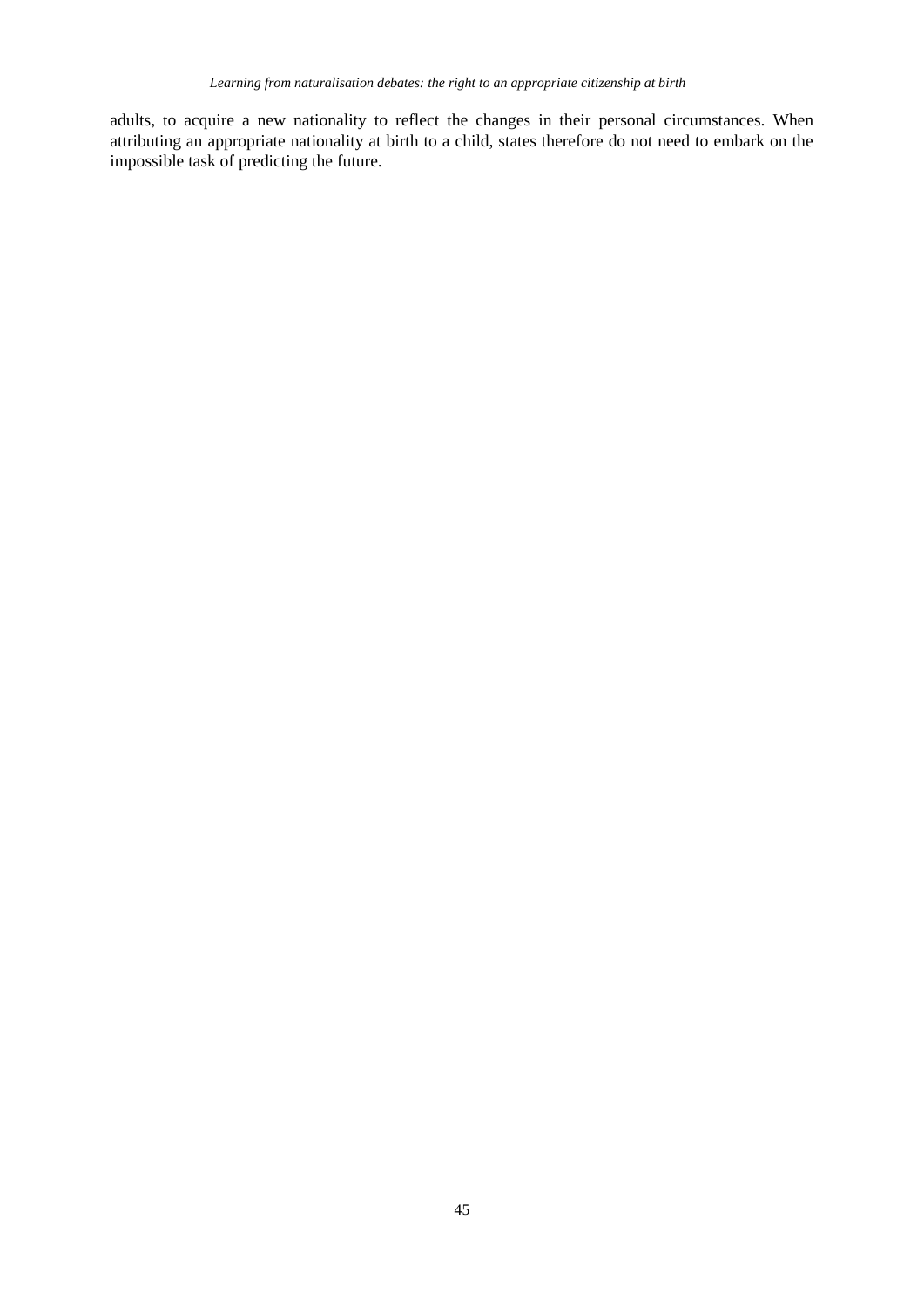#### **Don't put the baby in the dirty bathwater! A Rejoinder**

# [Costica Dumbrava](http://eudo-citizenship.eu/about/people/country-experts/573-dumbrava-costica)\*

<span id="page-53-1"></span><span id="page-53-0"></span>This has been a fascinating debate that succeeded in unravelling some of the major issues about the past, present and future of ius sanguinis citizenship. I was delighted to see that many of the contributors shared my concerns about the failings of the current system of transmission of citizenship from parent to child. I learned a great deal from reading the various reactions to my deliberately provocative propositions. With these concluding remarks, I use the privilege of the last word to engage with several key points emerging from the debate and to clarify and, as much as possible, elaborate my position. However, I am hopeful that this debate does not finish here and I look forward to continuing through other ventures.

#### **How ethnic is ius sanguinis and why does it matter?**

I think we are in agreement that ius sanguinis is not inherently ethnic and that it can take on ethnic connotations depending on particular historical and policy contexts. The apple of discord is whether the gravity of such occurrences recommends the abolishment of ius sanguinis. I concede that empirical evidence is not conclusive for dismissing the principle of ius sanguinis. However, I caution that we should not underestimate the dangers of ethnonationalist instrumental uses of ius sanguinis.

Panagiotidis explains clearly the difference between legal descent (descent from a citizen) and ethnic descent (descent from a non-citizen of a particular ethnicity) and shows that the objection about the ethnic character of ius sanguinis is founded on a big conceptual confusion. While I agree that ius sanguinis is conceptually distinct from ethnic or racial descent, I would hesitate to say that the two have 'nothing to do' with one another. Unfortunately, it is not only distracted scholars that make this confusion. The ambiguity between legal and ethnic descent is often present in legal practices and political discourses about birthright citizenship. In my initial contribution I mentioned co-ethnic citizenship because these policies frequently rely on the ambivalence between legal and ethnic descent. For example, legal criteria of descent from citizens (or from former citizens or from former citizens of a former part of a country, etc.) are often used as a smoke screen for selecting future citizens according to (perceived) ethnic descent. It matters less that these policies rarely achieve the goal of ethnic selectivity as long as the very statement of the commitment to include co-ethnics is likely to bring significant political and ideological gains. As Decimo and Harder argue, despite being a technical and legalistic principle, ius sanguinis carries significant ideological connotations, among which the myth of commonality of blood or ethnic descent is often prevalent.

I also doubt that the ethnonationalist uses of ius sanguinis are only a matter of the past and I am not convinced that they are unlikely to be 'used like that in the future' (Panagiotidis). What else if not the fear of ethno-national extinction drove Latvia and Estonia in 1990 to reinstate their pre-war citizenship laws and to apply ius sanguinis retrospectively back to pre-1940 citizens? It is besides the point that not all newly recognised citizens were ethnic Latvians or Estonians (as not all of the pre-war citizens were). The political-nationalist gains obtained from the perception that the overwhelming majority of them were co-ethnics and from the symbolic reinstatement of the original national citizenry were significant. The same can be said about the Romanian policy to restore citizenship to all those who lost Romanian citizenship independently of their will. In this case, ius sanguinis has been used to trace descendants of citizens several generations back in view of recovering the 'national stock' lost with the territorial changes during WWII.

Maastricht University.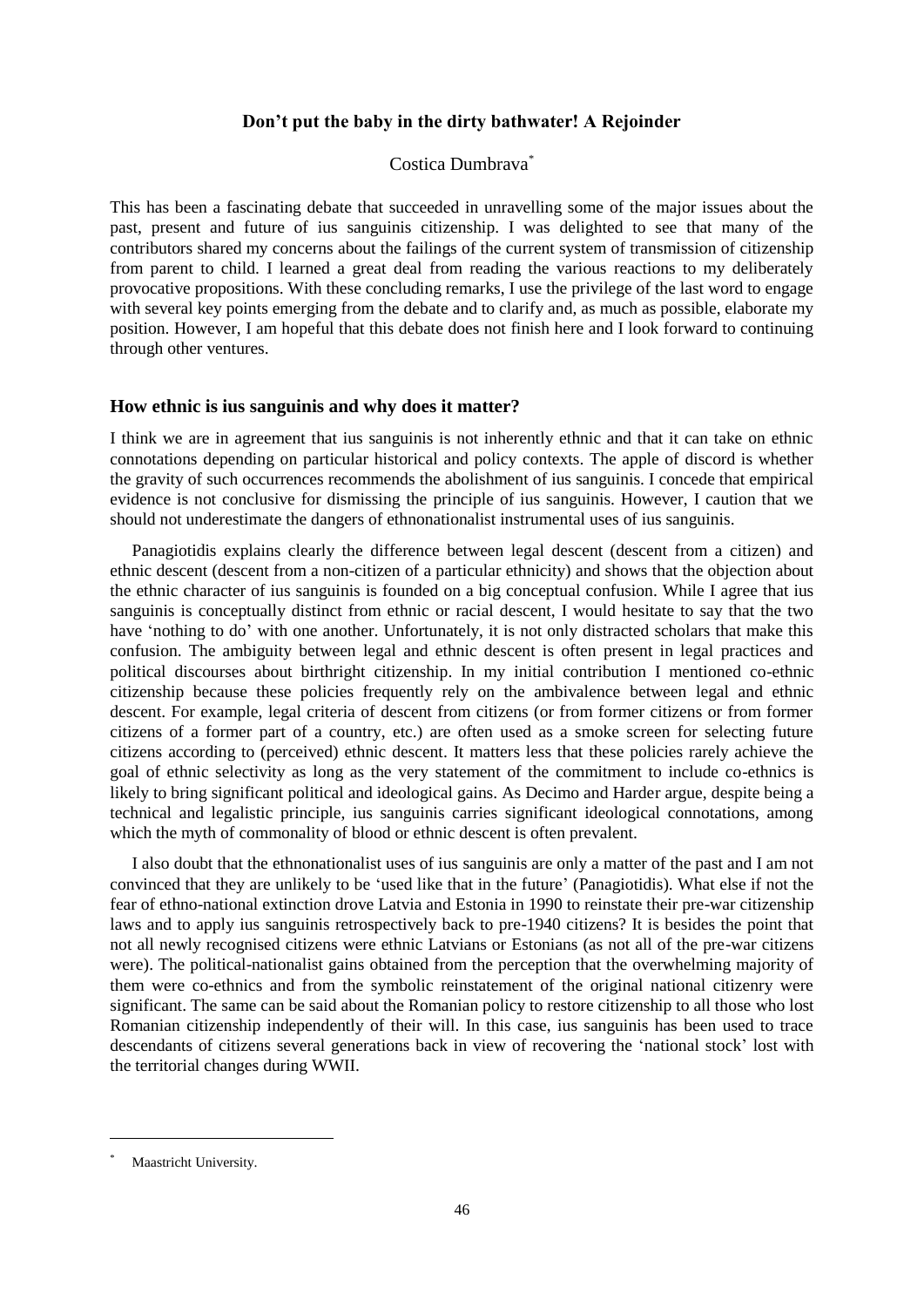It is true, as Bauböck and Collins rightly point out, that both ius sanguinis and ius soli (and combinations thereof) can have either emancipatory or exclusionary implications, depending on the context. Since empirical facts do not translate well into normative arguments (Tanasoca), I think that wrestling over empirical evidence about the positive or negative effects of ius sanguinis is not going to help us settle the normative questions about the justification of the principle of ius sanguinis. If we have strong moral reasons for maintaining ius sanguinis, we should endorse it regardless of how wrong it is applied in practice and how often this happens. Of course, we should adjust the ways in which to implement a morally justified principle to match changing empirical circumstances. Yet, the prior question is whether ius sanguinis can be morally justified as a principle of admission to citizenship.

#### **Why bother fixing ius sanguinis?**

Many contributors to this debate grant that ius sanguinis is a morally justified principle and propose ways to reform the ways in which we implement it. Bauböck, Ersbøll and Abrams argue that the ethno-nationalist disposition of ius sanguinis can be counterbalanced through adopting supplementary ius soli and residence-based naturalisation. Bauböck, Titshaw, Abrams and De Groot discuss possibilities of rethinking legal parentage in order to accommodate complex cases of citizenship determination in the context of ART birth.

There is a broad consensus that ius sanguinis should be reformed, albeit disagreements prevail as to how and by whom. Bauböck's proposals of *ius filiationis*, which reinterprets legal parenthood as a combination of genetic and social parenthood, is cheered by some but welcomed with scepticism by others. Titshaw and Collins, for example, worry that *ius filiationis* will not eliminate the uncertainty related to the determination of legal parentage and that it may also encourage abuse. Another contention is about the administrative level at which decisions about ius sanguinis should be taken. Writing in the context of the US federal system, Titshaw argues that fixing the family law will solve many problems related to legal parentage and therefore to ius sanguinis citizenship. Yet, Collins fears that leaving citizenship determination to those applying the family law will unwarrantedly expose citizenship to parochial concerns (e.g. immigration control). I think this is an important point, which we should consider beyond the level of administrative decision-making. I argue that the recognition of legal parentage and the determination of citizenship should not only be implemented through two separate procedures, but also regarded as two normative processes driven by distinct principles. While I appreciate the practical importance of the proposals for reforming ius sanguinis, I am not convinced that the strategy of fixing legal parentage addresses the prior and more fundamental question about the moral justification of ius sanguinis as a principle of admission to citizenship.

It is surprising to me that in a debate about ius sanguinis citizenship so little is being said about citizenship. Most contributors seem to take for granted the normative link between parentage and citizenship and to give priority to instrumental arguments over normative ones. Let me explain this point by discussing three key arguments in support of ius sanguinis: (1) ius sanguinis protects children against statelessness; (2) ius sanguinis enables and protects family life; and (3) ius sanguinis expresses the social identity of the child.

#### **Preventing statelessness**

There is a wide consensus in the debate that children need (at least one) citizenship from birth and that ius sanguinis provides the 'most simple and secure' means (Ersbøll) to prevent statelessness. This view is accepted even by those who argue that birthright citizenship is ultimately an unfair arrangement (Swider and Vlieks). It is true that in today' world the possession of the legal status of citizenship (aka nationality) predetermines access to a set of important rights and privileges, in the absence of which a person's life is significantly constrained. It is also true that, despite a number of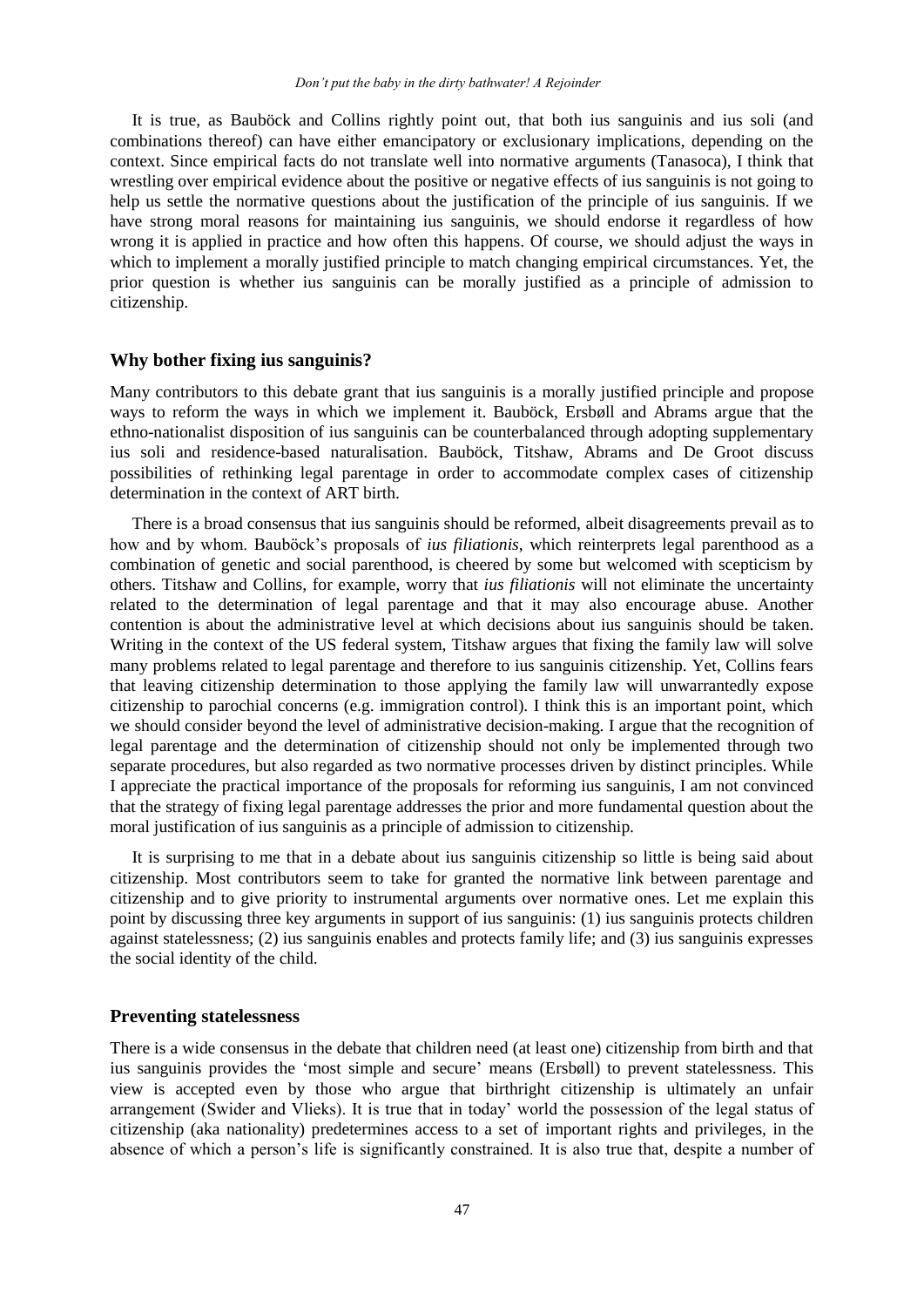complications caused by changing family patterns and the spread of assisted reproductive technologies, ius sanguinis still provides a relatively simple solution to tackle statelessness at birth. However, one can think of other ways to prevent statelessness that are equally convenient, as well as better justified normatively.

The problem of statelessness could be arguably solved by a system of generalised unconditional ius soli or by a citizenship lottery in which new-borns are assigned randomly the citizenship of a state. These alternatives remove the uncertainties associated with the determination of legal parenthood for the purpose of ius sanguinis. However, convenience alone does not count for normative justification. Against the citizenship lottery suggestion, defenders of ius sanguinis would probably insist that newborns should receive the citizenship of 'their' parents. Notice that this is not an argument about convenience anymore but one about the importance of a shared citizenship between parents and children. But nothing in the argument about avoiding statelessness requires shared citizenship between parents and their children. To avoid statelessness at birth (in the absence of ius soli), it is sufficient that a child receives one citizenship from either of the parents. This means that in international families only one parent needs to transmit citizenship to the child and, if a parent has multiple citizenships, he or she needs to transfer only one these citizenships to the child. The argument about avoiding statelessness does not offer any guidance as to which citizenship should be shared between parents and children and why.

Alternative solutions based on ius soli elements may offer better normative justifications. I argued elsewhere that states have a collective duty to grant access to a fundamental status of legal protection (nationality) to those born and living in their jurisdiction due to states' joint participation in an international system that leaves individuals no real possibility of opting out, i.e. to establish a new citizenship or to remain stateless. My point here is not that the parent-child relationship has no normative implications for citizenship; it is merely that the argument about avoiding statelessness is unable to bring such normative concerns to the surface.

#### **Protecting family life**

The second major argument in defence of ius sanguinis is that the (automatic and immediate) transmission of citizenship from parent to child enables and protects family life. In the absence of a shared citizenship between parents and children, it is feared, family life would be severely disrupted as family members risk being separated from one another by borders and immigration restrictions. I do not contest that family life deserves special protection and that the legal recognition of parent-child relationship provides 'critical protection for their [children's] wellbeing' (Abrams). However, I am not convinced that the automatic and immediate transfer of citizenship from parent to child is a major normative prerequisite of family life.

It appears to me that the overwhelming majority of contributors subscribe to an indirect and instrumental defence of ius sanguinis. The biggest concern is about securing joint migration rights for family members, which are instrumental for family life. De Groot mentions two other important citizenship privileges, i.e. diplomatic and consular protection and political participation, but surrenders quickly to the concern about migration rights. The prevailing argument in these interventions is not so much a defence of ius sanguinis citizenship but a defence of *ius migrationis sanguine* – the right to migrate in virtue of a blood relationship. The downside of linking too tightly ius sanguinis to family migration rights is that the argument only holds as long as migration rights are strictly determined by citizenship status and as long as there are no other ways to secure migration rights for family members apart from ius sanguinis. Hence in a world of (more) open borders, where children would not be separated from their parents or siblings by migration restrictions, ius sanguinis citizenship loses its importance. However, a system of generalised family migration policies, such as the one suggested by Tanasoca, could provide the 'permanence and stability' (Titshaw) required for achieving meaningful family life in the absence of ius sanguinis citizenship.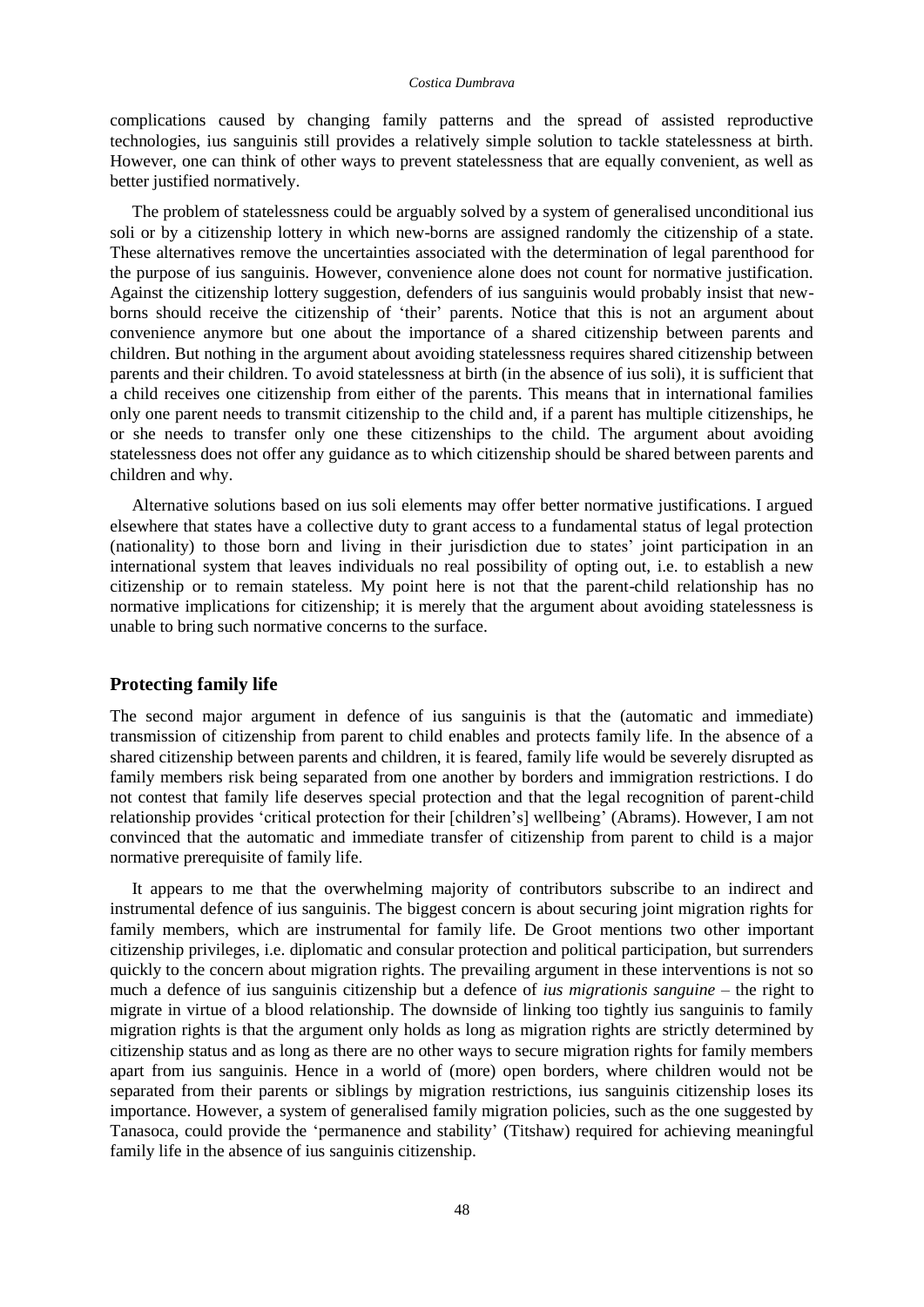#### **Expressing social identity**

Another intriguing argument in defence of ius sanguinis rests on the idea that (birthright) citizenship is an important part of a child's social identity. According to the judgement of the European Court of Human Right in the case *Genovese v Malta*, the failure to acquire a particular citizenship at birth is likely to affect negatively the identity of the child. I distinguish two versions of this argument: a softer/instrumental version, according to which the ius sanguinis principle 'makes citizenship a part of citizens' personal identities that they are like to accept' (Bauböck); and a harder/essentialist version, for which the ius sanguinis principle recognises and confirms the (inherited) identity of the child.

The essentialist version of the argument about a child's social identity can be easily dismissed by pointing at the fact that citizenship is a contingent social and legal convention rather than a mechanism that confirms prior genetic, ethnic or cultural identities. Recall that in the *Genovese* case the Court used this argument in connection with the principle of non-discrimination. The failure to acquire citizenship via ius sanguinis by a child born out of wedlock will affect negatively his or her social identity because children born in wedlock do not face similar restrictions of ius sanguinis as children born out of wedlock. The situation can be remedied not only by removing the discriminatory treatment in the application of ius sanguinis but also by abolishing ius sanguinis altogether. The instrumental version of the identity argument is more interesting, not least because it supports our intuition that (birthright) citizens are likely to feel attached to their country of birth. However, this is valid for both ius sanguinis and ius soli, so the instrumental argument cannot show why we should preserve ius sanguinis or why we should chose one form of birthright citizenship over another.

Long-lasting institutions usually shape people's attitudes and generate attachments and identities. They acquire the kind of 'quasi-naturalness' that Bauböck ascribes to birthright citizenship. However, the test of time and familiarity is not a valid moral test because bad institutions can also acquire that kind of 'magical power' (Harder). We ought to question the moral foundations of deeply rooted institutions such as birthright citizenship especially because they are so popular and because they shape our identity.

#### **Opportunities for intergenerational membership**

There are several arguments in the debate that deal more seriously with normative aspects of ius sanguinis citizenship. I agree with Owen that the principle of *ius nexi* or genuine connection is the best we have for determining access to citizenship and that this general principle can be served by different policy arrangements, including some form of qualified ius sanguinis. I assume that the principle of 'appropriate citizenship' defended by Swider and Vlieks goes along the same path. My concern with their proposal is that allowing for 'a case-by-case evaluation of the individual situation of each newborn' (Swider and Vlieks) might not serve well the commitment to avoid statelessness, which seems essential to the principle of appropriate citizenship.

Honohan endorses the principle of genuine connection and defends a limited version of ius sanguinis by arguing for imposing restrictions to the intergenerational transmission of citizenship. She endorses ius sanguinis but proposes that citizenship be withdrawn from (adult) citizens who fail to develop a genuine link with the country. I am sympathetic to this proposal but I am not fully convinced about its underpinning justification. Honohan's main objection to ius sanguinis, which is shared by Decimo and Harder, is that the unconditional acquisition of citizenship by children from their parents can amount to an unfair privilege. Although I acknowledge the implications of citizenship policies in today's world characterised by sharp economic inequalities, I think that the concern with economic privilege should be disconnected from the concern about admission to citizenship. I agree with Bauböck that there are more appropriate means to fight global inequality and injustice than redistributing citizenship (e.g. economic redistribution, fairer migration policies).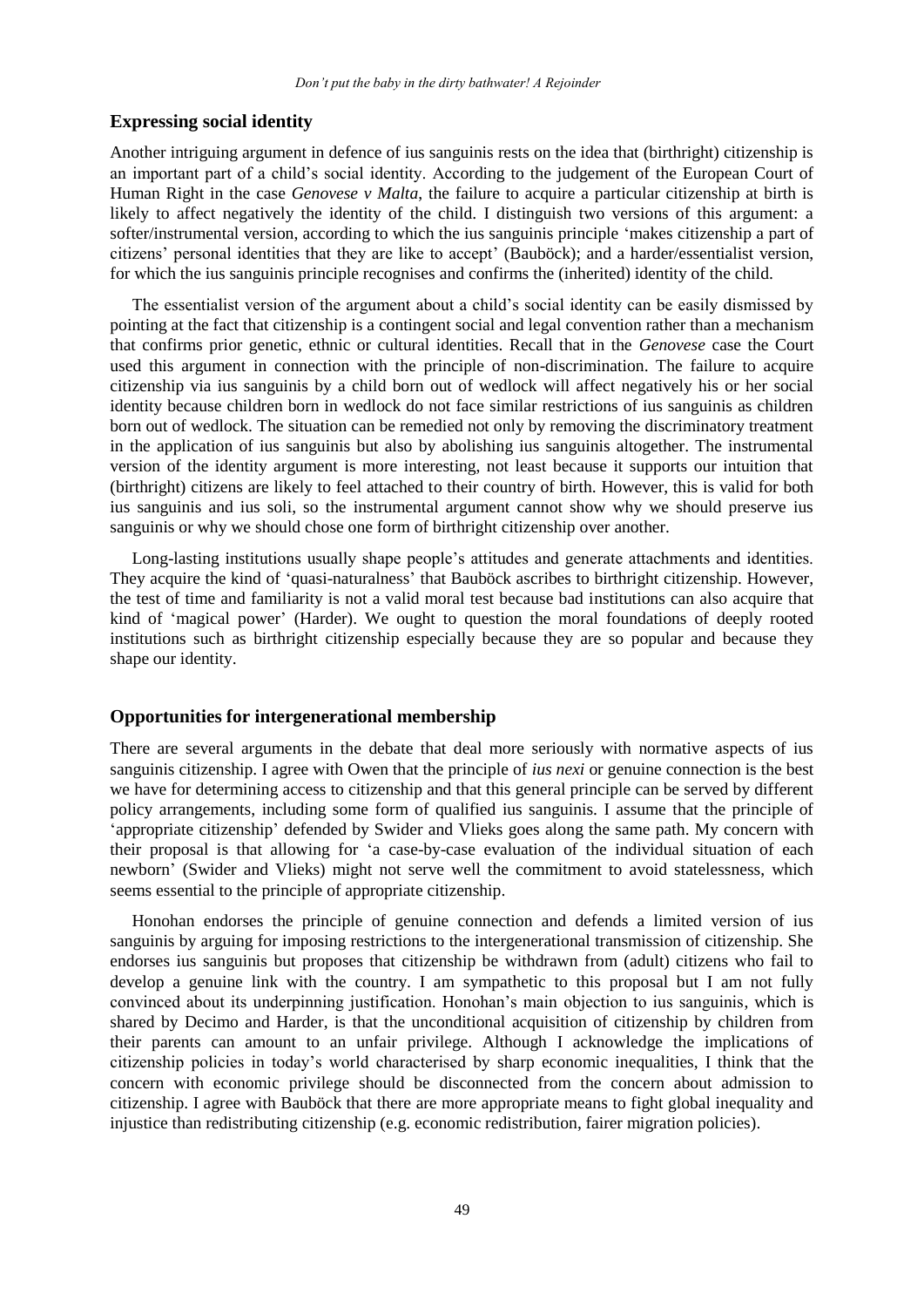#### *Costica Dumbrava*

Honohan rightly argues that citizenship 'provides membership of a political community' but she does not explain why children should be admitted in the political community of their parents rather than in another (e.g. the best political community). My answer is that both parents and children have an interest in the continued participation to a particular intergenerational political project. This interest can be served through providing opportunities for intergenerational membership in the form of provisional ius sanguinis. The citizenship acquired provisionally at birth should be withdrawn upon majority from those (provisional) citizens who do not have a genuine link with the country. However, if a person fails to prove a genuine link with at least one country, his or her provisional citizenship should still be extended but only in the form of formal legal membership, i.e. without political rights.

Notice that the argument for intergenerational provisional citizenship stands even after we solve the problems related to the recognition of parenthood and to migration restriction for family members. Bauböck points at this when talking about the 'signalling effects of birthright citizenship' but his argument slides into an instrumental and collectivist defence of birthright citizenship. My argument for intergenerational citizenship puts emphasis on the individual interests in continued political membership. Incidentally, this solution is also likely to have positive implications for the political community as a whole, e.g. by fostering 'a sense of responsibility towards the common good and future generations' (Bauböck). I am sympathetic to Harder's idea of political membership as a 'lively on-going process of negotiation in which everyone has a stake'. However, I disagree that admission to political membership should be entirely up to negotiation, as I maintain that there are certain concerns that demand inclusion regardless of people's preferences and abilities. I also no not think that political membership should be 'limited by our mortality' (Harder). While I reject continuation based on genetic, ethnic and racial traits or simply convenience, I argue that there should be opportunities for intergenerational political continuity, which can be provided through provisional ius sanguinis.

It is beyond dispute that any attempt to dislodge a deeply rooted and widespread institution such as ius sanguinis is bound to pose serious practical challenges. However, if one has compelling moral reasons for dismantling such an institution, one ought to work towards this end. Babies are born into a physical world and from actual bodies but they are not naturally born into families and citizenship. The latter are social conventions that demand our acceptance when they are justified and our courage to change and replace them when they are not. To my critics worried that abolishing ius sanguinis amounts to throwing out the baby with the dirty bathwater I reply that we should not put the baby in the dirty bathwater in the first place.